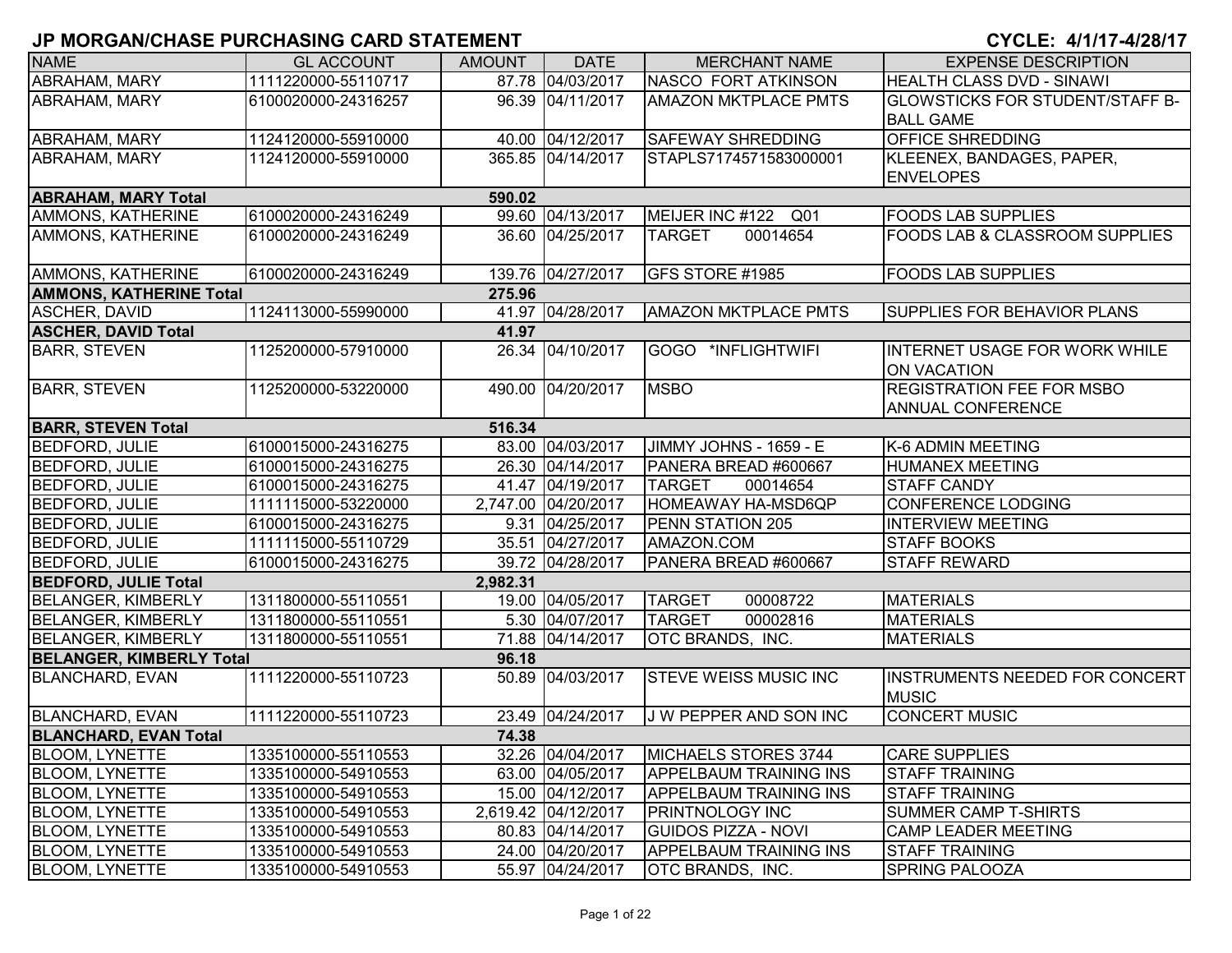# **JP MORGAN/CHASE PURCHASING CARD STATEMENT**  $\blacksquare$

| CYCLE: 4/1/17-4/28/17 |  |  |
|-----------------------|--|--|
|-----------------------|--|--|

| <b>NAME</b>                             | <b>GL ACCOUNT</b>   | <b>AMOUNT</b> | <b>DATE</b>       | <b>MERCHANT NAME</b>          | <b>EXPENSE DESCRIPTION</b>                                 |  |  |  |
|-----------------------------------------|---------------------|---------------|-------------------|-------------------------------|------------------------------------------------------------|--|--|--|
| <b>BLOOM, LYNETTE</b>                   | 1335100000-54910553 |               | 49.97 04/24/2017  | OTC BRANDS, INC.              | SPRING PALOOZA                                             |  |  |  |
| <b>BLOOM, LYNETTE</b>                   | 1335100000-54910553 |               | 236.00 04/28/2017 | <b>APPELBAUM TRAINING INS</b> | <b>STAFF TRAINING</b>                                      |  |  |  |
| <b>BLOOM, LYNETTE</b>                   | 1335100000-54910553 |               | 78.00 04/28/2017  | <b>APPELBAUM TRAINING INS</b> | <b>STAFF TRAINING</b>                                      |  |  |  |
| <b>BLOOM, LYNETTE Total</b><br>3,254.45 |                     |               |                   |                               |                                                            |  |  |  |
| <b>BORN, ELIZABETH</b>                  | 6100025000-24316301 |               | 70.00 04/19/2017  | <b>BENITOS PIZZA-NOVI</b>     | LUNCH/DINNER FOR STUDENTS                                  |  |  |  |
| <b>BORN, ELIZABETH</b>                  | 6100025000-24316301 |               | 26.97 04/19/2017  | SAMS CLUB #6657               | NAPKINS AND PAPER PLATES                                   |  |  |  |
| 96.97<br><b>BORN, ELIZABETH Total</b>   |                     |               |                   |                               |                                                            |  |  |  |
| <b>BOURGEAU, BENJAMIN</b>               | 1126160000-55992000 |               | 57.64 04/03/2017  | THE HOME DEPOT #2737          | PV BOILER DRAIN REPAIR                                     |  |  |  |
| <b>BOURGEAU, BENJAMIN</b>               | 1126160000-55992000 |               | 29.76 04/03/2017  | THE HOME DEPOT #2737          | PV BOILER ROOF LEAK                                        |  |  |  |
| <b>BOURGEAU, BENJAMIN</b>               | 1126160000-55730000 |               | 152.82 04/12/2017 | MIDAS - 6952                  | <b>MTCE HVAC VAN REPAIRS</b>                               |  |  |  |
| <b>BOURGEAU, BENJAMIN</b>               | 1126160000-55992000 |               | 69.17 04/13/2017  | AMERICAN MECHANICAL IN        | HS BLACK BOX SOUND PROOF DOORS                             |  |  |  |
| <b>BOURGEAU, BENJAMIN</b>               | 1126160000-55992000 |               | 118.82 04/13/2017 | <b>BEHLER YOUNG COMPANY N</b> | HS RTU FOR COMM ROOM                                       |  |  |  |
| <b>BOURGEAU, BENJAMIN</b>               | 1126160000-55992000 |               | 572.69 04/21/2017 | DOWNRIVER REFRIG SUP C        | DF CHILLER PUMP REPAIRS, SHOP<br><b>STOCK</b>              |  |  |  |
| <b>BOURGEAU, BENJAMIN</b>               | 1126160000-55992000 |               | 309.99 04/24/2017 | <b>COCHRANE SUPPLY AND EN</b> | OH 3 WAY VALVE REPAIRS                                     |  |  |  |
| <b>BOURGEAU, BENJAMIN</b>               | 1126160000-55990000 |               | 42.32 04/25/2017  | PENN STATION 205              | MTCE CONTROLS MEETING                                      |  |  |  |
| <b>BOURGEAU, BENJAMIN</b>               | 1126160000-55992000 |               | 899.14 04/26/2017 | <b>AERO FILTER INC</b>        | <b>NM6 AIR FILTERS</b>                                     |  |  |  |
| <b>BOURGEAU, BENJAMIN</b>               | 1126160000-55992000 |               | 138.94 04/28/2017 | DOWNRIVER REFRIG SUP C        | NM5 VOCAL & BAND ROOMS                                     |  |  |  |
| <b>BOURGEAU, BENJAMIN</b>               | 1126160000-55992000 |               | 41.22 04/28/2017  | DOWNRIVER REFRIG SUP C        | <b>MTCE COIL CLEAN STOCK</b>                               |  |  |  |
| <b>BOURGEAU, BENJAMIN Total</b>         |                     | 2,432.51      |                   |                               |                                                            |  |  |  |
| <b>BRASIL, SANDRA</b>                   | 6100022000-24316108 |               | 84.00 04/12/2017  | <b>MARIA S ITALIAN BAKERY</b> | <b>ASSISTANT PRINCIPALS DAY</b><br><b>LUNCHEON</b>         |  |  |  |
| <b>BRASIL, SANDRA</b>                   | 6100022000-24316108 |               | 27.37 04/12/2017  | PANERA BREAD #667             | <b>ASSISTANT PRINCIPAL'S DAY-BAGELS</b>                    |  |  |  |
| <b>BRASIL, SANDRA</b>                   | 6100022000-24316174 |               | 112.53 04/14/2017 | COTTAGE INN PIZZA - NO        | PIZZAS FOR STUDENTS WHO MISSED<br><b>LUNCH FOR TESTING</b> |  |  |  |
| <b>BRASIL, SANDRA</b>                   | 6100022000-24316108 |               | 23.95 04/17/2017  | <b>CURRENT CATALOG</b>        | <b>CARDS FOR STAFF AND STUDENTS</b><br><b>FOR NICOLE</b>   |  |  |  |
| <b>BRASIL, SANDRA</b>                   | 1111322000-53220000 |               | 178.49 04/20/2017 | HOTELS.COM137500655932        | <b>GETS CONFERENCE EXPENSE AND</b><br><b>HOTEL LODGING</b> |  |  |  |
| <b>BRASIL, SANDRA</b>                   | 6100022000-24316108 |               | 58.96 04/25/2017  | DOMINO'S 1010                 | SECRETARY APPRECIATION DAY<br><b>LUNCHEON</b>              |  |  |  |
| <b>BRASIL, SANDRA Total</b>             |                     | 485.30        |                   |                               |                                                            |  |  |  |
| <b>BRATNEY, BETHANY</b>                 | 1122222000-55990000 |               | 10.44 04/03/2017  | <b>BOOKSAMILLION.COM</b>      | NEW MATERIALS FOR LMC                                      |  |  |  |
| <b>BRATNEY, BETHANY</b>                 | 1122222000-55990000 |               | 23.00 04/03/2017  | <b>BOOKSAMILLION.COM</b>      | <b>NEW MATERIALS FOR LMC</b>                               |  |  |  |
| <b>BRATNEY, BETHANY</b>                 | 1122222000-55990000 |               | 20.94 04/03/2017  | PUBLIC BROADCASTING SV        | <b>DVD REQUEST</b>                                         |  |  |  |
| <b>BRATNEY, BETHANY</b>                 | 1122222000-55990000 |               | 182.05 04/07/2017 | FOLLETT SCHOOL SOLUTIO        | UPDATING COLLECTION OF LMC                                 |  |  |  |
| <b>BRATNEY, BETHANY</b>                 | 1122222000-55990000 |               | 175.55 04/27/2017 | <b>FOLLETT SCHOOL SOLUTIO</b> | UPDATING COLLECTION OF LMC                                 |  |  |  |
| <b>BRATNEY, BETHANY Total</b>           |                     | 411.98        |                   |                               |                                                            |  |  |  |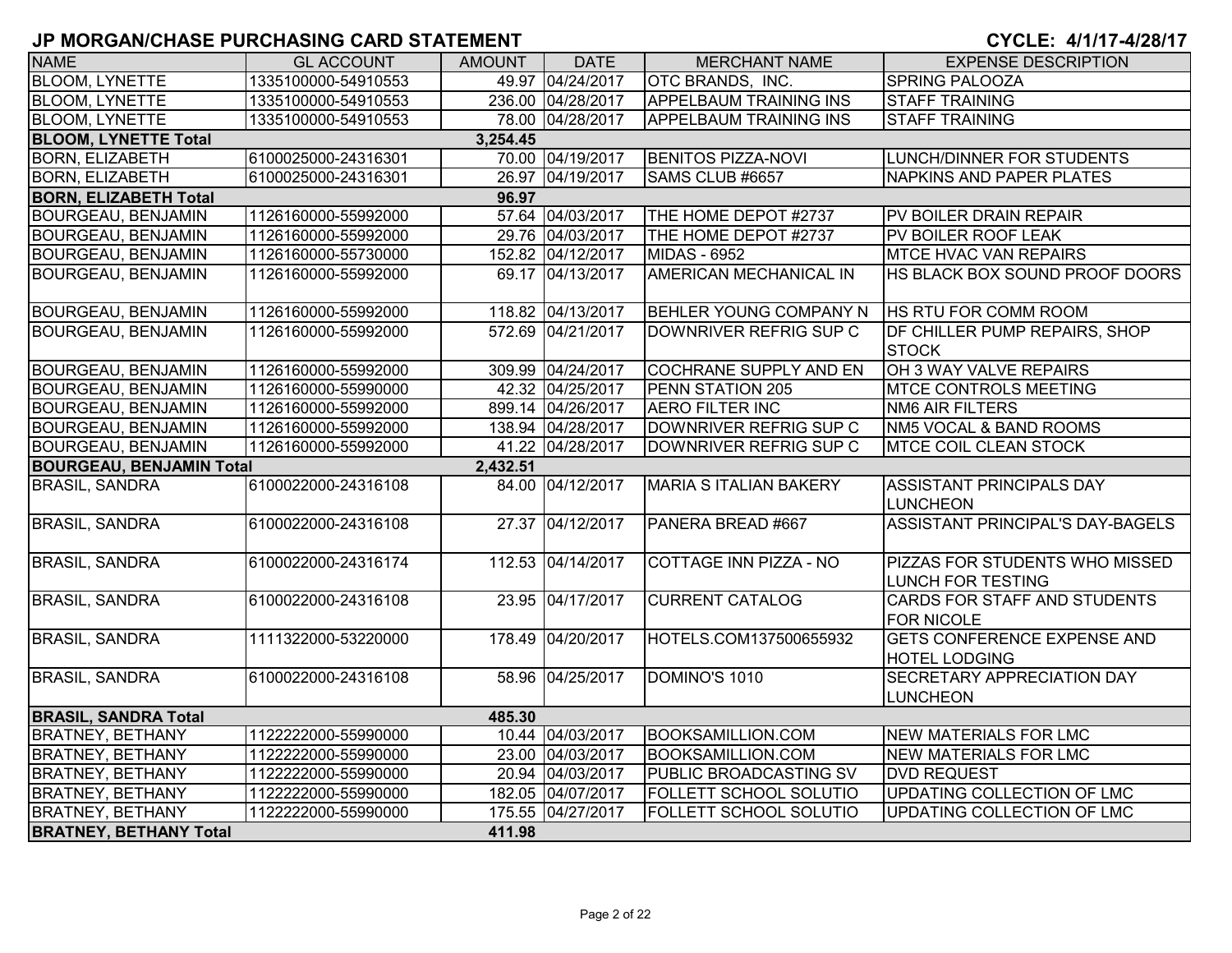| <b>NAME</b>                                | <b>GL ACCOUNT</b>   | <b>AMOUNT</b> | <b>DATE</b>          | <b>MERCHANT NAME</b>          | <b>EXPENSE DESCRIPTION</b>                              |
|--------------------------------------------|---------------------|---------------|----------------------|-------------------------------|---------------------------------------------------------|
| <b>BRAUN, LISA</b>                         | 1111220730-55110000 |               | 13.95 04/12/2017     | NAT*NATIONAL GEOGRAPHI        | NATIONAL GEOGRAPHIC - READING                           |
|                                            |                     |               |                      |                               | <b>MATERIALS FOR STUDENTS IN</b>                        |
|                                            |                     |               |                      |                               | <b>SCIENCE 7</b>                                        |
| <b>BRAUN, LISA Total</b>                   |                     | 13.95         |                      |                               |                                                         |
| <b>BRICKEY, JOHN</b>                       | 1111118000-53220000 |               | 713.02 04/03/2017    | <b>MARRIOTT</b>               | HOTEL FOR K. RODRIGUEZ & M.                             |
|                                            |                     |               |                      |                               | <b>CAMPOS-MIT</b>                                       |
| <b>BRICKEY, JOHN</b>                       | 1111118000-55110799 |               | 40.28 04/24/2017     | <b>NOVI COFFEE &amp; TEA</b>  | <b>LEADERSHIP DAY COFFEE</b>                            |
| <b>BRICKEY, JOHN Total</b>                 |                     | 753.30        |                      |                               |                                                         |
| <b>BUNKER, JEFFREY</b>                     | 1126160000-55993000 |               | 14.88 04/12/2017     | THE HOME DEPOT #2737          | <b>GRNDS SOCCER NET STAKES</b>                          |
| <b>BUNKER, JEFFREY Total</b>               |                     | 14.88         |                      |                               |                                                         |
| CALHOUN, STEPHANIE                         | 1335100000-55110553 |               | 27.36 04/28/2017     | <b>TARGET</b><br>00008961     | <b>CLASSROOM SUPPLIES</b>                               |
| <b>CALHOUN, STEPHANIE Total</b>            |                     | 27.36         |                      |                               |                                                         |
| CANALES, BETH                              | 1111322000-55110718 |               | 16.98 04/03/2017     | HONEY TREE RESTAURANT         | <b>ACCIDENTAL CHARGE AND IMMEDIATE</b><br><b>REFUND</b> |
| CANALES, BETH                              | 1111322000-55110718 |               | $(16.98)$ 04/03/2017 | <b>HONEY TREE RESTAURANT</b>  | <b>REFUND FROM ACCIDENTAL CHARGE</b>                    |
| CANALES, BETH                              | 1111322000-55110718 |               | 40.06 04/21/2017     | WAL-MART #2354                | <b>MONKEY BREAD LAB</b>                                 |
| CANALES, BETH                              | 1111322000-55110718 |               | 62.62 04/27/2017     | GFS STORE #1985               | <b>PROTEIN LAB</b>                                      |
| <b>CANALES, BETH Total</b>                 |                     | 102.68        |                      |                               |                                                         |
| CHRISTOPOULOS, COURTNI 1311800000-55110551 |                     |               | 18.00 04/03/2017     | <b>SCHOLASTIC BOOK CLUB</b>   | <b>CLASSROOM GIFTS FOR KIDS</b>                         |
| CHRISTOPOULOS, COURTNI1311800000-55110551  |                     |               | 18.00 04/17/2017     | <b>DOLLAR TREE</b>            | END OF THE YEAR GIFT                                    |
| CHRISTOPOULOS, COURTNI 1311800000-55110551 |                     |               | 16.00 04/17/2017     | <b>FIVE BELOW 558</b>         | <b>END OF THE YEAR GIFTS</b>                            |
| CHRISTOPOULOS, COURTNI 1311800000-55110551 |                     |               | 39.91 04/20/2017     | OTC BRANDS, INC.              | <b>END OF THE YEAR GIFTS</b>                            |
| <b>CHRISTOPOULOS, COURTNEY Total</b>       |                     | 91.91         |                      |                               |                                                         |
| CIANCIO, WANDA                             | 1122500000-55910000 |               | 14.90 04/03/2017     | <b>AMAZON MKTPLACE PMTS</b>   | PACKING TAPE FOR BOXES                                  |
| CIANCIO, WANDA                             | 4345611000-56422958 |               | 188.70 04/03/2017    | <b>AMAZON MKTPLACE PMTS</b>   | <b>MICE FOR COMPUTERS</b>                               |
| CIANCIO, WANDA                             | 1122500000-54120000 |               | 88.38 04/03/2017     | <b>AMAZON MKTPLACE PMTS</b>   | REPLACEMENT SCREEN - DELL                               |
|                                            |                     |               |                      |                               | CHROMEBOOK 11 CB1C13 LCD LED                            |
|                                            |                     |               |                      |                               | 11.6" SCREEN DISPLAY PANEL WXGA                         |
|                                            |                     |               |                      |                               | <b>HD; HDMI CABLES</b>                                  |
| CIANCIO, WANDA                             | 4345615000-56422958 |               | 379.00 04/03/2017    | <b>APL*APPLE ONLINE STORE</b> | IPAD FOR USE WITH DEERFIELD SWIVL                       |
| CIANCIO, WANDA                             | 4345620000-56422958 |               | 379.00 04/03/2017    | APL*APPLE ONLINE STORE        | <b>IPAD FOR USE WITH MIDDLE SCHOOL</b>                  |
|                                            |                     |               |                      |                               | <b>SWIVL</b>                                            |
| CIANCIO, WANDA                             | 4345614000-56422958 |               | 379.00 04/03/2017    | APL*APPLE ONLINE STORE        | IPAD FOR USE WITH PARKVIEW SWIVL                        |
| CIANCIO, WANDA                             | 4345618000-56422958 |               | 379.00 04/03/2017    | <b>APL*APPLE ONLINE STORE</b> | IPAD FOR USE WITH NOVI MEADOWS<br>SWIVL                 |
| CIANCIO, WANDA                             | 4345613000-56422958 |               | 379.00 04/03/2017    | APL*APPLE ONLINE STORE        | IPAD FOR USE WITH NOVI WOODS<br><b>SWIVL</b>            |
| CIANCIO, WANDA                             | 4345622000-56422958 |               | 379.00 04/03/2017    | APL*APPLE ONLINE STORE        | IPAD FOR USE WITH HIGH SCHOOL<br><b>SWIVL</b>           |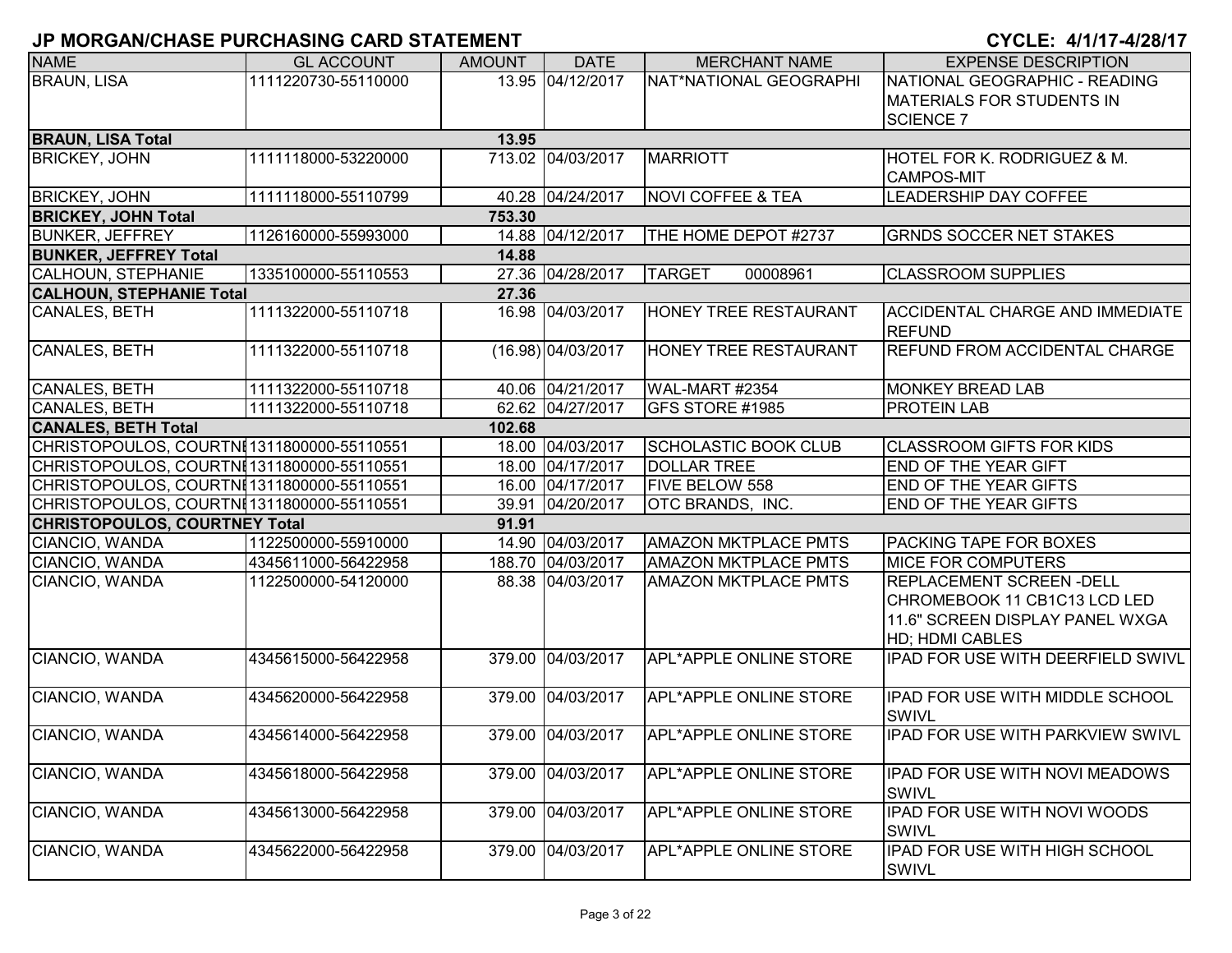| <b>NAME</b>    | <b>GL ACCOUNT</b>   | <b>AMOUNT</b> | <b>DATE</b>       | <b>MERCHANT NAME</b>          | <b>EXPENSE DESCRIPTION</b>                                                                                                                                                     |
|----------------|---------------------|---------------|-------------------|-------------------------------|--------------------------------------------------------------------------------------------------------------------------------------------------------------------------------|
| CIANCIO, WANDA | 4345612000-56422958 |               | 379.00 04/03/2017 | <b>APL*APPLE ONLINE STORE</b> | IPAD FOR USE WITH ORCHARD HILLS                                                                                                                                                |
|                |                     |               |                   |                               | <b>SWIVL</b>                                                                                                                                                                   |
| CIANCIO, WANDA | 4345611000-56422958 |               | 379.00 04/03/2017 | APL*APPLE ONLINE STORE        | <b>IPAD FOR USE WITH VILLAGE OAKS</b><br><b>SWIVL</b>                                                                                                                          |
| CIANCIO, WANDA | 4345620000-56422958 |               | 379.00 04/03/2017 | <b>APL*APPLE ONLINE STORE</b> | <b>IPAD FOR USE WITH INSTRUCTIONAL</b><br><b>COACH SWIVL</b>                                                                                                                   |
| CIANCIO, WANDA | 4345620000-56422958 |               | 379.00 04/03/2017 | APL*APPLE ONLINE STORE        | <b>IPAD FOR USE WITH INSTRUCTIONAL</b><br><b>COACH SWIVL</b>                                                                                                                   |
| CIANCIO, WANDA | 1122500000-54120000 |               | 104.94 04/06/2017 | SQ *POD DROP REPAIR           | <b>IPAD REPAIR DEERFIELD</b>                                                                                                                                                   |
| CIANCIO, WANDA | 4345620000-56422958 |               | 575.00 04/07/2017 | ADVANCED LIGHTING & SO        | UP/DOWN/CROSS CONVERTER,<br>SPLITTER AMPLIFIER AND HDMI<br>CABLES PLUS INSTALLATION IN<br><b>BROADCAST CLASS</b>                                                               |
| CIANCIO, WANDA | 1122500000-54120000 |               | 31.84 04/10/2017  | <b>AMAZON MKTPLACE PMTS</b>   | CISCO CAB-CONSOLE-USB= CONSOLE<br>CABLES 6 FT WITH USB TY                                                                                                                      |
| CIANCIO, WANDA | 1126122000-54120824 |               | 115.00 04/10/2017 | <b>SECURITY DESIGNS</b>       | REPAIR TO HIGH SCHOOL DOOR 43<br>HANDICAP DOOR OPERATOR<br><b>RANDOMLY OPENING</b>                                                                                             |
| CIANCIO, WANDA | 1122500000-54120000 |               | 35.96 04/13/2017  | <b>AMAZON MKTPLACE PMTS</b>   | NETWORK CABLE TESTING TONORS.<br>RJ45 RJ12 CAT 6 UTP                                                                                                                           |
| CIANCIO, WANDA | 4345622000-56423958 |               | 297.50 04/13/2017 | <b>AMAZON MKTPLACE PMTS</b>   | 8- ISELECTOR 40W 5-PORT SMART USB<br><b>CHARGER WITH FAST CHARGING</b><br>TECHNOLOGY (5V/9V/12V) AND 2-<br>OUTLET POWER STRIP WITH 1700J<br><b>SURGE PROTECTOR 5 FEET CORD</b> |
| CIANCIO, WANDA | 4345622000-56423958 |               | 215.92 04/14/2017 | <b>AMAZON MKTPLACE PMTS</b>   | 8- ISELECTOR 40 W 5 PORT SMART<br>USB CHARGERS FOR MEDIA CENTER                                                                                                                |
| CIANCIO, WANDA | 1122500000-54120000 |               | 589.00 04/19/2017 | <b>COMPLETE BATTERY SOURC</b> | <b>REPLACEMENT OF UPS BATTERY AT</b><br><b>ITC</b>                                                                                                                             |
| CIANCIO, WANDA | 1126118000-54120824 |               | 115.00 04/19/2017 | <b>SECURITY DESIGNS</b>       | <b>NOVI MEADOWS 6TH GRADE WIRES</b><br>WERE CHOPPED IN DOOR FRAME-<br><b>REPAIRED AND TESTED</b>                                                                               |
| CIANCIO, WANDA | 1126115000-54120824 |               | 145.00 04/19/2017 | <b>SECURITY DESIGNS</b>       | DEERFIELD INTERCOM NOT OPENING<br>DOORS-REPLACED                                                                                                                               |
| CIANCIO, WANDA | 1122500000-54120000 |               | 30.12 04/20/2017  | AMAZON.COM                    | 2 OF AMAZONBASICS APPLE<br>CERTIFIED LIGHTNING TO USB CABLE 2<br>PACK - 3 FEET (0.9 METERS)                                                                                    |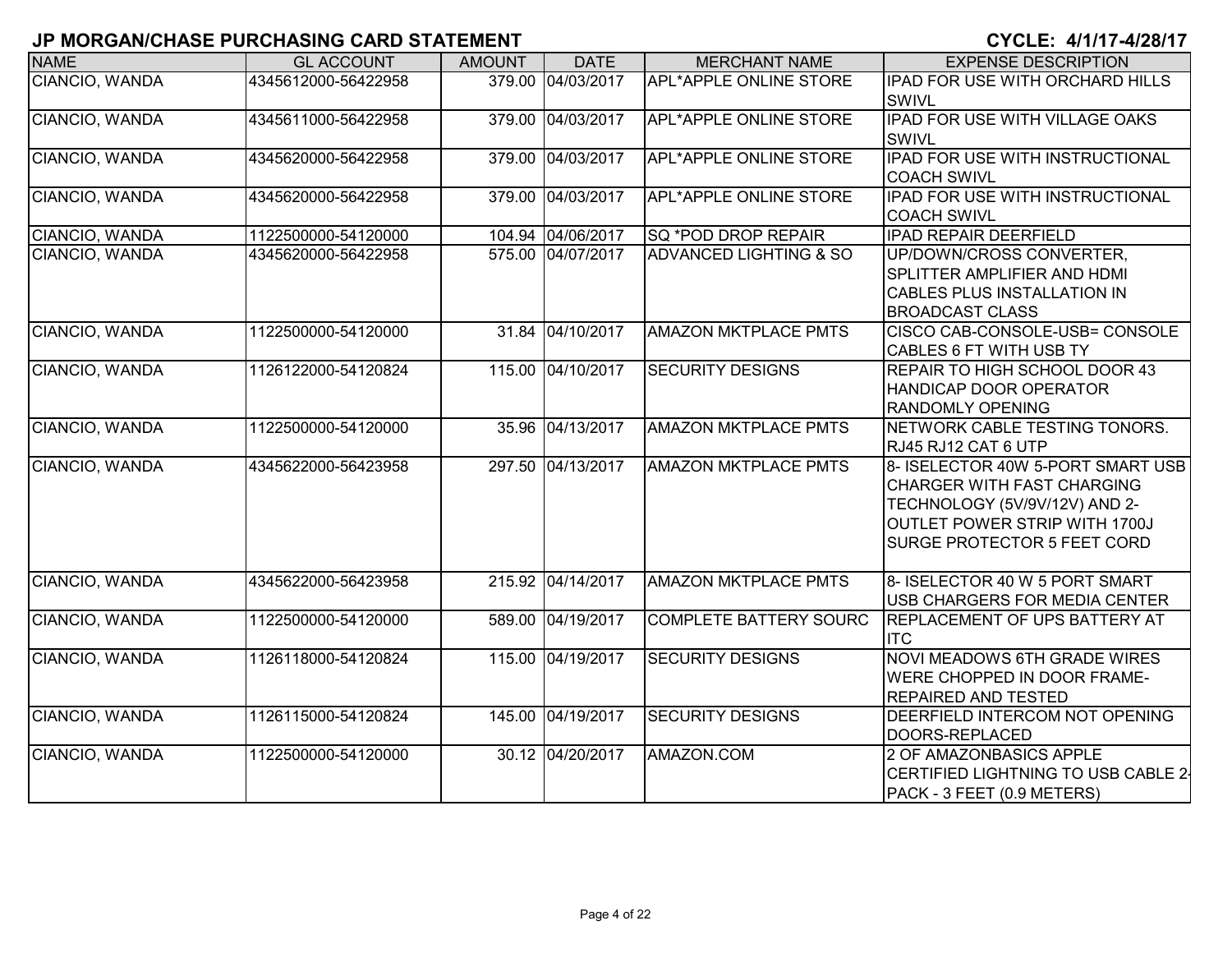| 203.68 04/24/2017<br>AMAZON.COM<br>4345618000-56422958<br>AMAZONBASICS 3-BUTTON USB WIRED<br>MOU30B005EJH6RW<br>CYBER ACOUSTICS STEREO HEADSET,<br>HEA1B0055CR9TI<br><b>SPECIAL ED</b><br>CIANCIO, WANDA<br>CDW GOVT #HPP4342<br><b>REPLACEMENT FOOD SERVICE -</b><br>4345618000-56423958<br>1,026.53 04/24/2017<br>POSIFLEX FAN-FREE KS7215 - ATOM<br>D525 1.8 GHZ - 4 GB - 160 GB - LCD 15"<br>4345622000-56423958<br>810.00 04/28/2017<br>CDW GOVT #HQS7206<br>VERIFONE PP1000SE WW M32 USB<br>PINPAD FOR FOOD SERVICE- 9<br>04/28/2017<br>CDW GOVT #HQS7206<br>4345620000-56423958<br>450.00<br>VERIFONE PP1000SE WW M32 USB<br>PINPAD FOR FOOD SERVICE- 5<br>180.00 04/28/2017<br>CDW GOVT #HQS7206<br>4345618000-56423958<br>VERIFONE PP1000SE WW M32 USB<br>PINPAD FOR FOOD SERVICE-2<br><b>CIANCIO, WANDA Total</b><br>9,007.47<br>CIANFERRA, LINDA<br>6100025000-24316301<br>44.79 04/14/2017<br>LA HERRADURA<br><b>TOOK STUDENTS TO LUNCH AFTER</b><br><b>PRESENTATION AT MAETC</b><br>CONFERENCE TO DISCUSS NOVI<br>MENTORSHIP PROGRAM WITH OUR<br>SCHOOL BUSINESS COUNCIL<br>CIANFERRA, LINDA<br>10.07 04/14/2017<br><b>WESTIN BOOK CADILLAC D</b><br>6100025000-24316301<br>BOUGHT COFFEE FOR STUDENTS AT<br><b>MAETC CONFERENCE BEFORE</b><br><b>PRESENTATION</b><br>CIANFERRA, LINDA<br>1622700361-54910000<br>110.42 04/18/2017<br><b>TARGET</b><br>00003517<br><b>BOUGHT PHONE MINUTES FOR GED</b><br>PROGRAM<br><b>CIANFERRA, LINDA Total</b><br>165.28<br>6100018000-24316217<br>29.99 04/11/2017<br><b>AMAZON MKTPLACE PMTS</b><br><b>GREEN SCREEN FOR 6TH-GRADE</b><br>MAKERSPACE<br><b>CLARK, KIM</b><br>20.66 04/12/2017<br>AMAZON.COM<br>6100018000-24316217<br><b>LIBRARY BOOKS</b><br><b>CLARK, KIM</b><br>6100018000-24316217<br>44.49 04/19/2017<br>PANERA BREAD #600667<br><b>BAGELS FOR BOOKS &amp; BAGELS</b><br>CLARK, KIM<br>6100018000-24316217<br>10.00 04/28/2017<br>AMAZON.COM<br>POPSICLE STICKS FOR 5TH-GRADE<br><b>MAKERSPACE</b><br><b>CLARK, KIM Total</b><br>105.14<br>112.11 04/03/2017<br>COMB, ANDREW<br>1124120000-53229000<br><b>ENTERPRISE RENT-A-CAR</b><br><b>TRANSPORTATION FOR UDL</b><br>AND HOTEL AND CONFERENCE<br>CENTER)<br><b>COMB, ANDREW</b><br>33.00 04/03/2017<br><b>QWIK PARK</b><br>PARKING DURING UDL CONFERENCE<br>1124120000-53229000<br><b>COMB, ANDREW</b><br>1124120000-53229000<br>6.95 04/13/2017<br><b>ENTERPRISE CAR TOLLS</b><br><b>RENTAL CAR EXPENSE FOR GAS</b><br><b>DURING UDL CONFERENCE</b><br><b>COMB, ANDREW Total</b><br>152.06 | <b>NAME</b>       | <b>GL ACCOUNT</b> | <b>AMOUNT</b> | <b>DATE</b> | <b>MERCHANT NAME</b> | <b>EXPENSE DESCRIPTION</b> |
|-----------------------------------------------------------------------------------------------------------------------------------------------------------------------------------------------------------------------------------------------------------------------------------------------------------------------------------------------------------------------------------------------------------------------------------------------------------------------------------------------------------------------------------------------------------------------------------------------------------------------------------------------------------------------------------------------------------------------------------------------------------------------------------------------------------------------------------------------------------------------------------------------------------------------------------------------------------------------------------------------------------------------------------------------------------------------------------------------------------------------------------------------------------------------------------------------------------------------------------------------------------------------------------------------------------------------------------------------------------------------------------------------------------------------------------------------------------------------------------------------------------------------------------------------------------------------------------------------------------------------------------------------------------------------------------------------------------------------------------------------------------------------------------------------------------------------------------------------------------------------------------------------------------------------------------------------------------------------------------------------------------------------------------------------------------------------------------------------------------------------------------------------------------------------------------------------------------------------------------------------------------------------------------------------------------------------------------------------------------------------------------------------------------------------------------------------------------------------------------------------------------------------|-------------------|-------------------|---------------|-------------|----------------------|----------------------------|
|                                                                                                                                                                                                                                                                                                                                                                                                                                                                                                                                                                                                                                                                                                                                                                                                                                                                                                                                                                                                                                                                                                                                                                                                                                                                                                                                                                                                                                                                                                                                                                                                                                                                                                                                                                                                                                                                                                                                                                                                                                                                                                                                                                                                                                                                                                                                                                                                                                                                                                                       | CIANCIO, WANDA    |                   |               |             |                      |                            |
| CONFERENCE (TO AND FROM AIRPORT)                                                                                                                                                                                                                                                                                                                                                                                                                                                                                                                                                                                                                                                                                                                                                                                                                                                                                                                                                                                                                                                                                                                                                                                                                                                                                                                                                                                                                                                                                                                                                                                                                                                                                                                                                                                                                                                                                                                                                                                                                                                                                                                                                                                                                                                                                                                                                                                                                                                                                      |                   |                   |               |             |                      |                            |
|                                                                                                                                                                                                                                                                                                                                                                                                                                                                                                                                                                                                                                                                                                                                                                                                                                                                                                                                                                                                                                                                                                                                                                                                                                                                                                                                                                                                                                                                                                                                                                                                                                                                                                                                                                                                                                                                                                                                                                                                                                                                                                                                                                                                                                                                                                                                                                                                                                                                                                                       |                   |                   |               |             |                      |                            |
|                                                                                                                                                                                                                                                                                                                                                                                                                                                                                                                                                                                                                                                                                                                                                                                                                                                                                                                                                                                                                                                                                                                                                                                                                                                                                                                                                                                                                                                                                                                                                                                                                                                                                                                                                                                                                                                                                                                                                                                                                                                                                                                                                                                                                                                                                                                                                                                                                                                                                                                       |                   |                   |               |             |                      |                            |
|                                                                                                                                                                                                                                                                                                                                                                                                                                                                                                                                                                                                                                                                                                                                                                                                                                                                                                                                                                                                                                                                                                                                                                                                                                                                                                                                                                                                                                                                                                                                                                                                                                                                                                                                                                                                                                                                                                                                                                                                                                                                                                                                                                                                                                                                                                                                                                                                                                                                                                                       |                   |                   |               |             |                      |                            |
|                                                                                                                                                                                                                                                                                                                                                                                                                                                                                                                                                                                                                                                                                                                                                                                                                                                                                                                                                                                                                                                                                                                                                                                                                                                                                                                                                                                                                                                                                                                                                                                                                                                                                                                                                                                                                                                                                                                                                                                                                                                                                                                                                                                                                                                                                                                                                                                                                                                                                                                       |                   |                   |               |             |                      |                            |
|                                                                                                                                                                                                                                                                                                                                                                                                                                                                                                                                                                                                                                                                                                                                                                                                                                                                                                                                                                                                                                                                                                                                                                                                                                                                                                                                                                                                                                                                                                                                                                                                                                                                                                                                                                                                                                                                                                                                                                                                                                                                                                                                                                                                                                                                                                                                                                                                                                                                                                                       |                   |                   |               |             |                      |                            |
|                                                                                                                                                                                                                                                                                                                                                                                                                                                                                                                                                                                                                                                                                                                                                                                                                                                                                                                                                                                                                                                                                                                                                                                                                                                                                                                                                                                                                                                                                                                                                                                                                                                                                                                                                                                                                                                                                                                                                                                                                                                                                                                                                                                                                                                                                                                                                                                                                                                                                                                       |                   |                   |               |             |                      |                            |
|                                                                                                                                                                                                                                                                                                                                                                                                                                                                                                                                                                                                                                                                                                                                                                                                                                                                                                                                                                                                                                                                                                                                                                                                                                                                                                                                                                                                                                                                                                                                                                                                                                                                                                                                                                                                                                                                                                                                                                                                                                                                                                                                                                                                                                                                                                                                                                                                                                                                                                                       | CIANCIO, WANDA    |                   |               |             |                      |                            |
|                                                                                                                                                                                                                                                                                                                                                                                                                                                                                                                                                                                                                                                                                                                                                                                                                                                                                                                                                                                                                                                                                                                                                                                                                                                                                                                                                                                                                                                                                                                                                                                                                                                                                                                                                                                                                                                                                                                                                                                                                                                                                                                                                                                                                                                                                                                                                                                                                                                                                                                       |                   |                   |               |             |                      |                            |
|                                                                                                                                                                                                                                                                                                                                                                                                                                                                                                                                                                                                                                                                                                                                                                                                                                                                                                                                                                                                                                                                                                                                                                                                                                                                                                                                                                                                                                                                                                                                                                                                                                                                                                                                                                                                                                                                                                                                                                                                                                                                                                                                                                                                                                                                                                                                                                                                                                                                                                                       | CIANCIO, WANDA    |                   |               |             |                      |                            |
|                                                                                                                                                                                                                                                                                                                                                                                                                                                                                                                                                                                                                                                                                                                                                                                                                                                                                                                                                                                                                                                                                                                                                                                                                                                                                                                                                                                                                                                                                                                                                                                                                                                                                                                                                                                                                                                                                                                                                                                                                                                                                                                                                                                                                                                                                                                                                                                                                                                                                                                       |                   |                   |               |             |                      |                            |
|                                                                                                                                                                                                                                                                                                                                                                                                                                                                                                                                                                                                                                                                                                                                                                                                                                                                                                                                                                                                                                                                                                                                                                                                                                                                                                                                                                                                                                                                                                                                                                                                                                                                                                                                                                                                                                                                                                                                                                                                                                                                                                                                                                                                                                                                                                                                                                                                                                                                                                                       | CIANCIO, WANDA    |                   |               |             |                      |                            |
|                                                                                                                                                                                                                                                                                                                                                                                                                                                                                                                                                                                                                                                                                                                                                                                                                                                                                                                                                                                                                                                                                                                                                                                                                                                                                                                                                                                                                                                                                                                                                                                                                                                                                                                                                                                                                                                                                                                                                                                                                                                                                                                                                                                                                                                                                                                                                                                                                                                                                                                       |                   |                   |               |             |                      |                            |
|                                                                                                                                                                                                                                                                                                                                                                                                                                                                                                                                                                                                                                                                                                                                                                                                                                                                                                                                                                                                                                                                                                                                                                                                                                                                                                                                                                                                                                                                                                                                                                                                                                                                                                                                                                                                                                                                                                                                                                                                                                                                                                                                                                                                                                                                                                                                                                                                                                                                                                                       |                   |                   |               |             |                      |                            |
|                                                                                                                                                                                                                                                                                                                                                                                                                                                                                                                                                                                                                                                                                                                                                                                                                                                                                                                                                                                                                                                                                                                                                                                                                                                                                                                                                                                                                                                                                                                                                                                                                                                                                                                                                                                                                                                                                                                                                                                                                                                                                                                                                                                                                                                                                                                                                                                                                                                                                                                       |                   |                   |               |             |                      |                            |
|                                                                                                                                                                                                                                                                                                                                                                                                                                                                                                                                                                                                                                                                                                                                                                                                                                                                                                                                                                                                                                                                                                                                                                                                                                                                                                                                                                                                                                                                                                                                                                                                                                                                                                                                                                                                                                                                                                                                                                                                                                                                                                                                                                                                                                                                                                                                                                                                                                                                                                                       |                   |                   |               |             |                      |                            |
|                                                                                                                                                                                                                                                                                                                                                                                                                                                                                                                                                                                                                                                                                                                                                                                                                                                                                                                                                                                                                                                                                                                                                                                                                                                                                                                                                                                                                                                                                                                                                                                                                                                                                                                                                                                                                                                                                                                                                                                                                                                                                                                                                                                                                                                                                                                                                                                                                                                                                                                       |                   |                   |               |             |                      |                            |
|                                                                                                                                                                                                                                                                                                                                                                                                                                                                                                                                                                                                                                                                                                                                                                                                                                                                                                                                                                                                                                                                                                                                                                                                                                                                                                                                                                                                                                                                                                                                                                                                                                                                                                                                                                                                                                                                                                                                                                                                                                                                                                                                                                                                                                                                                                                                                                                                                                                                                                                       |                   |                   |               |             |                      |                            |
|                                                                                                                                                                                                                                                                                                                                                                                                                                                                                                                                                                                                                                                                                                                                                                                                                                                                                                                                                                                                                                                                                                                                                                                                                                                                                                                                                                                                                                                                                                                                                                                                                                                                                                                                                                                                                                                                                                                                                                                                                                                                                                                                                                                                                                                                                                                                                                                                                                                                                                                       |                   |                   |               |             |                      |                            |
|                                                                                                                                                                                                                                                                                                                                                                                                                                                                                                                                                                                                                                                                                                                                                                                                                                                                                                                                                                                                                                                                                                                                                                                                                                                                                                                                                                                                                                                                                                                                                                                                                                                                                                                                                                                                                                                                                                                                                                                                                                                                                                                                                                                                                                                                                                                                                                                                                                                                                                                       |                   |                   |               |             |                      |                            |
|                                                                                                                                                                                                                                                                                                                                                                                                                                                                                                                                                                                                                                                                                                                                                                                                                                                                                                                                                                                                                                                                                                                                                                                                                                                                                                                                                                                                                                                                                                                                                                                                                                                                                                                                                                                                                                                                                                                                                                                                                                                                                                                                                                                                                                                                                                                                                                                                                                                                                                                       |                   |                   |               |             |                      |                            |
|                                                                                                                                                                                                                                                                                                                                                                                                                                                                                                                                                                                                                                                                                                                                                                                                                                                                                                                                                                                                                                                                                                                                                                                                                                                                                                                                                                                                                                                                                                                                                                                                                                                                                                                                                                                                                                                                                                                                                                                                                                                                                                                                                                                                                                                                                                                                                                                                                                                                                                                       |                   |                   |               |             |                      |                            |
|                                                                                                                                                                                                                                                                                                                                                                                                                                                                                                                                                                                                                                                                                                                                                                                                                                                                                                                                                                                                                                                                                                                                                                                                                                                                                                                                                                                                                                                                                                                                                                                                                                                                                                                                                                                                                                                                                                                                                                                                                                                                                                                                                                                                                                                                                                                                                                                                                                                                                                                       |                   |                   |               |             |                      |                            |
|                                                                                                                                                                                                                                                                                                                                                                                                                                                                                                                                                                                                                                                                                                                                                                                                                                                                                                                                                                                                                                                                                                                                                                                                                                                                                                                                                                                                                                                                                                                                                                                                                                                                                                                                                                                                                                                                                                                                                                                                                                                                                                                                                                                                                                                                                                                                                                                                                                                                                                                       |                   |                   |               |             |                      |                            |
|                                                                                                                                                                                                                                                                                                                                                                                                                                                                                                                                                                                                                                                                                                                                                                                                                                                                                                                                                                                                                                                                                                                                                                                                                                                                                                                                                                                                                                                                                                                                                                                                                                                                                                                                                                                                                                                                                                                                                                                                                                                                                                                                                                                                                                                                                                                                                                                                                                                                                                                       | <b>CLARK, KIM</b> |                   |               |             |                      |                            |
|                                                                                                                                                                                                                                                                                                                                                                                                                                                                                                                                                                                                                                                                                                                                                                                                                                                                                                                                                                                                                                                                                                                                                                                                                                                                                                                                                                                                                                                                                                                                                                                                                                                                                                                                                                                                                                                                                                                                                                                                                                                                                                                                                                                                                                                                                                                                                                                                                                                                                                                       |                   |                   |               |             |                      |                            |
|                                                                                                                                                                                                                                                                                                                                                                                                                                                                                                                                                                                                                                                                                                                                                                                                                                                                                                                                                                                                                                                                                                                                                                                                                                                                                                                                                                                                                                                                                                                                                                                                                                                                                                                                                                                                                                                                                                                                                                                                                                                                                                                                                                                                                                                                                                                                                                                                                                                                                                                       |                   |                   |               |             |                      |                            |
|                                                                                                                                                                                                                                                                                                                                                                                                                                                                                                                                                                                                                                                                                                                                                                                                                                                                                                                                                                                                                                                                                                                                                                                                                                                                                                                                                                                                                                                                                                                                                                                                                                                                                                                                                                                                                                                                                                                                                                                                                                                                                                                                                                                                                                                                                                                                                                                                                                                                                                                       |                   |                   |               |             |                      |                            |
|                                                                                                                                                                                                                                                                                                                                                                                                                                                                                                                                                                                                                                                                                                                                                                                                                                                                                                                                                                                                                                                                                                                                                                                                                                                                                                                                                                                                                                                                                                                                                                                                                                                                                                                                                                                                                                                                                                                                                                                                                                                                                                                                                                                                                                                                                                                                                                                                                                                                                                                       |                   |                   |               |             |                      |                            |
|                                                                                                                                                                                                                                                                                                                                                                                                                                                                                                                                                                                                                                                                                                                                                                                                                                                                                                                                                                                                                                                                                                                                                                                                                                                                                                                                                                                                                                                                                                                                                                                                                                                                                                                                                                                                                                                                                                                                                                                                                                                                                                                                                                                                                                                                                                                                                                                                                                                                                                                       |                   |                   |               |             |                      |                            |
|                                                                                                                                                                                                                                                                                                                                                                                                                                                                                                                                                                                                                                                                                                                                                                                                                                                                                                                                                                                                                                                                                                                                                                                                                                                                                                                                                                                                                                                                                                                                                                                                                                                                                                                                                                                                                                                                                                                                                                                                                                                                                                                                                                                                                                                                                                                                                                                                                                                                                                                       |                   |                   |               |             |                      |                            |
|                                                                                                                                                                                                                                                                                                                                                                                                                                                                                                                                                                                                                                                                                                                                                                                                                                                                                                                                                                                                                                                                                                                                                                                                                                                                                                                                                                                                                                                                                                                                                                                                                                                                                                                                                                                                                                                                                                                                                                                                                                                                                                                                                                                                                                                                                                                                                                                                                                                                                                                       |                   |                   |               |             |                      |                            |
|                                                                                                                                                                                                                                                                                                                                                                                                                                                                                                                                                                                                                                                                                                                                                                                                                                                                                                                                                                                                                                                                                                                                                                                                                                                                                                                                                                                                                                                                                                                                                                                                                                                                                                                                                                                                                                                                                                                                                                                                                                                                                                                                                                                                                                                                                                                                                                                                                                                                                                                       |                   |                   |               |             |                      |                            |
|                                                                                                                                                                                                                                                                                                                                                                                                                                                                                                                                                                                                                                                                                                                                                                                                                                                                                                                                                                                                                                                                                                                                                                                                                                                                                                                                                                                                                                                                                                                                                                                                                                                                                                                                                                                                                                                                                                                                                                                                                                                                                                                                                                                                                                                                                                                                                                                                                                                                                                                       |                   |                   |               |             |                      |                            |
|                                                                                                                                                                                                                                                                                                                                                                                                                                                                                                                                                                                                                                                                                                                                                                                                                                                                                                                                                                                                                                                                                                                                                                                                                                                                                                                                                                                                                                                                                                                                                                                                                                                                                                                                                                                                                                                                                                                                                                                                                                                                                                                                                                                                                                                                                                                                                                                                                                                                                                                       |                   |                   |               |             |                      |                            |
|                                                                                                                                                                                                                                                                                                                                                                                                                                                                                                                                                                                                                                                                                                                                                                                                                                                                                                                                                                                                                                                                                                                                                                                                                                                                                                                                                                                                                                                                                                                                                                                                                                                                                                                                                                                                                                                                                                                                                                                                                                                                                                                                                                                                                                                                                                                                                                                                                                                                                                                       |                   |                   |               |             |                      |                            |
|                                                                                                                                                                                                                                                                                                                                                                                                                                                                                                                                                                                                                                                                                                                                                                                                                                                                                                                                                                                                                                                                                                                                                                                                                                                                                                                                                                                                                                                                                                                                                                                                                                                                                                                                                                                                                                                                                                                                                                                                                                                                                                                                                                                                                                                                                                                                                                                                                                                                                                                       |                   |                   |               |             |                      |                            |
|                                                                                                                                                                                                                                                                                                                                                                                                                                                                                                                                                                                                                                                                                                                                                                                                                                                                                                                                                                                                                                                                                                                                                                                                                                                                                                                                                                                                                                                                                                                                                                                                                                                                                                                                                                                                                                                                                                                                                                                                                                                                                                                                                                                                                                                                                                                                                                                                                                                                                                                       |                   |                   |               |             |                      |                            |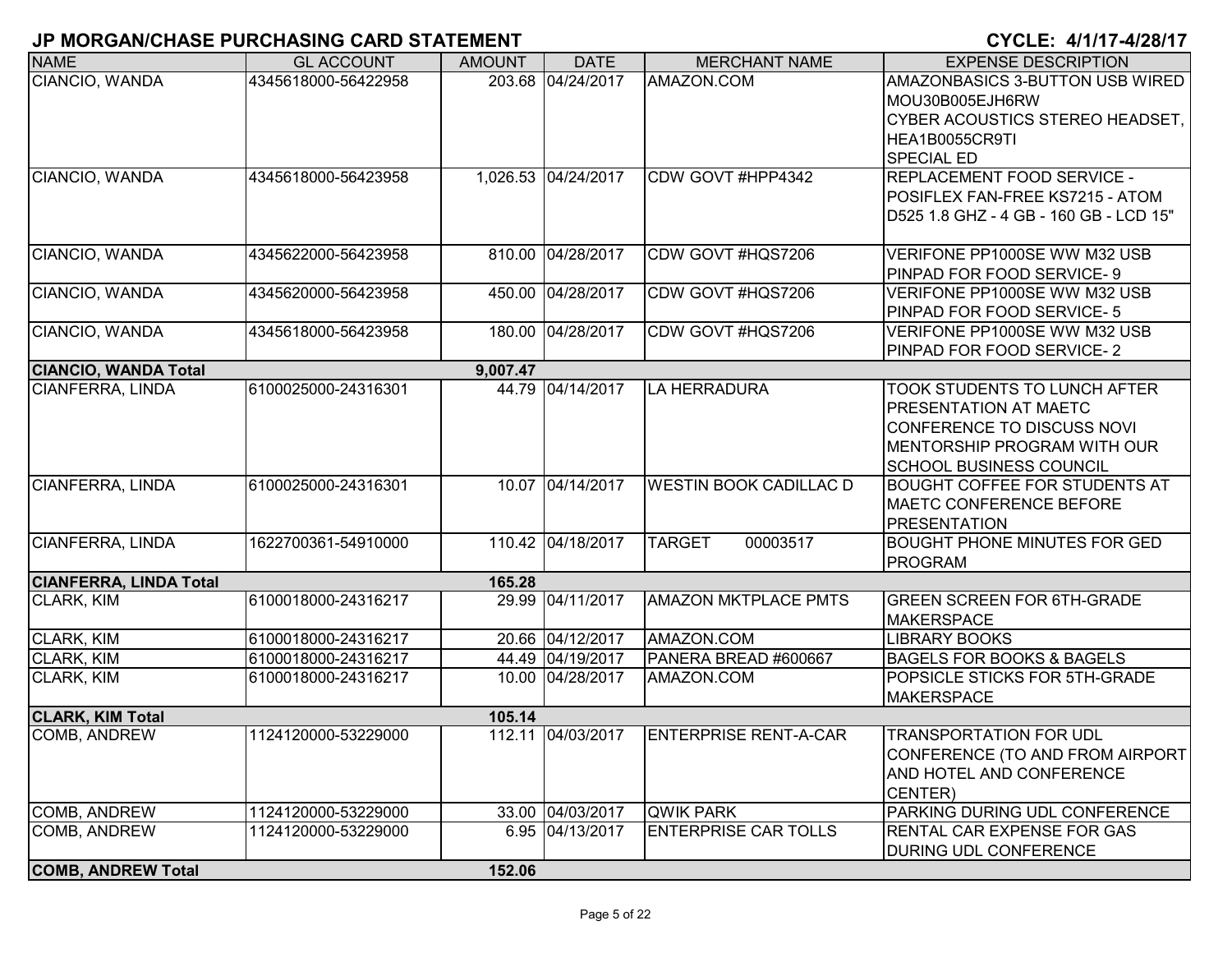| <b>NAME</b>                  | <b>GL ACCOUNT</b>   | <b>AMOUNT</b> | <b>DATE</b>          | <b>MERCHANT NAME</b>                        | <b>EXPENSE DESCRIPTION</b>         |
|------------------------------|---------------------|---------------|----------------------|---------------------------------------------|------------------------------------|
| <b>COOLMAN, ROBERT</b>       | 1126160000-55992000 |               | 28.82 04/04/2017     | <b>CES #264</b>                             | <b>MTCE STOCK PHOTOCONTROLS,</b>   |
|                              |                     |               |                      |                                             | <b>BLANK COVERS</b>                |
| COOLMAN, ROBERT              | 1126160000-55992000 |               | 7.58 04/04/2017      | <b>GUITAR CENTER #335</b>                   | <b>IMS SCOREBOARD/SOUND SYSTEM</b> |
|                              |                     |               |                      |                                             | <b>JACK</b>                        |
| <b>COOLMAN, ROBERT</b>       | 1126160000-55992000 |               | 52.75 04/19/2017     | <b>CES #264</b>                             | HS FOOTBALL FIELD POLE LIGHTS      |
| <b>COOLMAN, ROBERT</b>       | 1126160000-55992000 |               | 7.98 04/19/2017      | <b>SEARS ROEBUCK 1760</b>                   | MTCE 22 MM SOCKET                  |
| <b>COOLMAN, ROBERT</b>       | 1126160000-55992000 |               | 689.50 04/20/2017    | <b>CONSERVA ELECTRIC SUPP</b>               | <b>MTCE STOCK BALLASTS</b>         |
| <b>COOLMAN, ROBERT</b>       | 1126160000-55992000 |               | 182.46 04/27/2017    | <b>CES #264</b>                             | PV MEDIA CENTER ELECTRICAL BOXES   |
|                              |                     |               |                      |                                             |                                    |
| <b>COOLMAN, ROBERT</b>       | 1126160000-55992000 |               | 170.00 04/27/2017    | <b>CONSERVA ELECTRIC SUPP</b>               | <b>MTCE STOCK</b>                  |
| <b>COOLMAN, ROBERT</b>       | 1126160000-55992000 |               | 105.42 04/27/2017    | NAPA PARTS M-2                              | <b>HS SINGLE MAN GENIE BATTERY</b> |
| COOLMAN, ROBERT              | 1126160000-55992000 |               | 237.50 04/28/2017    | <b>CONSERVA ELECTRIC SUPP</b>               | <b>MTCE STOCK LAMPS</b>            |
| COOLMAN, ROBERT              | 1126160000-55992000 |               | 8.93 04/28/2017      | THE HOME DEPOT #2737                        | HS SINGLE MAN GENIE                |
| <b>COOLMAN, ROBERT Total</b> |                     | 1,490.94      |                      |                                             |                                    |
| <b>DIATIKAR, CHRISTINE</b>   | 4345620000-56422958 |               | 5,181.20 04/05/2017  | CDW GOVT #HKM2945                           | ALL IN ONE                         |
| <b>DIATIKAR, CHRISTINE</b>   | 4345615000-56422958 |               | 1,036.24 04/05/2017  | CDW GOVT #HKM2945                           | <b>ALL IN ONE</b>                  |
| <b>DIATIKAR, CHRISTINE</b>   | 4345614000-56422958 |               | 1,036.24 04/05/2017  | CDW GOVT #HKM2945                           | <b>ALL IN ONE</b>                  |
| <b>DIATIKAR, CHRISTINE</b>   | 4345613000-56422958 |               | 1,036.24 04/05/2017  | CDW GOVT #HKM2945                           | <b>ALL IN ONE</b>                  |
| <b>DIATIKAR, CHRISTINE</b>   | 4345612000-56422958 |               | 1,036.24 04/05/2017  | CDW GOVT #HKM2945                           | <b>ALL IN ONE</b>                  |
| <b>DIATIKAR, CHRISTINE</b>   | 4345611000-56422958 |               | 1,036.24 04/05/2017  | CDW GOVT #HKM2945                           | <b>ALL IN ONE</b>                  |
| <b>DIATIKAR, CHRISTINE</b>   | 1429300000-54910000 |               | 3,054.55 04/05/2017  | PLYMOUTH NOVI 155                           | 2/17 TRAINER                       |
| <b>DIATIKAR, CHRISTINE</b>   | 1127170000-55710000 |               | 12,257.93 04/06/2017 | CORRIGAN OIL #2 - BRI                       | 7500 GAL DIESEL 3/22/17            |
| <b>DIATIKAR, CHRISTINE</b>   | 1429300000-55998000 |               | 443.88 04/10/2017    | <b>TEAM SPORTS</b>                          | INV 278079/1 - SOCCER BALLS        |
| <b>DIATIKAR, CHRISTINE</b>   | 6100061000-24316195 |               | 163.00 04/10/2017    | <b>TEAM SPORTS</b>                          | INV 285988/1 - SPIRIT WEAR         |
| <b>DIATIKAR, CHRISTINE</b>   | 1125200000-53220000 |               | 115.00 04/12/2017    | OAKLAND SCHOOLS-RC INT                      | TRI-COUNTY ALLIANCE 2017           |
|                              |                     |               |                      |                                             | <b>CONFERENCE/BARR</b>             |
| <b>DIATIKAR, CHRISTINE</b>   | 1128300000-53220000 |               | 115.00 04/12/2017    | OAKLAND SCHOOLS-RC INT                      | <b>TRI-COUNTY ALLIANCE 2017</b>    |
|                              |                     |               |                      |                                             | CONFERENCE/DIGLIO                  |
| <b>DIATIKAR, CHRISTINE</b>   | 1722100000-53220611 |               | 115.00 04/12/2017    | OAKLAND SCHOOLS-RC INT                      | <b>TRI-COUNTY ALLIANCE 2017</b>    |
|                              |                     |               |                      |                                             | <b>CONFERENCE/WEBBER</b>           |
| <b>DIATIKAR, CHRISTINE</b>   | 6100022000-24316099 |               | 2,000.00 04/13/2017  | <b>US FIRST</b>                             | 2017 FIRST STATES REGISTRATION     |
| <b>DIATIKAR, CHRISTINE</b>   | 6100022000-24316099 |               | 24.95 04/17/2017     | A2HOSTING.COM                               | WEBSITE 4/14/17-5/13/17            |
| <b>DIATIKAR, CHRISTINE</b>   | 6100022000-24316099 |               | 6,845.80 04/17/2017  | <b>FOUR POINTS HOTELS</b>                   | 4/12/17-4/15/17 STATE CHAMPIONSHIP |
|                              |                     |               |                      |                                             | <b>LODGING</b>                     |
| <b>DIATIKAR, CHRISTINE</b>   | 6100022000-24316099 |               | 6,399.05 04/18/2017  | METRO CARS- PAYPAL                          | TRANS TO ST. LOUIS 4/26/17         |
| <b>DIATIKAR, CHRISTINE</b>   | 4345662000-56225000 |               | 2,814.20 04/20/2017  | CONSUMERS ENERGY CO                         | METER CONNECTION/PERMIT/TRENCH     |
|                              |                     |               | 13,475.71 04/20/2017 |                                             |                                    |
| <b>DIATIKAR, CHRISTINE</b>   | 6100020000-24316238 |               | 11.64 04/20/2017     | <b>EPN TRAVEL</b><br>STAPLS7174821570000001 | <b>CEDAR POINT TRIP</b>            |
| DIATIKAR, CHRISTINE          | 1722100000-57910611 |               |                      |                                             | <b>OFFICE SUPPLIES</b>             |
| DIATIKAR, CHRISTINE          | 1128300000-55910000 |               | 49.76 04/20/2017     | STAPLS7174821570000001                      | <b>OFFICE SUPPLIES</b>             |
| <b>DIATIKAR, CHRISTINE</b>   | 1125200000-55910000 |               | 47.44 04/20/2017     | STAPLS7174821570000001                      | <b>OFFICE SUPPLIES</b>             |
| <b>DIATIKAR, CHRISTINE</b>   | 6100022000-24316099 |               | 5,000.00 04/20/2017  | US FIRST                                    | <b>WORLDS REGISTRATION</b>         |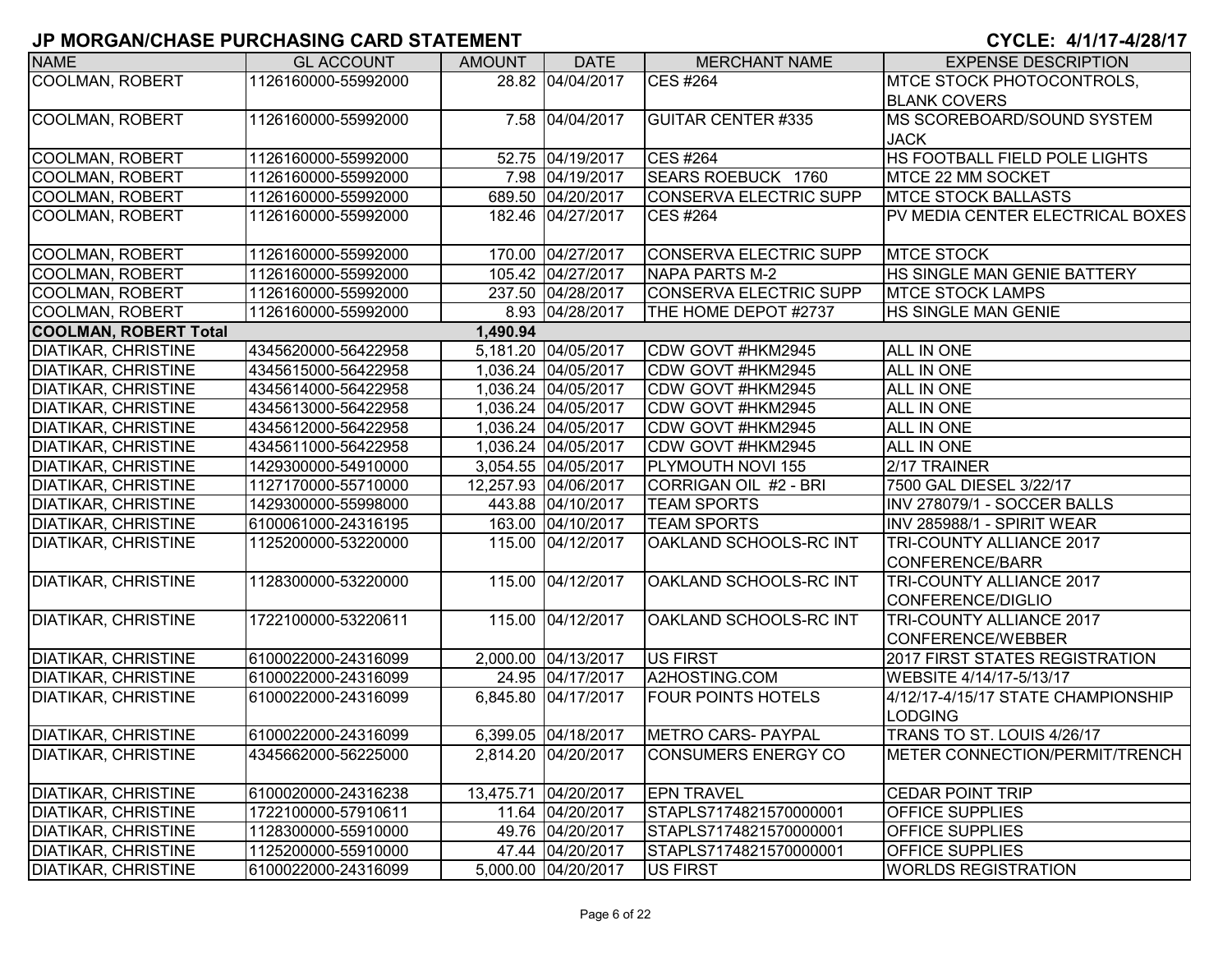| <b>NAME</b>                      | <b>GL ACCOUNT</b>   | <b>AMOUNT</b> | <b>DATE</b>          | <b>MERCHANT NAME</b>                      | <b>EXPENSE DESCRIPTION</b>            |
|----------------------------------|---------------------|---------------|----------------------|-------------------------------------------|---------------------------------------|
| <b>DIATIKAR, CHRISTINE</b>       | 6100022000-24316190 |               | 16,695.00 04/24/2017 | <b>BAYSHORE RESORT</b>                    | HOSA LODGING IN TRAVERSE CITY         |
| <b>DIATIKAR, CHRISTINE</b>       | 6100018000-24316212 |               | 10,067.00 04/24/2017 | <b>FESTIVALS OF MUSIC</b>                 | CHOIR CLUB AT CEDAR POINT             |
| <b>DIATIKAR, CHRISTINE</b>       | 6100022000-24316099 |               | 9,918.48 04/26/2017  | <b>HOLIDAY INNS</b>                       | <b>ST. LOUIS LODGING</b>              |
| <b>DIATIKAR, CHRISTINE</b>       | 4345622000-56420959 |               | 8,579.00 04/28/2017  | <b>TEAM SPORTS</b>                        | INV 295740/1-HIGH JUMP AND LANDING    |
|                                  |                     |               |                      |                                           | PAD                                   |
| <b>DIATIKAR, CHRISTINE</b>       | 1429300000-55990000 |               | 20.97 04/28/2017     | <b>TEAM SPORTS</b>                        | INV 299613/1-SCOREBOOKS               |
| <b>DIATIKAR, CHRISTINE</b>       | 1429300000-55998000 |               | 399.90 04/28/2017    | <b>TEAM SPORTS</b>                        | INV 299613/1-LACROSSES BALLS          |
| <b>DIATIKAR, CHRISTINE</b>       | 1429300000-57910000 |               | 436.00 04/28/2017    | <b>TEAM SPORTS</b>                        | INV 299795/1-WMS LAX EQUIPMENT        |
| <b>DIATIKAR, CHRISTINE</b>       | 6100061000-24316172 |               | 1,537.50 04/28/2017  | <b>TEAM SPORTS</b>                        | INV 300940/1-FEBRUARY LIFT TEES       |
| <b>DIATIKAR, CHRISTINE</b>       | 6100061000-24316114 |               | 378.00 04/28/2017    | <b>TEAM SPORTS</b>                        | INV 302715/1-COACHES ORDER            |
| <b>DIATIKAR, CHRISTINE</b>       | 6100061000-24316177 |               | 154.00 04/28/2017    | <b>TEAM SPORTS</b>                        | INV 305670/1-POM ALUMNI TEES          |
| <b>DIATIKAR, CHRISTINE</b>       | 6100061000-24316163 |               | 600.00 04/28/2017    | <b>TEAM SPORTS</b>                        | INV 306867/1-GOLF POLOS               |
| <b>DIATIKAR, CHRISTINE</b>       | 1429300000-57910000 |               | 1,679.00 04/28/2017  | <b>TEAM SPORTS</b>                        | INV 308528/1-TRACK EQUIPMENT          |
| <b>DIATIKAR, CHRISTINE</b>       | 1429300000-55998000 |               | 720.00 04/28/2017    | <b>TEAM SPORTS</b>                        | INV 309469/1-SB GAME BALLS            |
| <b>DIATIKAR, CHRISTINE</b>       | 6100061000-24316177 |               | 109.00 04/28/2017    | <b>TEAM SPORTS</b>                        | INV 313467/1-COACHES ORDER            |
| <b>DIATIKAR, CHRISTINE Total</b> |                     | 114,589.16    |                      |                                           |                                       |
| DIGLIO, CAROL                    | 1128300000-53220000 |               | 61.02 04/04/2017     | 5711 MT PLEASANT - 210                    | CONFERENCE DINNER (3)                 |
|                                  |                     |               |                      |                                           | <b>DIGLIO/CARTER/PATEL</b>            |
| DIGLIO, CAROL                    | 1128300000-53220000 |               | 8.27 04/06/2017      | <b>COURTYARD BY MARRIOTT</b>              | CONFERENCE BREAKFAST 2/3-CARTER       |
|                                  |                     |               |                      |                                           |                                       |
| DIGLIO, CAROL                    | 1128300000-53220000 |               | 8.48 04/06/2017      | <b>COURTYARD BY MARRIOTT</b>              | CONFERENCE BREAKFAST 1/3-DIGLIO       |
|                                  |                     |               |                      |                                           |                                       |
| DIGLIO, CAROL                    | 1128300000-53220000 |               | 13.57 04/06/2017     | <b>COURTYARD BY MARRIOTT</b>              | CONFERENCE BREAKFAST 3/3-PATEL        |
|                                  |                     |               |                      |                                           |                                       |
| <b>DIGLIO, CAROL</b>             | 1128300000-53220000 |               | 126.48 04/06/2017    | <b>COURTYARD BY MARRIOTT</b>              | CONFERENCE LODGING 3/3-DIGLIO         |
| DIGLIO, CAROL                    | 1128300000-53220000 |               | 133.92 04/06/2017    | <b>COURTYARD BY MARRIOTT</b>              | LODGING FOR CONFERENCE 2/3-           |
|                                  |                     |               |                      |                                           | <b>PATEL</b>                          |
| DIGLIO, CAROL                    | 1128300000-53220000 |               | 133.92 04/06/2017    | <b>COURTYARD BY MARRIOTT</b>              | LODGING FOR CONFERENCE 1/3-           |
|                                  |                     |               |                      |                                           | <b>CARTER</b>                         |
| DIGLIO, CAROL                    | 1128300000-53220000 |               | 4.80 04/07/2017      | <b>RPS ANN ARBOR-METERQ02</b>             | <b>TEACHER FAIR PARKING</b>           |
| <b>DIGLIO, CAROL</b>             | 1128300000-53220000 |               | 4.80 04/07/2017      | <b>RPS ANN ARBOR-METERQ02</b>             | <b>TEACHER FAIR PARKING</b>           |
| <b>DIGLIO, CAROL Total</b>       |                     | 495.26        |                      |                                           |                                       |
| <b>DINKELMANN, KATY</b>          | 6100022000-24316175 |               | 80.32 04/19/2017     | <b>HUNGRY HOWIES 81</b>                   | <b>PIZZA LUNCH FOR HAVEN STUDENTS</b> |
| <b>DINKELMANN, KATY Total</b>    |                     | 80.32         |                      |                                           |                                       |
| DRAGOO, MICHAEL                  | 1126160000-55993000 |               | 37.90 04/13/2017     | MARKS OUTDOOR POWER EQ GRNDS MOWERS PARTS |                                       |
| DRAGOO, MICHAEL                  | 1126160000-55992000 |               | 43.14 04/20/2017     | <b>WW GRAINGER</b>                        | <b>HS CONCESSION RESTROOM T-STATS</b> |
| DRAGOO, MICHAEL                  | 1126111000-54910000 |               | 406.00 04/21/2017    | <b>BASS</b>                               | VO RTU 4                              |
| <b>DRAGOO, MICHAEL Total</b>     |                     | 487.04        |                      |                                           |                                       |
| <b>FENCHEL, LISA</b>             | 1111118000-55110799 |               | 42.40 04/14/2017     | LITTLE CAESARS #0057                      | PIZZA PARTY FOR STUDENT CONTEST       |
|                                  |                     |               |                      |                                           |                                       |
| <b>FENCHEL, LISA Total</b>       |                     | 42.40         |                      |                                           |                                       |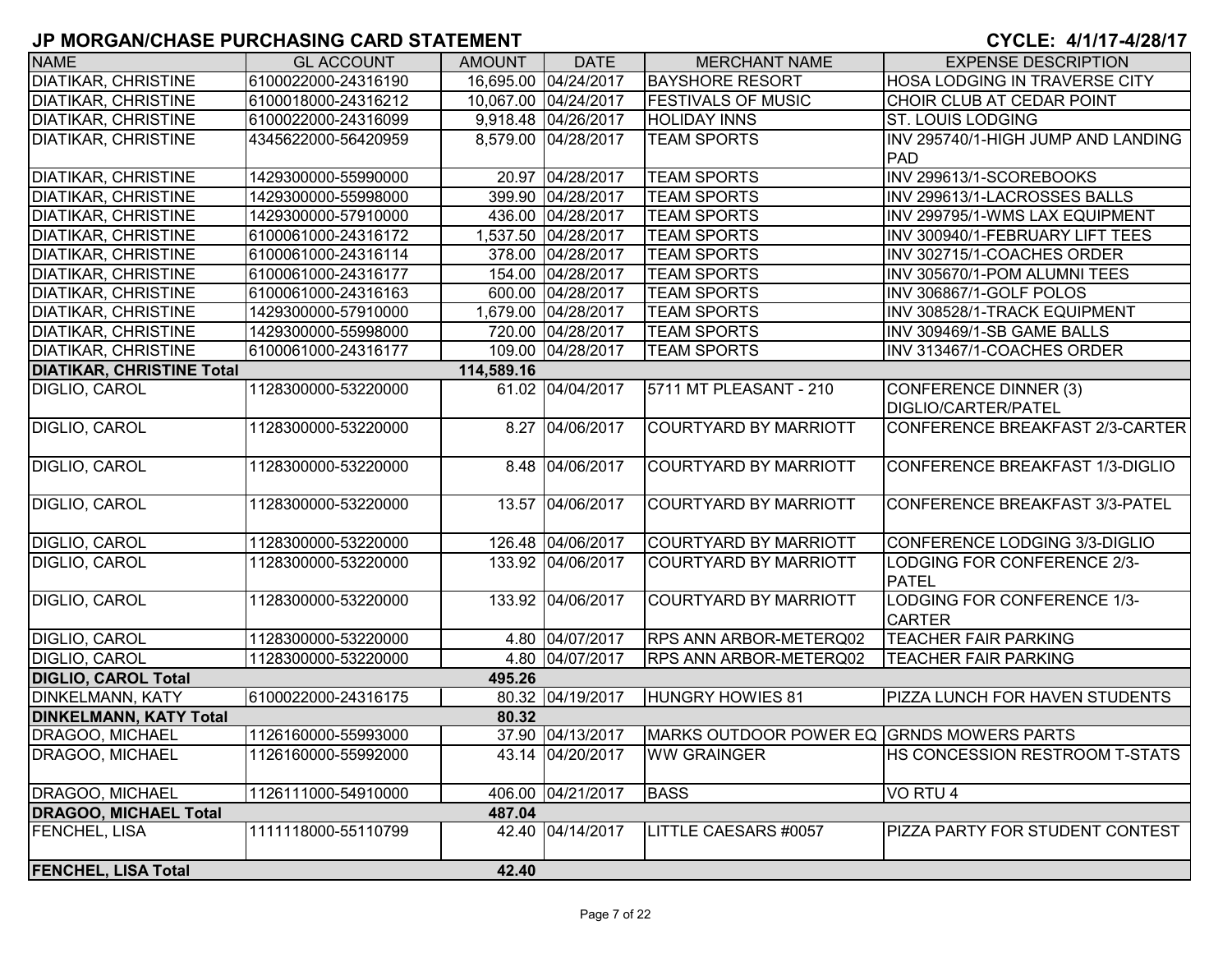| <b>NAME</b>                               | <b>GL ACCOUNT</b>   | <b>AMOUNT</b> | <b>DATE</b>         | <b>MERCHANT NAME</b>                        | <b>EXPENSE DESCRIPTION</b>                                   |
|-------------------------------------------|---------------------|---------------|---------------------|---------------------------------------------|--------------------------------------------------------------|
| <b>FULAR, JAMES</b>                       | 1126160000-55992000 |               | 220.48 04/03/2017   | <b>PRODUCTION TOOL SUPPLY</b>               | MTCE TOOL REPAIR, TAXED IN ERROR                             |
|                                           |                     |               |                     |                                             | (EXPECTING REFUND OF \$12.48)                                |
|                                           |                     |               |                     |                                             |                                                              |
| <b>FULAR, JAMES</b>                       | 1126160000-55992000 |               | 33.00 04/10/2017    |                                             | <b>IMARKS OUTDOOR POWER EQ GRNDS NEW BLADES FOR MOWER G1</b> |
|                                           |                     |               |                     |                                             |                                                              |
| <b>FULAR, JAMES</b>                       | 1126160000-55993000 |               | 44.54 04/10/2017    |                                             | MARKS OUTDOOR POWER EQ GRNDS PARTS FOR MOWER #1              |
| <b>FULAR, JAMES</b>                       | 1126160000-55992000 |               | 33.94 04/10/2017    | THE HOME DEPOT #2737                        | <b>MTCE ORGANIZER</b>                                        |
| FULAR, JAMES                              | 1126160000-54910000 |               | 146.43 04/13/2017   | BADER AND SONS CO.                          | <b>GRNDS TRIMMER REPAIR</b>                                  |
| <b>FULAR, JAMES</b>                       | 1126160000-55993000 |               | 1,600.53 04/17/2017 | <b>RESIDEX</b>                              | DISTRICT FERTILIZER & PODIUM FOR                             |
|                                           |                     |               |                     |                                             | SPORTS FIELDS, TURFACE FOR                                   |
|                                           |                     |               |                     |                                             | <b>SOFTBALL FIELD,</b>                                       |
| <b>FULAR, JAMES</b>                       | 1126160000-55992000 |               | (12.48) 04/19/2017  | <b>PRODUCTION TOOL SUPPLY</b>               | <b>MTCE REFUND OF TAX</b>                                    |
| <b>FULAR, JAMES</b>                       | 1126160000-55993000 |               | 22.57 04/21/2017    | THE HOME DEPOT #2737                        | <b>HS TENNIS WIND SCREENS</b>                                |
| <b>FULAR, JAMES</b>                       | 1126160000-55993000 |               | 187.50 04/27/2017   | CHRISTENSENS PLANT CNT                      | NM5 TREE FOR ARBOR DAY POSTER                                |
|                                           |                     |               |                     |                                             | <b>WINNER</b>                                                |
| <b>FULAR, JAMES</b>                       | 1126160000-54120000 |               | 91.94 04/28/2017    | MARKS OUTDOOR POWER EQ GRNDS MOWER AZ PARTS |                                                              |
| <b>FULAR, JAMES Total</b>                 |                     | 2,368.45      |                     |                                             |                                                              |
| FURLOW, SETH                              | 1711322000-55110614 |               | 109.22 04/13/2017   | <b>FLINN SCIENTIFIC, I</b>                  | <b>LAB SUPPLIES FOR BLOOD</b>                                |
|                                           |                     |               |                     |                                             | <b>INVESTIGATIONS AND INHERITABLE</b>                        |
|                                           |                     |               |                     |                                             | <b>DISEASES (SICKLE CELL SLIDES)</b>                         |
| FURLOW, SETH                              | 6100022000-24316105 |               | 98.43 04/24/2017    | <b>BIO RAD LABORATORIES</b>                 | <b>GELS FOR PROTEOMIC STUDIES IB</b>                         |
|                                           |                     |               |                     |                                             | <b>AND AP BIOLOGY</b>                                        |
| FURLOW, SETH                              | 6100022000-24316105 |               | 594.77 04/24/2017   | <b>BIO RAD LABORATORIES</b>                 | <b>VERTICAL ELECTROPHORESIS</b>                              |
|                                           |                     |               |                     |                                             | CHAMBER FOR PROTEOMIC STUDIES                                |
|                                           |                     |               |                     |                                             | <b>IB AND AP BIOLOGY</b>                                     |
| <b>FURLOW, SETH Total</b>                 |                     | 802.42        |                     |                                             |                                                              |
| <b>GERECKE, LORI</b>                      | 1111220730-55110000 |               | 35.97 04/14/2017    | OTC BRANDS, INC.                            | <b>SCIENCE LAB PHYSICS TOYS</b>                              |
| <b>GERECKE, LORI Total</b>                |                     | 35.97         |                     |                                             |                                                              |
| <b>GILMORE, MEGAN</b>                     | 1311800000-55110551 |               | 19.00 04/12/2017    | SCHOLASTIC READING CLU                      | <b>END OF THE YEAR BOOKS</b>                                 |
| <b>GILMORE, MEGAN Total</b>               |                     | 19.00         |                     |                                             |                                                              |
| GONZALEZ-SHEERAN, MARQ1111220730-55110000 |                     |               | 16.00 04/10/2017    | KROGER #361                                 | FLOWERS FOR DISSECTION LAB - 7TH<br><b>GRADE SCIENCE</b>     |
| GONZALEZ-SHEERAN, MAR06100020000-24316257 |                     |               | 17.98 04/18/2017    | <b>TARGET</b><br>00014654                   | MARKERS FOR STUDENT COUNCIL                                  |
|                                           |                     |               |                     |                                             | POSTER WORK                                                  |
| <b>GONZALEZ-SHEERAN, MARGARET Total</b>   |                     | 33.98         |                     |                                             |                                                              |
| <b>GORDON, BRIAN</b>                      | 6100061000-24316104 |               | 24.75 04/12/2017    | SQU*SQ *KNAPP'S DONUTS                      | <b>DONUTS MHSAA</b>                                          |
| <b>GORDON, BRIAN</b>                      | 6100061000-24316104 |               | 42.37 04/17/2017    | THE HOME DEPOT #2737                        | SHELVING UNITS FOR ATHLETIC                                  |
|                                           |                     |               |                     |                                             | <b>OFFICE</b>                                                |
| <b>GORDON, BRIAN</b>                      | 6100061000-24316104 |               | 75.34 04/27/2017    | <b>GARAGE GRILL AND FUEL</b>                | LUNCH SECRETARY'S DAY                                        |
| <b>GORDON, BRIAN Total</b>                |                     | 142.46        |                     |                                             |                                                              |
| HANSEN, ANN                               | 1335100000-53220553 |               | 24.00 04/25/2017    | <b>APPELBAUM TRAINING INS</b>               | <b>CARE AIDE TRAINING</b>                                    |
| HANSEN, ANN Total                         |                     | 24.00         |                     |                                             |                                                              |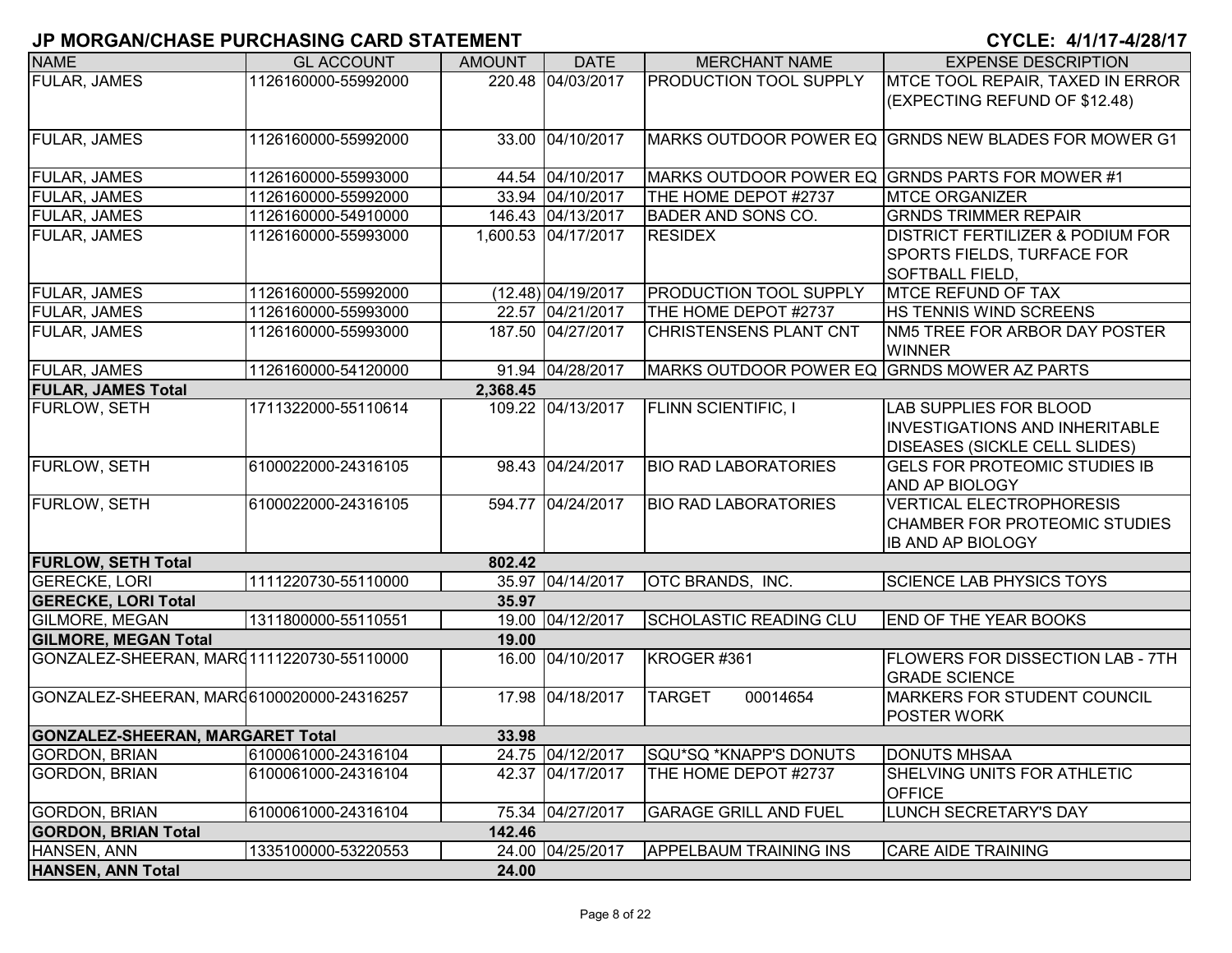| CYCLE: 4/1/17-4/28/17 |
|-----------------------|
|-----------------------|

| <b>NAME</b>                     | <b>GL ACCOUNT</b>   | <b>AMOUNT</b> | <b>DATE</b>         | <b>MERCHANT NAME</b>         | <b>EXPENSE DESCRIPTION</b>                           |
|---------------------------------|---------------------|---------------|---------------------|------------------------------|------------------------------------------------------|
| <b>HARVEY, JENNIFER</b>         | 1711322000-55110614 |               | 112.21 04/10/2017   | THE HOME DEPOT #2737         | PAINT AND SUPPLIES                                   |
| <b>HARVEY, JENNIFER</b>         | 1711322000-55110614 |               | 13.62 04/18/2017    | THE HOME DEPOT #2737         | <b>MASKING TAPE</b>                                  |
| <b>HARVEY, JENNIFER Total</b>   |                     | 125.83        |                     |                              |                                                      |
| HOLLY, SHEILA                   | 1128200000-54910000 |               | 75.00 04/14/2017    | REV.COM                      | <b>CLOSED CAPTIONING FOR REGULAR</b>                 |
|                                 |                     |               |                     |                              | BOARD MEETING, 4.13.17                               |
| <b>HOLLY, SHEILA</b>            | 1128300000-55990000 |               | 50.00 04/21/2017    | KROGER #632                  | SUPPLIES FOR SPOY AT REGULAR                         |
|                                 |                     |               |                     |                              | BOARD MEETING 4.13.17                                |
| HOLLY, SHEILA                   | 1128200000-54910000 |               | 110.00 04/21/2017   | REV.COM                      | CLOSED CAPTIONING FOR A REGULAR                      |
|                                 |                     |               |                     |                              | BOARD MEETING 4.20.17                                |
| HOLLY, SHEILA                   | 1123200000-57910000 |               | (557.38) 04/21/2017 | STAPLS7172020359001001       | <b>RETURNED MONITORS FOR HR</b>                      |
| HOLLY, SHEILA                   | 1123100000-53220000 |               | 30.00 04/26/2017    | OAKLAND SCHOOLS-RC INT       | MASB & OCSBA AWARDS BANQUET,                         |
|                                 |                     |               |                     |                              | DENNIS O'CONNOR, 6.14.17                             |
| HOLLY, SHEILA                   | 1123200000-53220000 |               | 20.00 04/28/2017    | NOVI CHAMBER OF COMME        | NOVI CHAMBER OF COMMERCE MEET,                       |
|                                 |                     |               |                     |                              | <b>GREET &amp; EAT, STEVE MATTHEWS</b>               |
|                                 |                     |               |                     |                              | 4.26.17                                              |
| <b>HOLLY, SHEILA Total</b>      |                     | (272.38)      |                     |                              |                                                      |
| HOPPENSTEDT, DARBY              | 1222600000-53220000 |               | 31.99 04/24/2017    | ALEXANDRIA YELLOW CAB        | <b>AIRPORT TRANSPORTATION TO HOTEL</b>               |
|                                 |                     |               |                     |                              |                                                      |
| <b>HOPPENSTEDT, DARBY</b>       | 1222600000-53220000 |               | 565.52 04/24/2017   | EXPEDIA 7260704306618        | <b>HOTEL RESERVATION</b>                             |
| HOPPENSTEDT, DARBY              | 1222600000-53220000 |               | (565.52) 04/24/2017 | EXPEDIA 7260704306618        | HOTEL CANCELATION                                    |
| HOPPENSTEDT, DARBY              | 1222600000-53220000 |               | 24.94 04/25/2017    | <b>AMERICAN AIRLINES</b>     | <b>FLIGHT TO LRP CONFERENCE</b>                      |
| HOPPENSTEDT, DARBY              | 1222600000-53220000 |               | 25.00 04/25/2017    | <b>AMERICAN AIRLINES</b>     | AIR TRAVEL TO CONFERENCE                             |
| HOPPENSTEDT, DARBY              | 1222600000-53220000 |               | 25.00 04/26/2017    | <b>DELTA</b>                 | AIR TRAVEL FROM LRP CONFERENCE                       |
|                                 |                     |               |                     |                              |                                                      |
| <b>HOPPENSTEDT, DARBY</b>       | 1222600000-53220000 |               | 39.00 04/26/2017    | <b>METRO AIRPORT PARKING</b> | <b>AIRPORT PARKING FROM LRP</b>                      |
|                                 |                     |               |                     |                              | <b>CONFERENCE</b>                                    |
| <b>HOPPENSTEDT, DARBY Total</b> |                     | 145.93        |                     |                              |                                                      |
| <b>HOSKINS, DIANE</b>           | 6100025000-24316301 |               | 124.43 04/11/2017   | PANERA BREAD #608009         | <b>STUDENT DINNER</b>                                |
| HOSKINS, DIANE                  | 6100025000-24316301 |               | $(4.98)$ 04/12/2017 | PANERA BREAD #608009         | <b>REFUND FOR TAXES CHARGED IN</b>                   |
|                                 |                     |               |                     |                              | <b>ERROR</b>                                         |
| HOSKINS, DIANE                  | 6100025000-24316301 |               | 119.73 04/19/2017   | PANERA BREAD #608009         | <b>STUDENT DINNER</b>                                |
| HOSKINS, DIANE                  | 1113200000-55110751 |               | 124.78 04/24/2017   | STAPLS7173584706000002       | <b>TEACHER SUPPLY</b>                                |
| HOSKINS, DIANE                  | 6100025000-24316301 |               | 97.70 04/26/2017    | <b>BENITOS PIZZA-NOVI</b>    | <b>STUDENT DINNER</b>                                |
| <b>HOSKINS, DIANE</b>           | 6100025000-24316301 |               | 68.80 04/26/2017    | <b>TLF WATKINS FLOWERS</b>   | FUNERAL FLOWERS TO TEACHER                           |
| HOSKINS, DIANE                  | 6100025000-24316301 |               | 91.17 04/27/2017    | <b>BENITOS PIZZA-NOVI</b>    | <b>STUDENT DINNER</b>                                |
| HOSKINS, DIANE                  | 1113200000-55110751 |               | 296.90 04/28/2017   | PAPER EXPRESS INC            | <b>OFFICE/TEACHER SUPPLY - PAPER</b><br><b>ORDER</b> |
| <b>HOSKINS, DIANE Total</b>     |                     | 918.53        |                     |                              |                                                      |
| <b>HOURIGAN, MARK</b>           | 1111322000-55110723 |               | 124.94 04/14/2017   | J W PEPPER AND SON INC       | THE BREATHING GYM (BOOK AND DVD)                     |
|                                 |                     |               |                     |                              | AND TUNE FOR THE JAZZ BAND                           |
| <b>HOURIGAN, MARK</b>           | 1111322000-55110723 |               | 33.95 04/28/2017    | SHEETMUSICPLUS.COM           | PURCHASE OF SAX QUARTET FOR S<br>AND E               |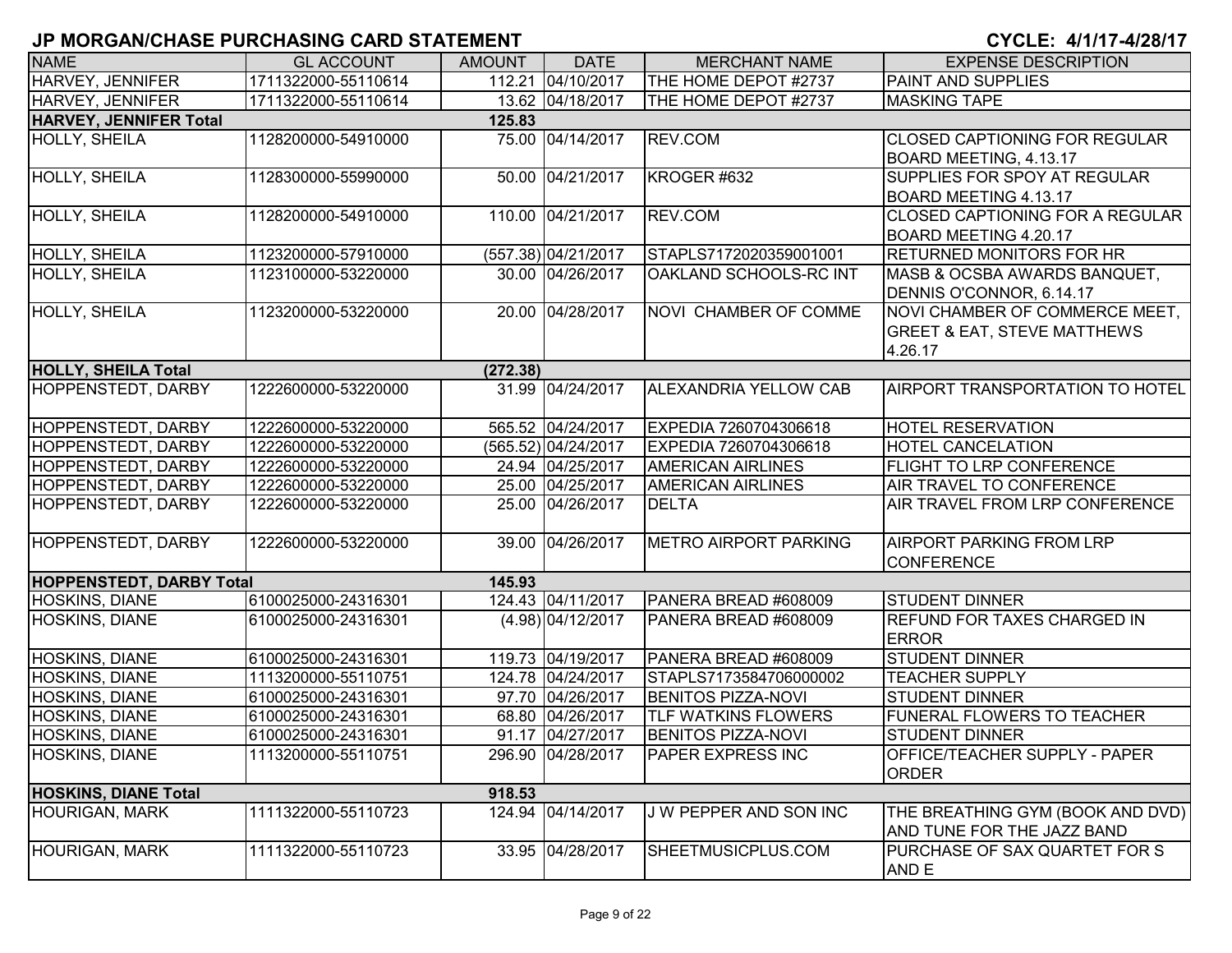| <b>NAME</b>                           | <b>GL ACCOUNT</b>   | <b>AMOUNT</b> | <b>DATE</b>          | <b>MERCHANT NAME</b>          | <b>EXPENSE DESCRIPTION</b>                                        |  |  |  |
|---------------------------------------|---------------------|---------------|----------------------|-------------------------------|-------------------------------------------------------------------|--|--|--|
| <b>HOURIGAN, MARK Total</b><br>158.89 |                     |               |                      |                               |                                                                   |  |  |  |
| <b>HURLBURT, THOMAS</b>               | 1127170000-56420000 |               | 71.88 04/28/2017     | THE HOME DEPOT #2737          | <b>TOOLS</b>                                                      |  |  |  |
| <b>HURLBURT, THOMAS Total</b>         |                     | 71.88         |                      |                               |                                                                   |  |  |  |
| <b>JANTZ, ANGELA</b>                  | 6100015000-24316275 |               | 10.00 04/03/2017     | JIMMY JOHNS - 1659 - E        | K-6 PRINCIPAL'S MEETING/LUNCH                                     |  |  |  |
| JANTZ, ANGELA                         | 1111115000-55110799 |               | 29.98 04/13/2017     | <b>AMAZON MKTPLACE PMTS</b>   | <b>MATERIALS FOR DF LEADERSHIP DAY</b>                            |  |  |  |
| <b>JANTZ, ANGELA</b>                  | 1111115000-55110799 |               | 316.50 04/14/2017    | STAPLS7174554889000002        | SUPPLIES AND MATERIALS FOR<br><b>CLASSROOM INSTRUCTION</b>        |  |  |  |
| JANTZ, ANGELA                         | 1111115000-55110799 |               | 44.80 04/17/2017     | STAPLS7174554889000004        | <b>SUPPLIES AND MATERIALS FOR</b><br><b>CLASSROOM INSTRUCTION</b> |  |  |  |
| JANTZ, ANGELA                         | 1124115000-55990000 |               | 392.41 04/19/2017    | <b>TOP USA</b>                | <b>PORTFOLIOS</b>                                                 |  |  |  |
| JANTZ, ANGELA                         | 1111115000-55110799 |               | 6.48 04/20/2017      | STAPLS7174554889000001        | SUPPLIES AND MATERIALS FOR<br><b>CLASSROOM INSTRUCTION</b>        |  |  |  |
| JANTZ, ANGELA                         | 1111115000-55110708 |               | 165.00 04/24/2017    | <b>SSI*SCHOOL SPECIALTY</b>   | <b>SUPPLIES AND MATERIALS FOR</b><br><b>CLASSROOM INSTRUCTION</b> |  |  |  |
| <b>JANTZ, ANGELA Total</b>            |                     | 965.17        |                      |                               |                                                                   |  |  |  |
| JUOPPERI, JOHN                        | 1126160000-55992000 |               | 30.00 04/03/2017     | <b>REDFORD LOCK COMPANY I</b> | <b>HS RM 201</b>                                                  |  |  |  |
| JUOPPERI, JOHN                        | 1126160000-55992000 |               | 28.94 04/05/2017     | <b>PPG PAINTS 9455</b>        | OH LUNCH ROOM HALL PAINT                                          |  |  |  |
| JUOPPERI, JOHN                        | 1126160000-55992000 |               | 12.72 04/05/2017     | THE HOME DEPOT #2737          | <b>NM5 FLAGPOLE</b>                                               |  |  |  |
| JUOPPERI, JOHN                        | 1126160000-55992000 |               | 116.75 04/10/2017    | <b>ABC SUPPLY 372</b>         | MTCE STORAGE SHEDS COIL STOCK,<br><b>ROOFING LAP SEAL</b>         |  |  |  |
| JUOPPERI, JOHN                        | 1126160000-55992000 |               | 10.84 04/10/2017     | THE HOME DEPOT #2737          | HS B MECH ROOF DRAIN REPAIR                                       |  |  |  |
| JUOPPERI, JOHN                        | 1126160000-55992000 |               | 21.22 04/26/2017     | THE HOME DEPOT #2737          | <b>MTCE ROOF REPAIR</b>                                           |  |  |  |
| <b>JUOPPERI, JOHN Total</b>           |                     | 220.47        |                      |                               |                                                                   |  |  |  |
| <b>KORTLANDT, PATRICIA</b>            | 6100011000-24316275 |               | 75.00 04/12/2017     | <b>HAL LEONARD ONLINE</b>     | <b>VIDEO LICENSE FOR 4TH GRADE</b><br><b>PRODUCTION</b>           |  |  |  |
| <b>KORTLANDT, PATRICIA Total</b>      |                     | 75.00         |                      |                               |                                                                   |  |  |  |
| <b>LACLEAR, CHARLES</b>               | 6100022000-24316176 |               | (8.99) 04/12/2017    | <b>AMAZON DIGITAL SVCS</b>    | CREDIT FOR A CHARGE THAT AMAZON<br>PUT ON CARD IN ERROR           |  |  |  |
| <b>LACLEAR, CHARLES</b>               | 1124122000-57410000 |               | 84.94 04/18/2017     | <b>EDUCATION WEEK</b>         | SUBSCRIPTION RENEWAL PAYMENT                                      |  |  |  |
| LACLEAR, CHARLES                      | 6100022000-24316770 |               | 1,213.87 04/24/2017  | SOUTHWEST AIRLINES VCT        | <b>FLIGHT PAYMENT FOR</b><br>ADMINISTRATIVE CONFERENCE            |  |  |  |
| <b>LACLEAR, CHARLES Total</b>         |                     | 1,289.82      |                      |                               |                                                                   |  |  |  |
| LAINE, MARGARET                       | 6100022000-24316105 |               | 34.88 04/28/2017     | AMAZON.COM                    | AP SEMINAR TEACHER MATERIALS                                      |  |  |  |
| LAINE, MARGARET                       | 6100022000-24316105 |               | 38.91 04/28/2017     | AMAZON.COM                    | AP SEMINAR TEACHING MATERIAS                                      |  |  |  |
| <b>LAINE, MARGARET Total</b>          |                     | 73.79         |                      |                               |                                                                   |  |  |  |
| LALONDE, LUCAS                        | 6100022000-24316169 |               | 1,140.05 04/05/2017  | LOWES #02570*                 | HS MUSICAL LUMBER ORDER                                           |  |  |  |
| LALONDE, LUCAS                        | 6100022000-24316169 |               | $(53.64)$ 04/05/2017 | LOWES #02570*                 | <b>DISCOUNT ADJUSTMENT FOR HS</b><br>MUSICAL LUMBER ORDER         |  |  |  |
| LALONDE, LUCAS                        | 6100022000-24316169 |               | (64.53) 04/05/2017   | LOWES #02570*                 | TRANSACTION/TAX ADJUSTMENT FOR<br>HS MUSICAL LUMBER ORDER         |  |  |  |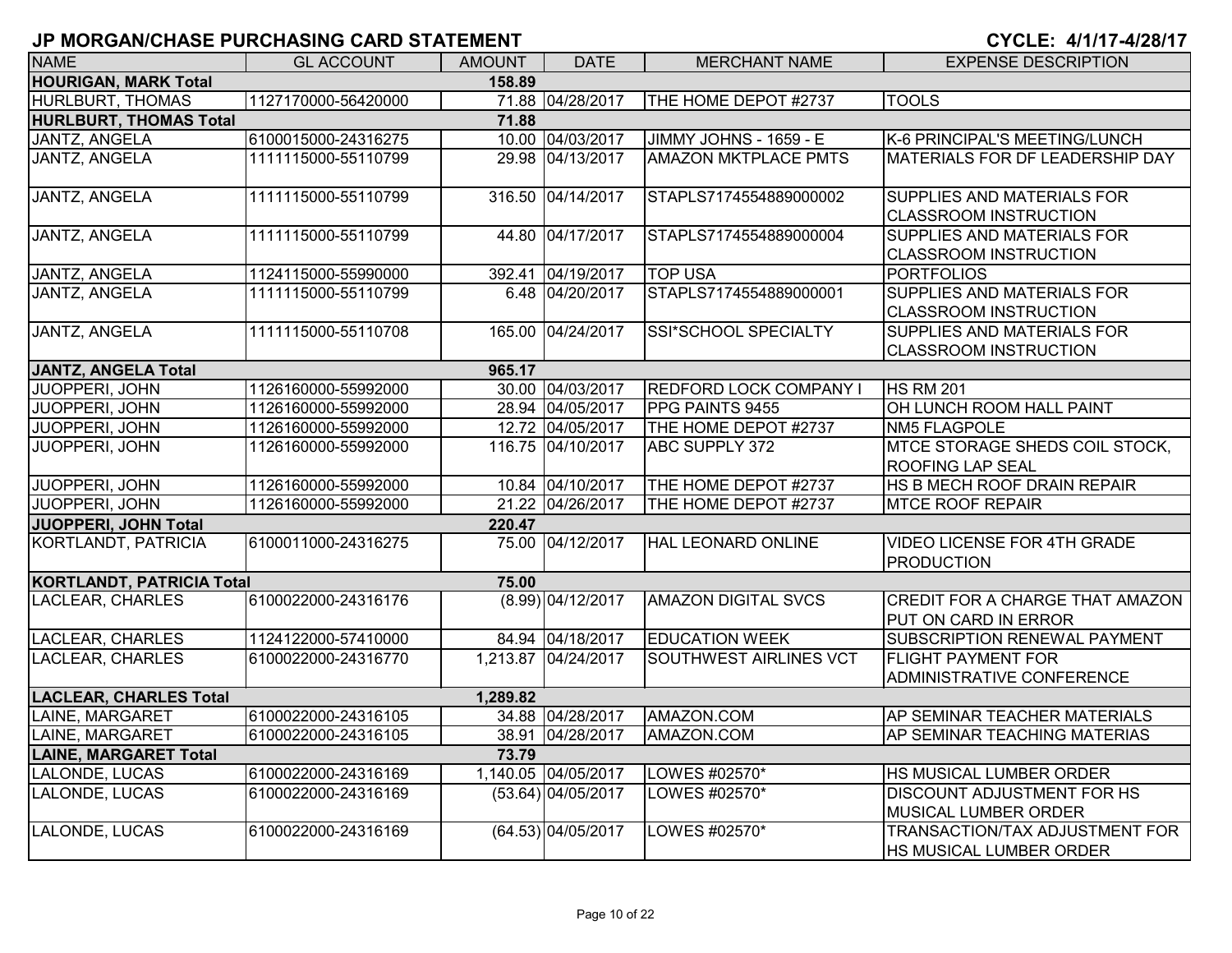| <b>NAME</b>                             | <b>GL ACCOUNT</b>   | <b>AMOUNT</b> | <b>DATE</b>         | <b>MERCHANT NAME</b>              | <b>EXPENSE DESCRIPTION</b>           |  |  |  |  |
|-----------------------------------------|---------------------|---------------|---------------------|-----------------------------------|--------------------------------------|--|--|--|--|
| LALONDE, LUCAS                          | 1129900000-55990000 |               | 52.98 04/20/2017    | BEST BUY MHT 00004176             | <b>ADAPTERS FOR PRESENTATION</b>     |  |  |  |  |
|                                         |                     |               |                     |                                   | <b>LAPTOPS</b>                       |  |  |  |  |
| LALONDE, LUCAS                          | 6100022000-24316169 |               | 109.10 04/25/2017   | <b>GREAT LAKES ACE HDWE</b>       | HARDWARE ORDER FOR HS MUSICAL        |  |  |  |  |
|                                         |                     |               |                     |                                   |                                      |  |  |  |  |
| <b>LALONDE, LUCAS Total</b><br>1,183.96 |                     |               |                     |                                   |                                      |  |  |  |  |
| LAMBERT, ELIZABETH                      | 4126122951-54110000 |               | 1,705.91 04/03/2017 | <b>AERO FILTER INC</b>            | <b>HS AIR INTAKE SCREENS</b>         |  |  |  |  |
| LAMBERT, ELIZABETH                      | 4126113951-54110000 |               | 1,705.91 04/03/2017 | <b>AERO FILTER INC</b>            | <b>NW AIR INTAKE SCREENS</b>         |  |  |  |  |
| LAMBERT, ELIZABETH                      | 4126152951-54110000 |               | 1,705.91 04/03/2017 | <b>AERO FILTER INC</b>            | <b>ECEC AIR INTAKE SCREENS</b>       |  |  |  |  |
| LAMBERT, ELIZABETH                      | 1126122000-54910000 |               | 1,157.50 04/03/2017 | INT*IN *SERVICEPRO PLU            | HS DRAIN CLEANING, REPAIR            |  |  |  |  |
|                                         |                     |               |                     |                                   | <b>CRACKED SEWAGE DISCHARGE LINE</b> |  |  |  |  |
|                                         |                     |               |                     |                                   |                                      |  |  |  |  |
| LAMBERT, ELIZABETH                      | 1126152000-55991000 |               | 906.55 04/03/2017   | <b>NICHOLS</b>                    | <b>ECEC CUSTODIAL SUPPLIES</b>       |  |  |  |  |
| LAMBERT, ELIZABETH                      | 1126120000-55991000 |               | 1,397.76 04/03/2017 | <b>NICHOLS</b>                    | <b>IMS CUSTODIAL SUPPLIES</b>        |  |  |  |  |
| LAMBERT, ELIZABETH                      | 1126111000-55991000 |               | 424.68 04/03/2017   | <b>NICHOLS</b>                    | <b>VO CUSTODIAL SUPPLIES</b>         |  |  |  |  |
| LAMBERT, ELIZABETH                      | 1126118000-55991000 |               | 459.08 04/03/2017   | <b>NICHOLS</b>                    | NM5 CUSTODIAL SUPPLIES               |  |  |  |  |
| LAMBERT, ELIZABETH                      | 1126115000-55991000 |               | 237.80 04/03/2017   | <b>NICHOLS</b>                    | <b>DF CUSTODIAL SUPPLIES</b>         |  |  |  |  |
| LAMBERT, ELIZABETH                      | 1126112000-55991000 |               | 147.16 04/03/2017   | <b>NICHOLS</b>                    | OH CUSTODIAL SUPPLIES                |  |  |  |  |
| LAMBERT, ELIZABETH                      | 1126122000-55991000 |               | 2,270.14 04/03/2017 | <b>NICHOLS</b>                    | <b>HS CUSTODIAL SUPPLIES</b>         |  |  |  |  |
| LAMBERT, ELIZABETH                      | 1126113000-55991000 |               | 373.66 04/03/2017   | <b>NICHOLS</b>                    | <b>NW CUSTODIAL SUPPLIES</b>         |  |  |  |  |
| LAMBERT, ELIZABETH                      | 1126118000-55991000 |               | 397.60 04/03/2017   | <b>NICHOLS</b>                    | <b>NM6 CUSTODIAL SUPPLIES</b>        |  |  |  |  |
| LAMBERT, ELIZABETH                      | 1126114000-55991000 |               | 459.45 04/03/2017   | <b>NICHOLS</b>                    | <b>PV CUSTODIAL SUPPLIES</b>         |  |  |  |  |
| LAMBERT, ELIZABETH                      | 4126120951-54110000 |               | 2,560.00 04/03/2017 | SQU*SQ *H & H ENTERPRI            | <b>MS BLEACHER REPAIRS</b>           |  |  |  |  |
| LAMBERT, ELIZABETH                      | 1126160000-55992000 |               | 85.92 04/03/2017    | STAPLS7173817558000001            | <b>MS PENCIL SHARPENERS</b>          |  |  |  |  |
| LAMBERT, ELIZABETH                      | 1126170000-54910000 |               | 429.50 04/05/2017   | <b>ARCH ENVIRONMENTAL GRO</b>     | <b>TRANS UST SERVICES FOR MARCH</b>  |  |  |  |  |
| LAMBERT, ELIZABETH                      | 1126112000-54910000 |               | 1,291.31 04/05/2017 | <b>ARCH ENVIRONMENTAL GRO</b>     | OH RADON SAMPLING                    |  |  |  |  |
| LAMBERT, ELIZABETH                      | 1126112000-54910000 |               | 195.00 04/05/2017   | <b>B &amp; B WILDLIFE REMOVAL</b> | OH TRAP FOR POSSIBLE ANIMAL          |  |  |  |  |
|                                         |                     |               |                     |                                   | <b>ABOVE CEILING TILES</b>           |  |  |  |  |
| LAMBERT, ELIZABETH                      | 1126160000-55992000 |               | 185.88 04/06/2017   | <b>LEONARDS SYSRUPS</b>           | HS POOL CO2                          |  |  |  |  |
| LAMBERT, ELIZABETH                      | 1126100000-54910829 |               | 2,740.46 04/07/2017 | <b>ARCH ENVIRONMENTAL GRO</b>     | <b>DISTRICT STORM WATER</b>          |  |  |  |  |
|                                         |                     |               |                     |                                   | MANAGEMENT                           |  |  |  |  |
| LAMBERT, ELIZABETH                      | 1126160000-55710000 |               | 400.94 04/07/2017   | CORRIGAN OIL #2 - BRI             | <b>MTCE FUEL</b>                     |  |  |  |  |
| LAMBERT, ELIZABETH                      | 1126105000-54910000 |               | 31.00 04/07/2017    | <b>PREMIER PEST MANAG</b>         | <b>NATC PEST MANAGEMENT</b>          |  |  |  |  |
| LAMBERT, ELIZABETH                      | 1126115000-54910000 |               | 28.00 04/07/2017    | <b>PREMIER PEST MANAG</b>         | <b>DF PEST MANAGEMENT</b>            |  |  |  |  |
| LAMBERT, ELIZABETH                      | 1126152000-54910000 |               | 37.00 04/07/2017    | <b>PREMIER PEST MANAG</b>         | <b>ECEC PEST MANAGEMENT</b>          |  |  |  |  |
| LAMBERT, ELIZABETH                      | 1126101000-54910000 |               | 43.00 04/07/2017    | <b>PREMIER PEST MANAG</b>         | <b>ESB PEST MANAGEMENT</b>           |  |  |  |  |
| LAMBERT, ELIZABETH                      | 1126103000-54910000 |               | 28.00 04/07/2017    | <b>PREMIER PEST MANAG</b>         | <b>ITC PEST MANAGEMENT</b>           |  |  |  |  |
| LAMBERT, ELIZABETH                      | 1126122000-54910000 |               | 33.00 04/07/2017    | <b>PREMIER PEST MANAG</b>         | <b>HS PEST MANAGEMENT</b>            |  |  |  |  |
| LAMBERT, ELIZABETH                      | 1126118000-54910000 |               | 28.00 04/07/2017    | <b>PREMIER PEST MANAG</b>         | NM5 PEST MANAGEMENT                  |  |  |  |  |
| LAMBERT, ELIZABETH                      | 1126118000-54910000 |               | 28.00 04/07/2017    | <b>PREMIER PEST MANAG</b>         | NM6 PEST MANAGEMENT                  |  |  |  |  |
| LAMBERT, ELIZABETH                      | 1126120000-54910000 |               | 37.00 04/07/2017    | <b>PREMIER PEST MANAG</b>         | <b>MS PEST MANAGEMENT</b>            |  |  |  |  |
| LAMBERT, ELIZABETH                      | 1126113000-54910000 |               | 28.00 04/07/2017    | <b>PREMIER PEST MANAG</b>         | <b>NW PEST MANAGEMENT</b>            |  |  |  |  |
| LAMBERT, ELIZABETH                      | 1126112000-54910000 |               | 28.00 04/07/2017    | <b>PREMIER PEST MANAG</b>         | OH PEST MANAGEMENT                   |  |  |  |  |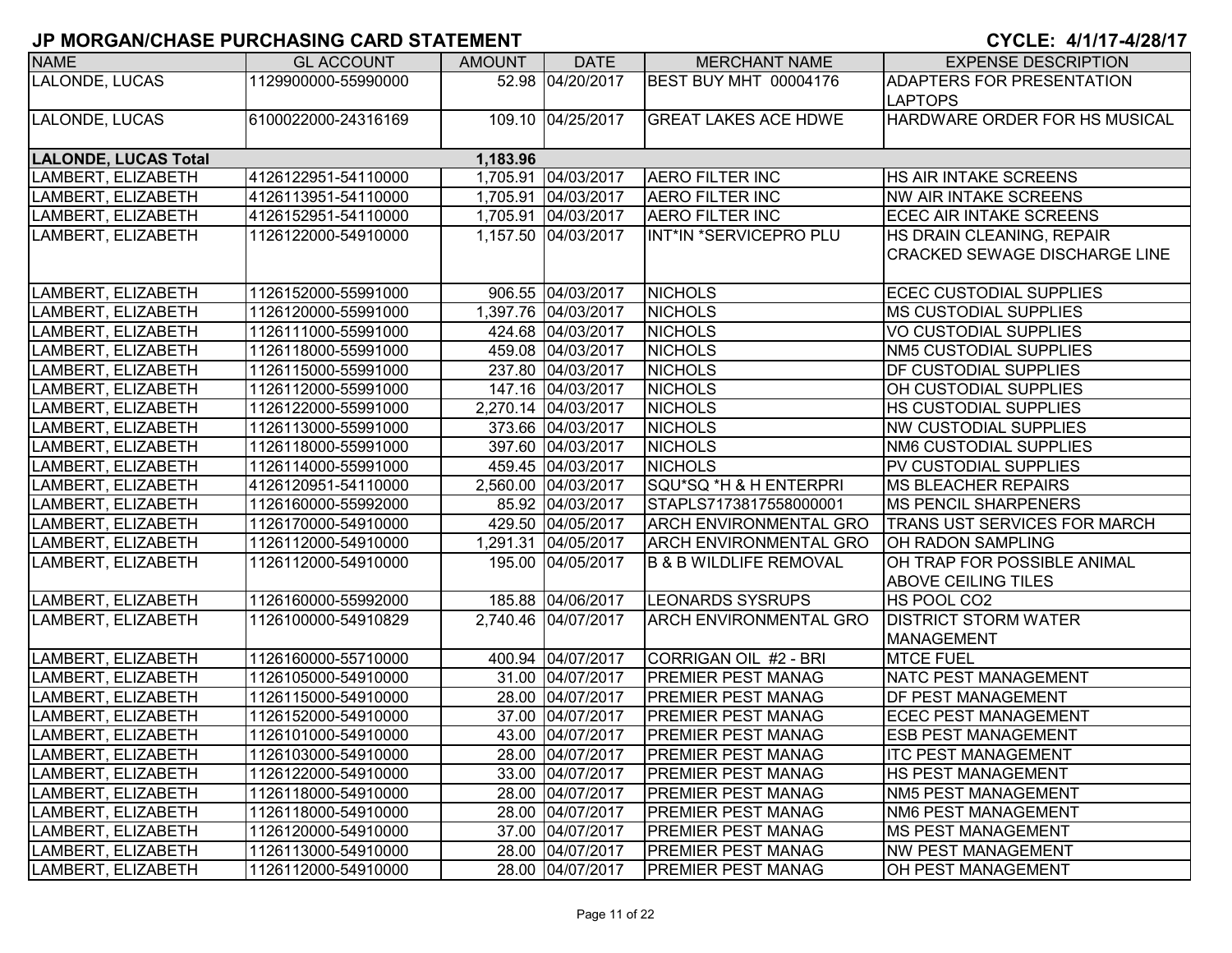| <b>NAME</b>        | <b>GL ACCOUNT</b>   | <b>AMOUNT</b> | <b>DATE</b>          | <b>MERCHANT NAME</b>          | <b>EXPENSE DESCRIPTION</b>             |
|--------------------|---------------------|---------------|----------------------|-------------------------------|----------------------------------------|
| LAMBERT, ELIZABETH | 1126114000-54910000 |               | 28.00 04/07/2017     | <b>PREMIER PEST MANAG</b>     | PV PEST MANAGEMENT                     |
| LAMBERT, ELIZABETH | 1126111000-54910000 |               | 35.00 04/07/2017     | <b>PREMIER PEST MANAG</b>     | <b>VO PEST MANAGEMENT</b>              |
| LAMBERT, ELIZABETH | 1126160000-55992000 |               | 260.00 04/10/2017    | INT*IN *AQUATIC SOURCE        | <b>HS POOL CHLORINE</b>                |
| LAMBERT, ELIZABETH | 1126122000-54910000 |               | 377.58 04/10/2017    | INT*IN *AQUATIC SOURCE        | <b>HS POOL CHLORINATOR REPAIR</b>      |
| LAMBERT, ELIZABETH | 1126122000-54910000 |               | 140.00 04/10/2017    | INT*IN *AQUATIC SOURCE        | <b>HS POOL MTCE VISIT</b>              |
| LAMBERT, ELIZABETH | 1126160000-54910000 |               | 100.00 04/11/2017    | <b>ARC - MI MADISON HGTS</b>  | <b>MTCE SKYSITE FEE</b>                |
| LAMBERT, ELIZABETH | 1126160000-54910000 |               | 1,875.00 04/11/2017  | <b>ARCH ENVIRONMENTAL GRO</b> | <b>AHERA COMLIANCE SERVICES THRU</b>   |
|                    |                     |               |                      |                               | <b>JUNE 30, 2017</b>                   |
| LAMBERT, ELIZABETH | 1126160000-55992000 |               | 107.75 04/11/2017    | INT*IN *AQUATIC SOURCE        | HS POOL CALCIUM CHLORIDE               |
| LAMBERT, ELIZABETH | 1126660000-54934000 |               | 2,805.00 04/11/2017  | SONITROL GREAT LAKES M        | <b>DISTRICT ALARM SERVICES</b>         |
| LAMBERT, ELIZABETH | 1126161000-53840000 |               | 185.00 04/11/2017    | <b>WASTE MGMT WM EZPAY</b>    | <b>HS TEMP ROLLOFF</b>                 |
| LAMBERT, ELIZABETH | 1126160000-55992000 |               | 108.00 04/13/2017    | <b>AIRGASS NORTH</b>          | <b>DISTRICT WELDING</b>                |
| LAMBERT, ELIZABETH | 4126120951-54110000 |               | 421.38 04/13/2017    | <b>AMERICAN SPRINKLER</b>     | MS STADIUM SPRINKLER SYSTEM            |
| LAMBERT, ELIZABETH | 4126104951-54110000 |               | 421.38 04/13/2017    | <b>AMERICAN SPRINKLER</b>     | SOCCER STADIUM SPRINKLER SYSTEM        |
|                    |                     |               |                      |                               |                                        |
| LAMBERT, ELIZABETH | 1126122000-54966000 |               | 969.25 04/13/2017    | <b>CUMMINS BRIDGEWAY-1</b>    | HS ANNUAL GENERATOR INSPECTION         |
|                    |                     |               |                      |                               |                                        |
| LAMBERT, ELIZABETH | 1126120000-54966000 |               | 862.97 04/13/2017    | <b>CUMMINS BRIDGEWAY-1</b>    | <b>IMS ANNUAL GENERATOR INSPECTION</b> |
|                    |                     |               |                      |                               |                                        |
| LAMBERT, ELIZABETH | 1126103000-54966000 |               | 384.46 04/13/2017    | <b>CUMMINS BRIDGEWAY-1</b>    | <b>ITC ANNUAL GENERATOR INSPECTION</b> |
|                    |                     |               |                      |                               |                                        |
| LAMBERT, ELIZABETH | 1126160000-55990000 |               | 91.44 04/14/2017     | CINTAS <sub>721</sub>         | <b>MTCE UNIFORMS</b>                   |
| LAMBERT, ELIZABETH | 1126160000-55990000 |               | 122.62 04/14/2017    | CINTAS <sub>721</sub>         | <b>MTCE UNIFORMS</b>                   |
| LAMBERT, ELIZABETH | 1126160000-55710000 |               | 311.66 04/14/2017    | CORRIGAN OIL #2 - BRI         | <b>MTCE FUEL</b>                       |
| LAMBERT, ELIZABETH | 1126160000-54910000 |               | 1,046.26 04/18/2017  | <b>ARCH ENVIRONMENTAL GRO</b> | <b>DISTRICT UNIVERSAL WASTE</b>        |
|                    |                     |               |                      |                               | <b>DISPOSAL</b>                        |
| LAMBERT, ELIZABETH | 4345620000-56225000 |               | 17,130.00 04/18/2017 | INT*IN *SECURE DOORS L        | <b>MS DOCK LEVELERS</b>                |
| LAMBERT, ELIZABETH | 1126122000-54910000 |               | 6,779.50 04/18/2017  | <b>PREMIER RELOCATIONS</b>    | HS PROPS MOVE & STORAGE                |
| LAMBERT, ELIZABETH | 1126660000-54934000 |               | 50.00 04/18/2017     | <b>PROTECTION ONE ALARM</b>   | ECEC ALARM MONITORING                  |
| LAMBERT, ELIZABETH | 4345600063-56420000 |               | 17,790.62 04/19/2017 | <b>NICHOLS</b>                | DISTRICT WIDE AREA VAC'S, CARPET       |
|                    |                     |               |                      |                               | <b>SPOTTER</b>                         |
| LAMBERT, ELIZABETH | 1126170000-54910000 |               | 75.67 04/19/2017     | QUALITY FIRST AID & SA        | TRANS FIRST AID KIT REFILL             |
| LAMBERT, ELIZABETH | 1126160000-54910000 |               | 105.22 04/19/2017    | QUALITY FIRST AID & SA        | <b>MTCE FIRST AID KIT REFILL</b>       |
| LAMBERT, ELIZABETH | 1126160000-54966000 |               | 70.00 04/21/2017     | G2GCHARGE.COM                 | HS POOL INSPECTION FEE                 |
| LAMBERT, ELIZABETH | 1126160000-55910000 |               | 54.39 04/21/2017     | STAPLS7174915441000001        | <b>MTCE OFFICE SUPPLIES</b>            |
| LAMBERT, ELIZABETH | 4126122951-54110000 |               | 2,395.00 04/24/2017  | <b>ASSA ABLOY ENTRANCE SY</b> | <b>IHS CAFÉ-WEST OUTER ENTRANCE</b>    |
|                    |                     |               |                      |                               | <b>DOOR OPERATOR</b>                   |
| LAMBERT, ELIZABETH | 1126160000-55710000 |               | 314.41 04/24/2017    | CORRIGAN OIL #2 - BRI         | <b>MTCE FUEL</b>                       |
| LAMBERT, ELIZABETH | 1126161000-53840000 |               | 2,078.30 04/24/2017  | <b>WASTE MGMT WM EZPAY</b>    | <b>DISTRICT WASTE REMOVAL</b>          |
| LAMBERT, ELIZABETH | 2326161000-53840000 |               | 692.77 04/24/2017    | <b>WASTE MGMT WM EZPAY</b>    | <b>DISTRICT WASTE REMOVAL REC</b>      |
|                    |                     |               |                      |                               | <b>MILAGE</b>                          |
| LAMBERT, ELIZABETH | 1126112000-54910000 |               | 499.00 04/27/2017    | <b>DE-CAL INC</b>             | OH HYDRONIC HEATING LEAK               |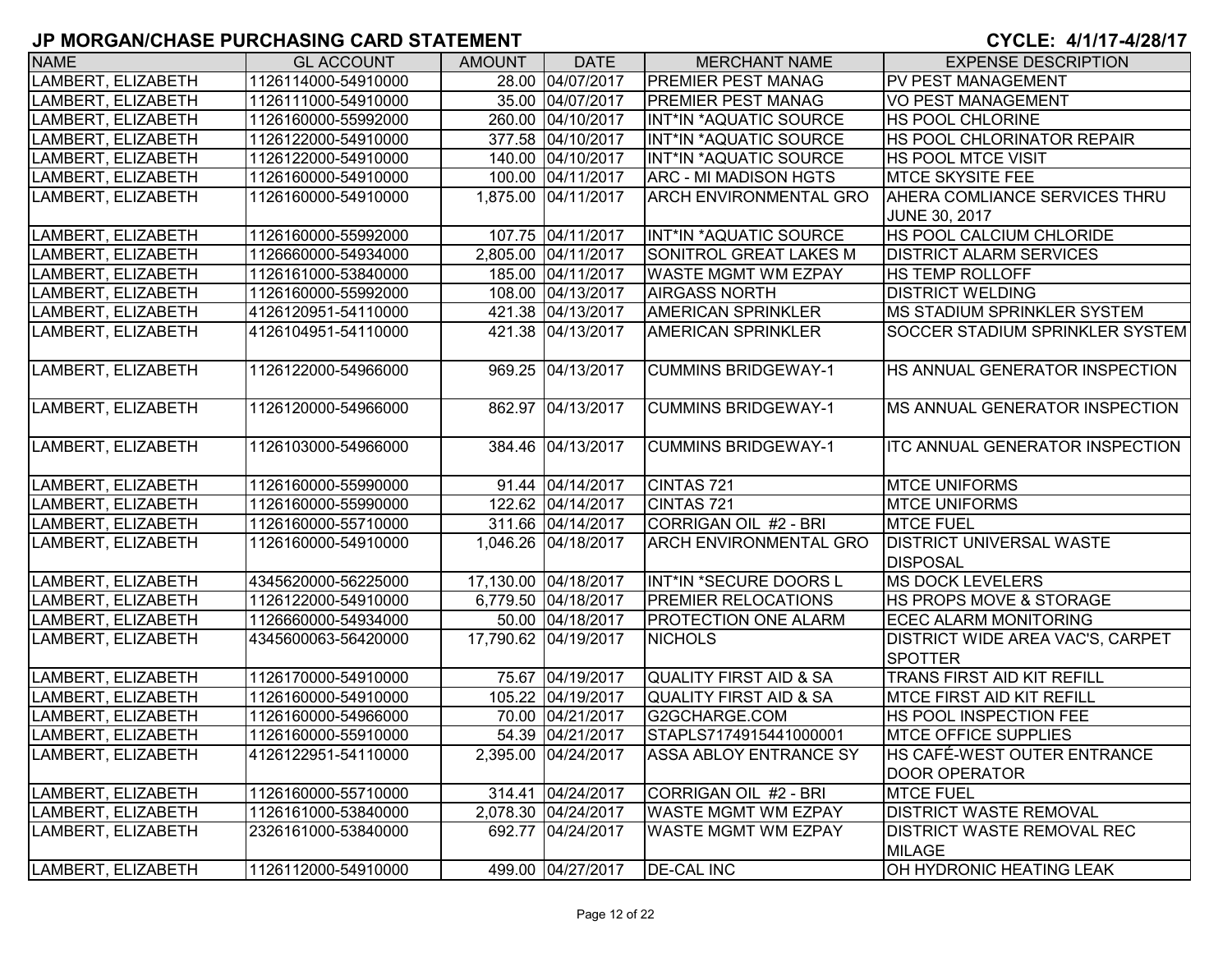| <b>NAME</b>                     | <b>GL ACCOUNT</b>   | <b>AMOUNT</b> | <b>DATE</b>         | <b>MERCHANT NAME</b>          | <b>EXPENSE DESCRIPTION</b>                   |
|---------------------------------|---------------------|---------------|---------------------|-------------------------------|----------------------------------------------|
| LAMBERT, ELIZABETH              | 1126105000-54910000 |               | 844.22 04/27/2017   | NATIONAL TIME                 | NATC STROBES NOT WORKING                     |
|                                 |                     |               |                     |                               | <b>PROPERLY, PANEL TROUBLE</b>               |
| LAMBERT, ELIZABETH              | 1126161000-53840000 |               | 760.00 04/27/2017   | <b>WASTE MGMT WM EZPAY</b>    | HS TEMP ROLL OFF #2                          |
| LAMBERT, ELIZABETH              | 1126161000-53840000 |               | 230.00 04/27/2017   | <b>WASTE MGMT WM EZPAY</b>    | <b>HS TEMP ROLL OFF</b>                      |
| LAMBERT, ELIZABETH              | 1126161000-53840000 |               | 383.75 04/27/2017   | <b>WASTE MGMT WM EZPAY</b>    | <b>BOSCO PROPERTY ROLL OFF</b>               |
| LAMBERT, ELIZABETH              | 1126160000-55992000 |               | 12.48 04/28/2017    | THE HOME DEPOT #2737          | <b>MTCE OFFICE WALL INSULATION</b>           |
| <b>LAMBERT, ELIZABETH Total</b> |                     | 82,505.20     |                     |                               |                                              |
| LANEY, CHRISTOPHER              | 6100020000-24316247 |               | 227.74 04/19/2017   | <b>STAPLES</b><br>00115659    | <b>PROJECT SUPPLIES</b>                      |
| LANEY, CHRISTOPHER              | 6100020000-24316247 |               | 464.01 04/27/2017   | <b>INDUSTRIAL ARTS SUPPLY</b> | <b>PROJECT SUPPLIES</b>                      |
| <b>LANEY, CHRISTOPHER Total</b> |                     | 691.75        |                     |                               |                                              |
| LASH, NANCY                     | 1124114000-55910000 |               | 27.98 04/03/2017    | <b>SMILEMAKERS INC</b>        | <b>OFFICE SUPPLY</b>                         |
| <b>LASH, NANCY</b>              | 1124114000-55910000 |               | 14.99 04/03/2017    | STAPLS7173750244000003        | <b>OFFICE SUPPLY</b>                         |
| LASH, NANCY                     | 1111114000-55110707 |               | 54.36 04/03/2017    | STAPLS7173751726000001        | MEDIA SUPPLY/COMPUTER LEARNING<br><b>LAB</b> |
| <b>LASH, NANCY</b>              | 1124114000-55910000 |               | 5.49 04/05/2017     | STAPLS7173750244000002        | <b>OFFICE SUPPLY</b>                         |
| LASH, NANCY                     | 6100014000-24316501 |               | 43.24 04/13/2017    | AMAZON.COM                    | PAID BY PTO FOR KOWALCZYK ROOM               |
|                                 |                     |               |                     |                               | <b>FIRST GRADE VACUUM</b>                    |
| <b>LASH, NANCY</b>              | 1124114000-55910000 |               | 22.99 04/13/2017    | AMAZON.COM                    | <b>PRINCIPAL BOOK</b>                        |
| <b>LASH, NANCY</b>              | 6100014000-24316501 |               | 226.24 04/20/2017   | DHARMA TRADING CO.            | TIE DYE PAID BY PTO                          |
| LASH, NANCY                     | 6100014000-24316275 |               | 1,756.51 04/20/2017 | <b>SCHOLASTIC PAYMENT</b>     | <b>BOOKS FOR FUNDRAISER FOR</b>              |
|                                 |                     |               |                     |                               | <b>SCHOOL IN FLORIDA</b>                     |
| LASH, NANCY                     | 1124114000-55910000 |               | 66.24 04/21/2017    | STAPLS7174851700000001        | OFFICE SUPPLY                                |
| LASH, NANCY                     | 1124114000-57410000 |               | 39.00 04/21/2017    | THE 2 SISTERS                 | <b>SUBSCRIPTION FOR JEN MICHOS</b>           |
| <b>LASH, NANCY</b>              | 6100014000-24316268 |               | 199.21 04/24/2017   | <b>BUCK INSTITUTE FOR EDU</b> | PBL                                          |
| <b>LASH, NANCY</b>              | 1122214000-55990000 |               | 18.53 04/24/2017    | <b>DEMCO INC</b>              | <b>MEDIA SUPPLY</b>                          |
| <b>LASH, NANCY</b>              | 1124114000-55910000 |               | 65.58 04/24/2017    | <b>SCHOOL HEALTH CORP</b>     | <b>OFFICE SUPPLY</b>                         |
| <b>LASH, NANCY</b>              | 1124114000-55910000 |               | 25.00 04/25/2017    | <b>RIZZO SERVICES</b>         | <b>RECYCLING</b>                             |
| <b>LASH, NANCY</b>              | 6100014000-24316275 |               | 3,824.37 04/25/2017 | <b>SCHOLASTIC BOOK FAIRS</b>  | <b>BOOK FAIR</b>                             |
| LASH, NANCY                     | 6100014000-24316501 |               | 538.17 04/27/2017   | <b>LAKESHORE LEARNING MAT</b> | <b>GRISA ROOM KINDER PTO PAID</b>            |
| <b>LASH, NANCY Total</b>        |                     | 6,927.90      |                     |                               |                                              |
| LUSSENDEN, ASHLEY               | 1311800000-55110551 |               | 94.46 04/03/2017    | <b>AMAZON MKTPLACE PMTS</b>   | <b>CLASSROOM MATERIALS</b>                   |
| LUSSENDEN, ASHLEY               | 1311800000-55110551 |               | 22.94 04/03/2017    | <b>AMAZON MKTPLACE PMTS</b>   | <b>CLASSROOM MATERIALS</b>                   |
| LUSSENDEN, ASHLEY               | 1311800000-55110551 |               | 6.61 04/03/2017     | <b>AMAZON MKTPLACE PMTS</b>   | <b>CLASSROOM MATERIALS</b>                   |
| LUSSENDEN, ASHLEY               | 1311800000-55110551 |               | 23.00 04/03/2017    | SCHOLASTIC INC. KEY 22        | <b>CLASSROOM BOOKS</b>                       |
| LUSSENDEN, ASHLEY               | 1311800000-55110551 |               | 50.00 04/05/2017    | <b>SCHOLASTIC BOOK CLUB</b>   | <b>END OF THE YEAR MATERIALS</b>             |
| <b>LUSSENDEN, ASHLEY Total</b>  |                     | 197.01        |                     |                               |                                              |
| MATSON, MELISSA                 | 1722100000-53220611 |               | 115.00 04/03/2017   | OAKLAND SCHOOLS-RC INT        | <b>REGISTRATION FOR TRI-COUNTY</b>           |
|                                 |                     |               |                     |                               | ALLIANCE FOR PUBLIC EDUCATION                |
|                                 |                     |               |                     |                               | 2017 CONFERENCE (RJ WEBBER)                  |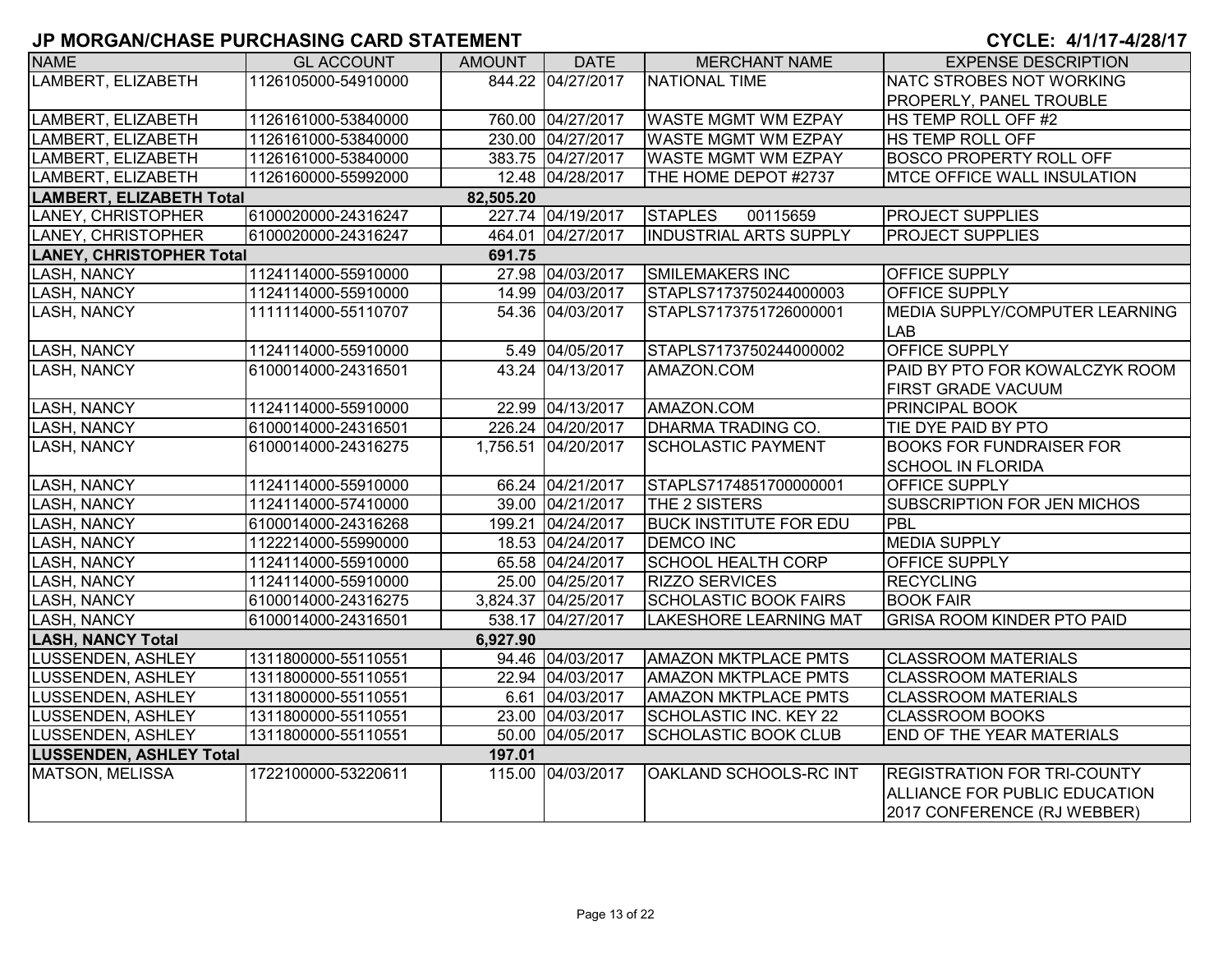| <b>NAME</b>                     | <b>GL ACCOUNT</b>   | <b>AMOUNT</b> | <b>DATE</b>         | <b>MERCHANT NAME</b>          | <b>EXPENSE DESCRIPTION</b>                                                                                              |
|---------------------------------|---------------------|---------------|---------------------|-------------------------------|-------------------------------------------------------------------------------------------------------------------------|
| <b>MATSON, MELISSA</b>          | 1722100000-53220611 |               | 4,395.00 04/11/2017 | <b>HARVARD EVENT MANAGEME</b> | <b>REGISTRATION FOR 2017 HARVARD</b><br>WORKSHOP - IMPROVING SCHOOLS:<br>THE ART OF LEADERSHIP (DAVID<br>ASCHER)        |
| <b>MATSON, MELISSA</b>          | 1722100000-57910611 |               | 31.50 04/11/2017    | <b>MARIA S ITALIAN BAKERY</b> | PURCHASE OF LUNCH FOR GETS 2017<br><b>PRESENTATION PREPARATION</b><br><b>MEETING</b>                                    |
| MATSON, MELISSA                 | 1722100000-53220611 |               | 4,395.00 04/13/2017 | <b>HARVARD EVENT MANAGEME</b> | <b>REGISTRATION FOR 2017 HARVARD</b><br>WORKSHOP - IMPROVING SCHOOLS:<br>THE ART OF LEADERSHIP (LISA<br><b>FENCHEL)</b> |
| MATSON, MELISSA                 | 1722100000-57910611 |               | 79.81 04/14/2017    | PANERA BREAD #608009          | <b>BREAKFAST FOOD PURCHASE FOR</b><br>4/13/17 NILT MEETING                                                              |
| MATSON, MELISSA                 | 1722100000-55990630 |               | 78.89 04/19/2017    | REALLY GOOD <sup>*</sup>      | <b>PURCHASE OF SUPPLIES FOR</b><br><b>INSTRUCTIONAL COACH</b>                                                           |
| MATSON, MELISSA                 | 1637100776-54910748 |               | (20.00) 04/21/2017  | OAKLAND SCHOOLS-RC INT        | <b>REGISTRATION CREDIT FOR OAKLAND</b><br>SCHOOLS ESSA COURSE (D. LEWIS -<br>CENTRAL CATHOLIC)                          |
| <b>MATSON, MELISSA</b>          | 1637100776-54910748 |               | (20.00) 04/21/2017  | OAKLAND SCHOOLS-RC INT        | <b>REGISTRATION CREDIT FOR OAKLAND</b><br>SCHOOLS ESSA COURSE (A. SMITH)                                                |
| <b>MATSON, MELISSA</b>          | 1711322000-55210614 |               | 3,024.00 04/27/2017 | <b>IB SOURCE</b>              | PURCHASE OF IB HISTORY OF<br>AMERICAS COURSE BOOK (NOVI HIGH<br>SCHOOL)                                                 |
| <b>MATSON, MELISSA Total</b>    |                     | 12,079.20     |                     |                               |                                                                                                                         |
| MCDOUGALL, BARBARA              | 6100061000-24316104 |               | 92.27 04/12/2017    | WAL-MART #5893                | OFFICE/SPRING OFFICIALS - WATER,<br><b>GATORADE AND MUNCHIES</b>                                                        |
| MCDOUGALL, BARBARA              | 6100061000-24316128 |               | 500.70 04/14/2017   | INT*IN *WORLD CUP SUPP        | <b>SKI TEAM - GRANT MONIES</b>                                                                                          |
| MCDOUGALL, BARBARA              | 6100061000-24316104 |               | 19.24 04/17/2017    | <b>BENITOS PIZZA-NOVI</b>     | ADD'L PIZZA FOR MS SPORTS FAIR                                                                                          |
| MCDOUGALL, BARBARA              | 6100061000-24316104 |               | 54.96 04/17/2017    | <b>BENITOS PIZZA-NOVI</b>     | PIZZA FOR KIDS AT MS FOR ATHLETIC<br><b>FAIR</b>                                                                        |
| MCDOUGALL, BARBARA              | 6100061000-24316126 |               | 475.00 04/21/2017   | <b>BADEN SPORTS INC</b>       | <b>G BKB CAMP STUFF</b>                                                                                                 |
| MCDOUGALL, BARBARA              | 6100061000-24316128 |               | 163.06 04/21/2017   | <b>CROWN AWARDS INC</b>       | <b>G BKB CAMP AWARDS</b>                                                                                                |
| MCDOUGALL, BARBARA              | 1429300000-57910000 |               | 241.00 04/24/2017   | HYT*HY-TEK 2130101            | SOFTWARE FOR POOL/SWIM                                                                                                  |
| MCDOUGALL, BARBARA              | 6100061000-24316128 |               | 16.30 04/27/2017    | INT*IN *WORLD CUP SUPP        | <b>SKI</b>                                                                                                              |
| MCDOUGALL, BARBARA              | 1126122000-55991000 |               | 518.00 04/27/2017   | <b>IRONCOMPANYCOM</b>         | <b>WIPES FOR FITNESS CENTER</b>                                                                                         |
| <b>MCDOUGALL, BARBARA Total</b> |                     | 2,080.53      |                     |                               |                                                                                                                         |
| MILLER, HELEN                   | 1128300000-55990000 |               | 276.74 04/18/2017   | <b>STATEFEDERALPOSTER</b>     | LABOR LAW POSTERS UPDATED 4/1/17                                                                                        |
| MILLER, HELEN                   | 6100001000-24316770 |               | 50.00 04/19/2017    | <b>TLF VANESSAS FLOWERS</b>   | <b>GET WELL FLOWERS/MICHOS</b>                                                                                          |
| MILLER, HELEN                   | 6100001000-24316770 |               | 53.00 04/28/2017    | <b>TLF VANESSAS FLOWERS</b>   | <b>FUNERAL FLOWERS/DONOVAN</b>                                                                                          |
| <b>MILLER, HELEN Total</b>      |                     | 379.74        |                     |                               |                                                                                                                         |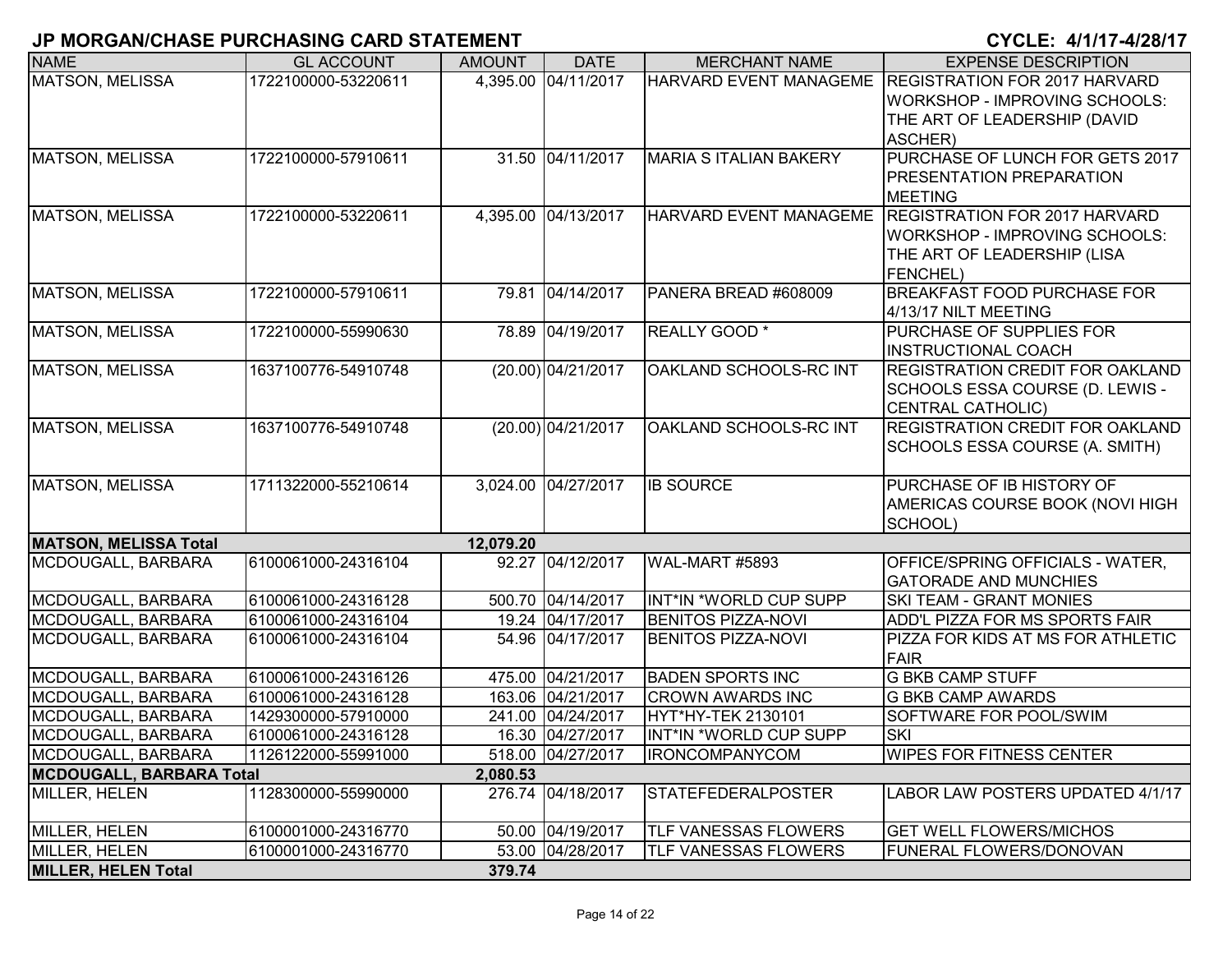| <b>NAME</b>                   | <b>GL ACCOUNT</b>   | <b>AMOUNT</b> | <b>DATE</b>         | <b>MERCHANT NAME</b>          | <b>EXPENSE DESCRIPTION</b>                                          |  |  |  |  |
|-------------------------------|---------------------|---------------|---------------------|-------------------------------|---------------------------------------------------------------------|--|--|--|--|
| <b>MORGAN, TAYLOR</b>         | 1111220730-55110000 |               | 11.97 04/25/2017    | <b>TARGET</b><br>00003541     | <b>GLUE FOR LAB ACTIVITY AND</b>                                    |  |  |  |  |
|                               |                     |               |                     |                               | <b>NOTEBOOKS</b>                                                    |  |  |  |  |
| <b>MORGAN, TAYLOR Total</b>   |                     | 11.97         |                     |                               |                                                                     |  |  |  |  |
| NESMITH, RUSSELL              | 1126160000-55992000 |               | 157.45 04/03/2017   | <b>BEST PLUMBING SPECIALT</b> | <b>MTCE PLUMBING STOCK</b>                                          |  |  |  |  |
| <b>NESMITH, RUSSELL</b>       | 1126160000-55993000 |               | 5.85 04/03/2017     | THE HOME DEPOT #2737          | <b>GRNDS TRACTOR GLASS SEAL</b>                                     |  |  |  |  |
| <b>NESMITH, RUSSELL</b>       | 1126160000-54220000 |               | 67.20 04/04/2017    | CHET'S RENT ALL - NOVI        | MTCE MOVE LIFT FROM MTCE TO DF                                      |  |  |  |  |
| <b>NESMITH, RUSSELL</b>       | 1126160000-55992000 |               | 202.60 04/06/2017   | <b>BEST PLUMBING SPECIALT</b> | <b>IMTCE STOCK FOR SPEAKMAN</b><br><b>FAUCETS</b>                   |  |  |  |  |
| NESMITH, RUSSELL              | 1126160000-55992000 |               | 117.20 04/11/2017   | <b>BEST PLUMBING SPECIALT</b> | <b>MTCE STOCK FOR SLOAN VALVES</b>                                  |  |  |  |  |
| <b>NESMITH, RUSSELL</b>       | 1126160000-55993000 |               | 653.60 04/13/2017   | PIONEER REVERE 8008771        | <b>GRNDS FIELD PAINT</b>                                            |  |  |  |  |
| NESMITH, RUSSELL              | 1126160000-54220000 |               | 900.00 04/19/2017   | CHET'S RENT ALL - NOVI        | HS TENNIS WIND SCREENS, STADIUM<br>BLEACHERS LIGHTS, TAXED IN ERROR |  |  |  |  |
| NESMITH, RUSSELL              | 1126160000-55992000 |               | 25.00 04/21/2017    | <b>BEST PLUMBING SPECIALT</b> | MTCE PLUMBING STOCK, SLOAN<br><b>VALVES</b>                         |  |  |  |  |
| NESMITH, RUSSELL              | 1126160000-54220000 |               | (43.20) 04/25/2017  | CHETS RENT ALL NOVI           | <b>MTCE RETURN OF TAX</b>                                           |  |  |  |  |
| NESMITH, RUSSELL              | 1126160000-55992000 |               | 84.24 04/28/2017    | <b>BEST PLUMBING SPECIALT</b> | <b>MTCE PLUMBING STOCK</b>                                          |  |  |  |  |
| NESMITH, RUSSELL              | 1126160000-55993000 |               | 2,118.85 04/28/2017 | PIONEER REVERE 8008771        | <b>GRNDS FIELD PAINT</b>                                            |  |  |  |  |
| <b>NESMITH, RUSSELL Total</b> | 4,288.79            |               |                     |                               |                                                                     |  |  |  |  |
| NEWMAN, MARK                  | 1126160000-55992000 |               | 119.00 04/05/2017   | <b>DOG WASTE DEPOT</b>        | VO DOG WASTE STATION                                                |  |  |  |  |
| NEWMAN, MARK                  | 1126160000-55992000 |               | 536.78 04/07/2017   | <b>WW GRAINGER</b>            | <b>NM6 CEILING TILES</b>                                            |  |  |  |  |
| NEWMAN, MARK                  | 1126160000-55992000 |               | 114.70 04/26/2017   | <b>REDFORD LOCK COMPANY I</b> | <b>NATC LOCKS</b>                                                   |  |  |  |  |
| <b>NEWMAN, MARK Total</b>     |                     | 770.48        |                     |                               |                                                                     |  |  |  |  |
| NOWICKI, MATTHEW              | 1127170000-53220000 |               | 800.00 04/13/2017   | <b>HOLLAND MOTOR HOMES AN</b> | MECHANICS - TRAINING - JUNE 2017                                    |  |  |  |  |
| NOWICKI, MATTHEW              | 1127170000-55730000 |               | 332.30 04/28/2017   | <b>TRANSARCTIC INC</b>        | <b>SPRINGS</b>                                                      |  |  |  |  |
| <b>NOWICKI, MATTHEW Total</b> |                     | 1,132.30      |                     |                               |                                                                     |  |  |  |  |
| <b>OCONNOR, GAIL</b>          | 1311800000-55110551 |               | 37.96 04/13/2017    | STAPLS7173761019000001        | <b>TEACHING SUPPLIES</b>                                            |  |  |  |  |
| OCONNOR, GAIL                 | 1311800000-55110551 |               | 28.85 04/13/2017    | STAPLS7173761019000002        | <b>TEACHING SUPPLIES</b>                                            |  |  |  |  |
| OCONNOR, GAIL                 | 1311800000-55110551 |               | 150.17 04/13/2017   | STAPLS7174475746000001        | <b>TEACHING SUPPLIES</b>                                            |  |  |  |  |
| OCONNOR, GAIL                 | 1311800000-55110551 |               | 35.95 04/13/2017    | STAPLS7174475746000002        | <b>TEACHING SUPPLIES</b>                                            |  |  |  |  |
| OCONNOR, GAIL                 | 1311800000-55110551 |               | 40.40 04/13/2017    | STAPLS7174475746000003        | <b>TEACHING SUPPLIES</b>                                            |  |  |  |  |
| OCONNOR, GAIL                 | 1311800000-55110551 |               | 67.91 04/13/2017    | STAPLS7174483101000001        | <b>TEACHING SUPPLIES</b>                                            |  |  |  |  |
| <b>OCONNOR, GAIL</b>          | 1611851343-55110000 |               | 32.77 04/13/2017    | STAPLS7174517747000001        | <b>TEACHING SUPPLIES</b>                                            |  |  |  |  |
| OCONNOR, GAIL                 | 1311800000-55110551 |               | 35.95 04/17/2017    | STAPLS7174475746000004        | <b>TEACHING SUPPLIES</b>                                            |  |  |  |  |
| <b>OCONNOR, GAIL</b>          | 6100041000-24316355 |               | 181.32 04/18/2017   | <b>DISCOUNT SCHOOL SUPPLY</b> | <b>TEACHING SUPPLIES</b>                                            |  |  |  |  |
| <b>OCONNOR, GAIL</b>          | 6100041000-24316355 |               | 77.35 04/19/2017    | <b>DISCOUNT SCHOOL SUPPLY</b> | <b>TEACHING SUPPLIES</b>                                            |  |  |  |  |
| <b>OCONNOR, GAIL</b>          | 6100041000-24316355 |               | 41.94 04/19/2017    | <b>DISCOUNT SCHOOL SUPPLY</b> | <b>TEACHING SUPPLIES</b>                                            |  |  |  |  |
| OCONNOR, GAIL                 | 1611851343-55110000 |               | 441.65 04/19/2017   | SSI*SCHOOL SPECIALTY          | <b>TEACHING SUPPLIES</b>                                            |  |  |  |  |
| OCONNOR, GAIL                 | 1311800000-55110551 |               | 53.86 04/20/2017    | STAPLS7174758747000001        | <b>TEACHING SUPPLIES</b>                                            |  |  |  |  |
| <b>OCONNOR, GAIL</b>          | 1311800000-55110551 |               | 120.54 04/21/2017   | STAPLS7174865157000001        | <b>TEACHING SUPPLIES</b>                                            |  |  |  |  |
| <b>OCONNOR, GAIL</b>          | 1311800000-55110551 |               | 23.25 04/21/2017    | STAPLS7174865157000002        | <b>TEACHING SUPPLIES</b>                                            |  |  |  |  |
| <b>OCONNOR, GAIL</b>          | 1311800000-55110551 |               | 30.38 04/24/2017    | AMAZON.COM                    | <b>TEACHING SUPPLIES</b>                                            |  |  |  |  |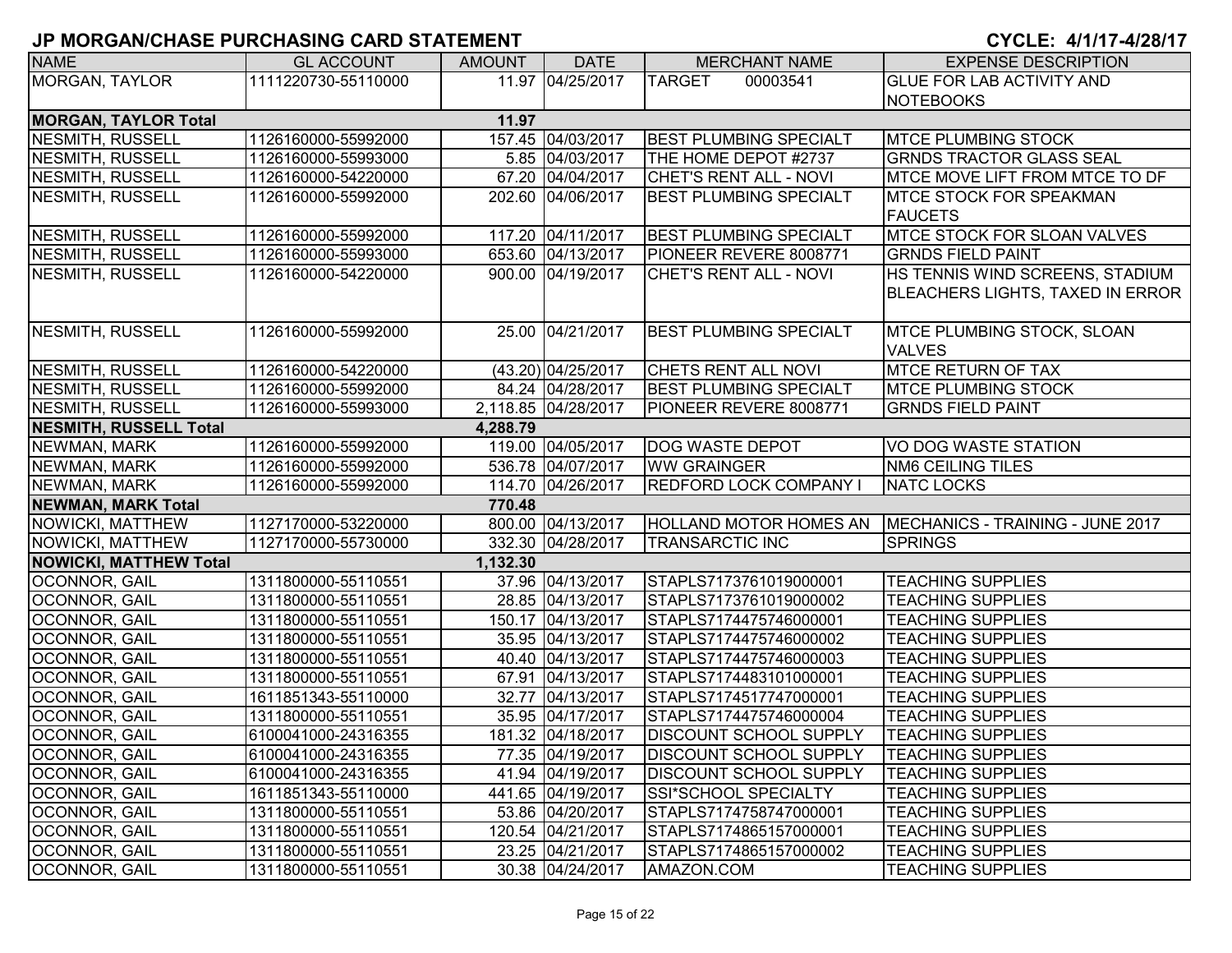| <b>NAME</b>                 | <b>GL ACCOUNT</b>   | <b>AMOUNT</b> | <b>DATE</b>        | <b>MERCHANT NAME</b>          | <b>EXPENSE DESCRIPTION</b>             |
|-----------------------------|---------------------|---------------|--------------------|-------------------------------|----------------------------------------|
| OCONNOR, GAIL               | 1611851343-55110000 |               | 96.53 04/27/2017   | <b>AMAZON MKTPLACE PMTS</b>   | <b>TEACHING SUPPLIES</b>               |
| <b>OCONNOR, GAIL</b>        | 1335100000-55110553 |               | 28.75 04/28/2017   | MEIJER INC #122 Q01           | <b>TEACHING SUPPLIES</b>               |
| <b>OCONNOR, GAIL Total</b>  |                     | 1,525.53      |                    |                               |                                        |
| <b>PATEL, SHAILEE</b>       | 1222600000-53220000 |               | 21.20 04/24/2017   | <b>GAYLORD OPRYLAND</b>       | <b>LRP CONFERENCE</b>                  |
| PATEL, SHAILEE              | 1222600000-53220000 |               | 43.45 04/24/2017   | LA TASCA (KING STREET)        | <b>LRP CONFERENCE</b>                  |
| PATEL, SHAILEE              | 1222600000-53220000 |               | 18.90 04/24/2017   | <b>SQUARE</b><br>*SQ *ZEKU    | <b>LRP CONFERENCE</b>                  |
| PATEL, SHAILEE              | 1222600000-53220000 |               | 10.60 04/25/2017   | <b>GAYLORD OPRYLAND</b>       | <b>LRP CONFERENCE</b>                  |
| PATEL, SHAILEE              | 1222600000-53220000 |               | 69.33 04/25/2017   | NAMASTE 2 F&B LLC             | <b>LRP CONFERENCE</b>                  |
| PATEL, SHAILEE              | 1222600000-53220000 |               | 37.86 04/25/2017   | <b>PUBLIC HOUSE NATIONAL</b>  | <b>LRP CONFERENCE</b>                  |
| PATEL, SHAILEE              | 1222600000-53220000 |               | 49.29 04/25/2017   | <b>ROSA MEXICANO-NATIONAL</b> | <b>LRP CONFERENCE</b>                  |
| PATEL, SHAILEE              | 1222600000-53220000 |               | 50.00 04/26/2017   | <b>DELTA</b>                  | LRP CONFERENCE                         |
| PATEL, SHAILEE              | 1222600000-53220000 |               | 50.00 04/26/2017   | <b>DELTA</b>                  | <b>LRP CONFERENCE</b>                  |
| PATEL, SHAILEE              | 1222600000-53220000 |               | 10.99 04/26/2017   | LICKETY SPLIT - 4244          | <b>LRP CONFERENCE</b>                  |
| PATEL, SHAILEE              | 1222600000-53220000 |               | 52.00 04/26/2017   | <b>METRO AIRPORT PARKING</b>  | <b>LRP CONFERENCE</b>                  |
| PATEL, SHAILEE              | 1222600000-53220000 |               | 29.00 04/26/2017   | SQU*SQ *SCOPECONNECT.B        | <b>LRP CONFERENCE</b>                  |
| PATEL, SHAILEE              | 1222600000-53220000 |               | 874.41 04/27/2017  | <b>GAYLORD OPRYLAND</b>       | <b>LRP CONFERENCE</b>                  |
| PATEL, SHAILEE              | 1222600000-53220000 |               | 582.94 04/27/2017  | <b>GAYLORD OPRYLAND</b>       | <b>LRP CONFERENCE</b>                  |
| PATEL, SHAILEE              | 1222600000-53220000 |               | 47.28 04/27/2017   | <b>GAYLORD OPRYLAND</b>       | <b>LRP CONFERENCE</b>                  |
| PATEL, SHAILEE              | 1222600000-53220000 |               | 5.57 04/27/2017    | <b>GAYLORD OPRYLAND</b>       | <b>LRP CONFERENCE</b>                  |
| PATEL, SHAILEE              | 1222600000-53220000 |               | 874.41 04/27/2017  | <b>GAYLORD OPRYLAND</b>       | <b>LRP CONFERENCE</b>                  |
| <b>PATEL, SHAILEE Total</b> |                     | 2,827.23      |                    |                               |                                        |
| <b>REEVES, LISA</b>         | 1111220730-55110000 |               | 45.73 04/12/2017   | <b>TARGET</b><br>00014654     | <b>SCIENCE WHITEBOARD MARKERS,</b>     |
|                             |                     |               |                    |                               | <b>BALLOONS, PING PONG BALLS (THIS</b> |
|                             |                     |               |                    |                               | TRANSACTION VOIDED)                    |
| <b>REEVES, LISA</b>         | 1111220730-55110000 |               | 43.14 04/12/2017   | 00014654<br><b>TARGET</b>     | <b>SCIENCE WHITEBOARD MARKERS,</b>     |
|                             |                     |               |                    |                               | <b>BALLOONS, PING PONG BALLS</b>       |
|                             |                     |               |                    |                               | (PHYSICAL SCIENCE LAB MATERIALS)       |
|                             |                     |               |                    |                               |                                        |
| <b>REEVES, LISA</b>         | 1111220730-55110000 |               | (45.73) 04/12/2017 | 00014654<br><b>TARGET</b>     | <b>MERCHANDISE RETURNED FOR</b>        |
|                             |                     |               |                    |                               | <b>PROPER PROCESSING FOR TAX</b>       |
|                             |                     |               |                    |                               | <b>EXEMPT PURCHASE</b>                 |
| <b>REEVES, LISA Total</b>   |                     | 43.14         |                    |                               |                                        |
| <b>REICHLEY, CARRIE</b>     | 1111118000-55110731 |               | 77.85 04/03/2017   | MPMSCHOOLSUPPLIES.COM         | SOCIAL STUDIES SUPPLIES, "THE          |
|                             |                     |               |                    |                               | <b>AMERICAN REVOLUTION TIME LINE</b>   |
|                             |                     |               |                    |                               | MINI BULLETIN BOARD SET"               |
| <b>REICHLEY, CARRIE</b>     | 1111118000-55110708 |               | 64.70 04/03/2017   | SSI*SCHOOL SPECIALTY          | TOM TIMMER-CLASSROOM SUPPLIES          |
| <b>REICHLEY, CARRIE</b>     | 1111118730-55110000 |               | 97.95 04/07/2017   | STAPLS7173257715000002        | <b>CLEAR PLASTIC CUPS FOR SCIENCE</b>  |
|                             |                     |               |                    |                               | KITS-J. DIAL                           |
| <b>REICHLEY, CARRIE</b>     | 1111118000-55110708 |               | 146.98 04/13/2017  | SSI*SCHOOL SPECIALTY          | LANA ZEBROWSKI-CLASSROOM               |
|                             |                     |               |                    |                               | <b>SUPPLIES</b>                        |
| <b>REICHLEY, CARRIE</b>     | 1111118000-55110708 |               | 21.95 04/13/2017   | <b>STORYBOARD THAT</b>        | LISA ERICKSON-CLASSROOM                |
|                             |                     |               |                    |                               | <b>SUPPLIES</b>                        |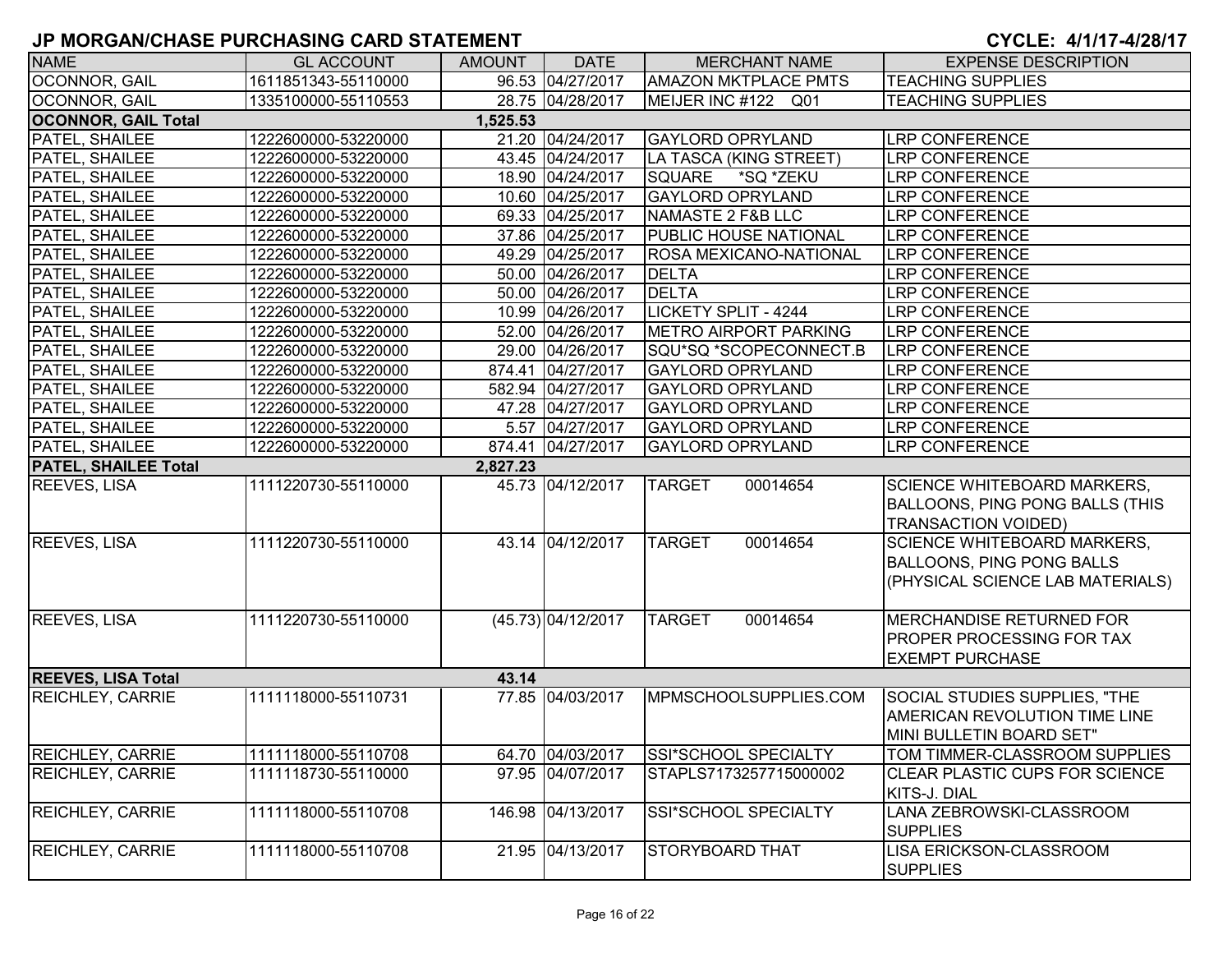| <b>NAME</b>                    | <b>GL ACCOUNT</b>   | <b>AMOUNT</b> | <b>DATE</b>         | <b>MERCHANT NAME</b>        | <b>EXPENSE DESCRIPTION</b>                                                                                                                        |
|--------------------------------|---------------------|---------------|---------------------|-----------------------------|---------------------------------------------------------------------------------------------------------------------------------------------------|
| <b>REICHLEY, CARRIE</b>        | 1111118000-55110731 |               | 146.16 04/14/2017   | SSI*SCHOOL SPECIALTY        | CAROL MULHALL-UTILITY CART FOR<br><b>SCIENCE SUPPLIES</b>                                                                                         |
| <b>REICHLEY, CARRIE</b>        | 1111118000-55110708 |               | 36.88 04/17/2017    | SSI*SCHOOL SPECIALTY        | <b>SUE BARRICK-CLASSROOM SUPPLIES</b>                                                                                                             |
| <b>REICHLEY, CARRIE</b>        | 6100018000-24316220 |               | 630.00 04/25/2017   | THE HENRY FORD              | PLANT/FILLIPPS FIELD TRIP                                                                                                                         |
| <b>REICHLEY, CARRIE</b>        | 6100018000-24316220 |               | 684.00 04/26/2017   | HOWELL CONFERENCE AND       | KIDON FIELD TRIP TO HEIFER GLOBAL<br><b>VILLAGE</b>                                                                                               |
| <b>REICHLEY, CARRIE</b>        | 6100018000-24316275 |               | $(8.47)$ 04/27/2017 | <b>PARTY CITY</b>           | REFUND OF SHIPPING AND TAX ON<br>SHIPPING-TAX EXEMPT                                                                                              |
| <b>REICHLEY, CARRIE</b>        | 6100018000-24316275 |               | 12.18 04/27/2017    | <b>PARTY CITY</b>           | PARTY NAPKINS FOR TURNAROUND<br><b>KIDS</b>                                                                                                       |
| <b>REICHLEY, CARRIE</b>        | 6100018000-24316275 |               | 33.88 04/27/2017    | <b>PARTY CITY</b>           | PLASTIC TABLE SKIRTING FOR<br><b>TURNAROUND KIDS</b>                                                                                              |
| <b>REICHLEY, CARRIE</b>        | 1111118000-55110731 |               | 5.98 04/28/2017     | <b>AMAZON MKTPLACE PMTS</b> | <b>BOOKS FOR SOCIAL STUDIES-C.</b><br><b>MULHALL</b>                                                                                              |
| <b>REICHLEY, CARRIE</b>        | 1111118000-55110731 |               | 102.52 04/28/2017   | AMAZON.COM                  | <b>BOOKS FOR SOCIAL STUDIES-C.</b><br><b>MULHALL</b>                                                                                              |
| <b>REICHLEY, CARRIE</b>        | 1111118000-55110799 |               | 323.62 04/28/2017   | SSI*SCHOOL SPECIALTY        | OFFICE SUPPLIES (BAND AIDS/HAND<br>SANITIZER/PAPER FOR HEALTH<br>ROOM/MISC)                                                                       |
| <b>REICHLEY, CARRIE Total</b>  |                     | 2,376.18      |                     |                             |                                                                                                                                                   |
| <b>RODRIGUEZ, SANDRA</b>       | 6100013000-24316275 |               | 100.00 04/03/2017   | <b>MARQUIS THEATRE INC</b>  | \$100 DEPOSIT ON MARQUIS THEATRE<br>FOR KINDERGARTEN FIELD TRIP - WILL<br>BE REIMBURSED BY PTO IN JUNE<br>ALONG WITH THE BALANCE                  |
| RODRIGUEZ, SANDRA              | 1111113000-55110708 |               | 278.30 04/12/2017   | THE RIEGLE PRESS            | CA60 FILES FOR STUDENTS INSERTS<br><b>AND FILES - OFFICE</b>                                                                                      |
| RODRIGUEZ, SANDRA              | 1111113000-55110708 |               | 165.13 04/17/2017   | <b>SSI*SCHOOL SPECIALTY</b> | <b>ART SUPPLIES THROUGH ART</b><br>TEACHER - MEAD - LAST OF HER<br><b>BUDGET MONEY - MARKERS SHARPIE</b>                                          |
| RODRIGUEZ, SANDRA              | 6100013000-24316275 |               | 1,110.00 04/26/2017 | <b>EMAGINE NOVI</b>         | 4TH GRADE FIELD TRIP TO EMAGINE -<br>THIS WAS THE CONCESSION - 4TH<br><b>GRADE STUDENTS PAID AND</b><br>DEPOSITED IN SA ACCOUNT BAG<br>#A23412727 |
| <b>RODRIGUEZ, SANDRA Total</b> |                     | 1,653.43      |                     |                             |                                                                                                                                                   |
| ROOSE, WILLIAM                 | 1128200000-55910000 |               | 1,699.00 04/20/2017 | B&H PHOTO, 800-606-69       | NECESSARY CAMERA LENS                                                                                                                             |
| <b>ROOSE, WILLIAM Total</b>    |                     | 1,699.00      |                     |                             |                                                                                                                                                   |
| <b>ROSS, NICOLE</b>            | 1111322000-55110720 |               | 175.11 04/12/2017   | FOREVER 21.COM              | <b>BLACK SKIRTS FOR COSTUMES</b>                                                                                                                  |
| <b>ROSS, NICOLE</b>            | 6100022000-24316131 |               | 56.90 04/20/2017    | <b>AMAZON MKTPLACE PMTS</b> | <b>RED SUSPENDERS FOR BOYS</b><br><b>COSTUMES</b>                                                                                                 |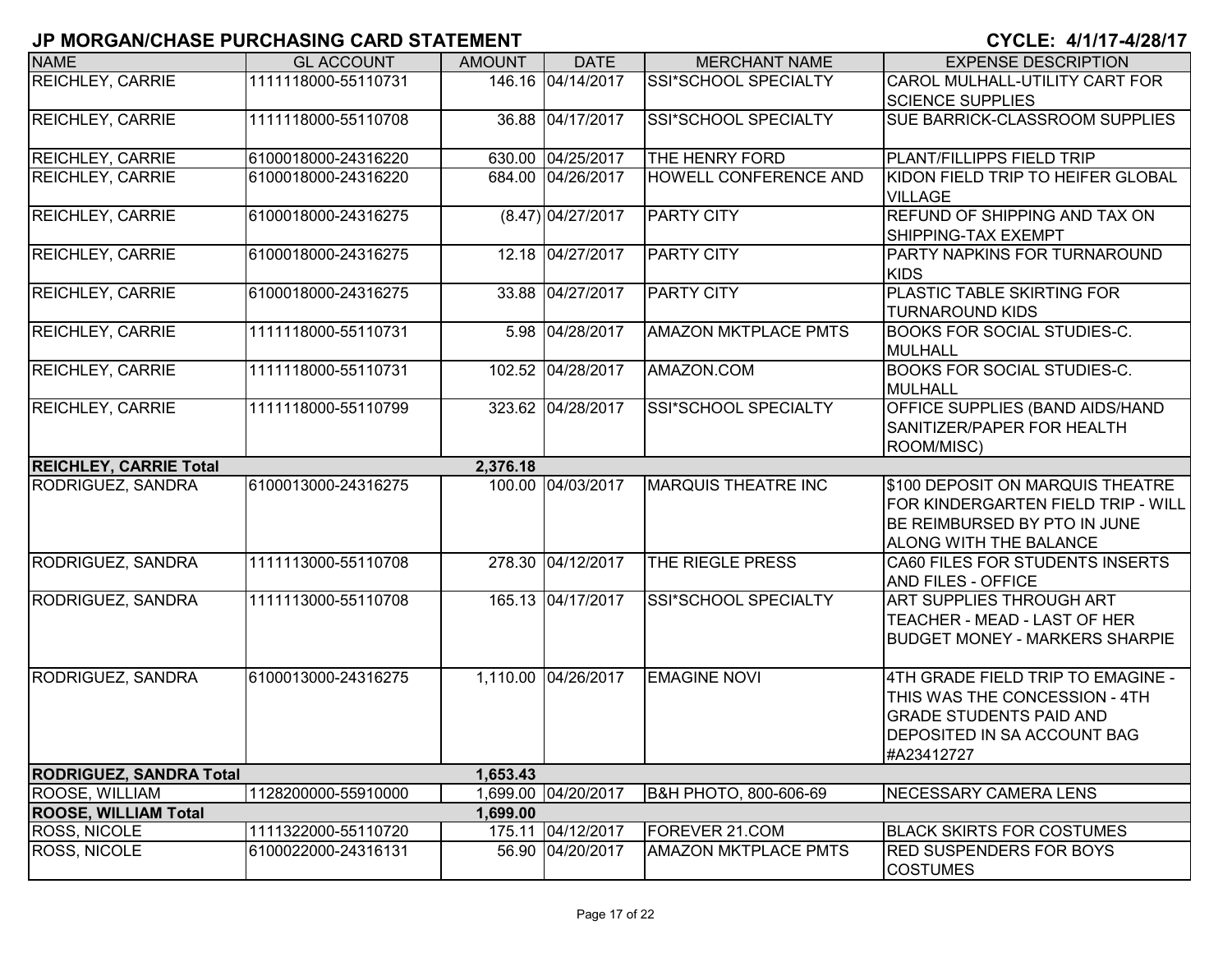| <b>NAME</b>                           | <b>GL ACCOUNT</b>   | <b>AMOUNT</b> | <b>DATE</b>         | <b>MERCHANT NAME</b>          | <b>EXPENSE DESCRIPTION</b>                                                                                                            |  |  |
|---------------------------------------|---------------------|---------------|---------------------|-------------------------------|---------------------------------------------------------------------------------------------------------------------------------------|--|--|
| <b>ROSS, NICOLE</b>                   | 1111322000-55110720 |               | (9.91) 04/20/2017   | FOREVER 21.COM                | TAX CREDIT FROM SKIRTS                                                                                                                |  |  |
| <b>ROSS, NICOLE</b>                   | 6100022000-24316131 |               | 460.26 04/24/2017   | <b>CUSTOMINK LLC</b>          | <b>CONCERT SHIRTS FOR DANCERS.</b><br><b>STUDENTS PURCHASED</b>                                                                       |  |  |
| <b>ROSS, NICOLE</b>                   | 6100022000-24316131 |               | 76.21 04/28/2017    | <b>WALMART.COM</b>            | <b>BOYS COSTUMES FOR PERFORMANCE</b>                                                                                                  |  |  |
| <b>ROSS, NICOLE Total</b>             |                     | 758.57        |                     |                               |                                                                                                                                       |  |  |
| SAMMUT, CHRISTINA                     | 1311800000-55110551 |               | 19.65 04/10/2017    | WM SUPERCENTER #5048          | <b>CLASSROOM SUPPLIES</b>                                                                                                             |  |  |
| SAMMUT, CHRISTINA                     | 1311800000-55110551 |               | 63.00 04/12/2017    | <b>DOLLAR TREE</b>            | <b>CLASSROOM SUPPLIES</b>                                                                                                             |  |  |
| SAMMUT, CHRISTINA                     | 1311800000-55110551 |               | 33.00 04/12/2017    | WM SUPERCENTER #5048          | <b>CLASSROOM SUPPLIES</b>                                                                                                             |  |  |
| <b>SAMMUT, CHRISTINA Total</b>        |                     | 115.65        |                     |                               |                                                                                                                                       |  |  |
| <b>SCHRINER, STEPHANIE</b>            | 6100020000-24316770 |               | 51.80 04/25/2017    | <b>TARGET</b><br>00014654     | <b>CLEANING SUPPLIES FOR MSTEP</b><br><b>HEADPHONES</b>                                                                               |  |  |
| <b>SCHRINER, STEPHANIE Total</b>      |                     | 51.80         |                     |                               |                                                                                                                                       |  |  |
| <b>SCHURIG, CLAIRE</b>                | 6100022000-24316122 |               | 20.89 04/11/2017    | J W PEPPER AND SON INC        | <b>IMUSIC FOR SPRING CONCERT</b>                                                                                                      |  |  |
| <b>SCHURIG, CLAIRE</b>                | 6100022000-24316122 |               | 11.25 04/21/2017    | J W PEPPER AND SON INC        | <b>IMUSIC FOR SPRING CONCERT</b>                                                                                                      |  |  |
| <b>SCHURIG, CLAIRE</b>                | 6100022000-24316122 |               | 15.00 04/26/2017    | SPEEDWAY 08800 LIV            | <b>GAS FOR TRIP TO OKEMOS AND BACK</b><br><b>FOR MICHIGAN YOUTH ARTS</b><br><b>COMPETITION</b>                                        |  |  |
| <b>SCHURIG, CLAIRE Total</b><br>47.14 |                     |               |                     |                               |                                                                                                                                       |  |  |
| <b>SHAFER, RACHELLE</b>               | 1111112000-55110708 |               | 124.03 04/10/2017   | SSI*SCHOOL SPECIALTY          | E. MACARTHUR CLASSROOM BUDGET                                                                                                         |  |  |
| <b>SHAFER, RACHELLE</b>               | 6100012000-24316501 |               | 430.50 04/18/2017   | DD/BR #304009<br>Q            | <b>PTO EXPENSE - DONUTS FOR</b><br><b>BREAKFAST WITH A BUDDY</b>                                                                      |  |  |
| <b>SHAFER, RACHELLE</b>               | 6100012000-24316289 |               | 1,000.00 04/19/2017 | <b>AMAZON MKTPLACE PMTS</b>   | <b>GRANT-SIEVERT FAMILY</b>                                                                                                           |  |  |
| <b>SHAFER, RACHELLE</b>               | 6100012000-24316501 |               | 250.00 04/19/2017   | <b>AMAZON MKTPLACE PMTS</b>   | <b>PTO EXPENSE - FUNDS GRANTED</b>                                                                                                    |  |  |
| <b>SHAFER, RACHELLE</b>               | 6100012000-24316272 |               | 189.76 04/19/2017   | <b>AMAZON MKTPLACE PMTS</b>   | MUSIC TEACHER ACCOUNT                                                                                                                 |  |  |
| <b>SHAFER, RACHELLE</b>               | 6100012000-24316272 |               | 131.79 04/19/2017   | AMAZON.COM                    | <b>MUSIC TEACHER'S CLASSROOM</b><br><b>FUNDS</b>                                                                                      |  |  |
| <b>SHAFER, RACHELLE</b>               | 6100012000-24316501 |               | (200.76) 04/19/2017 | Q<br>DD/BR #304009            | PTO REFUND. OVERCHARGE FOR<br>DONUTS. BREAKFAST WITH A BUDDY                                                                          |  |  |
| SHAFER, RACHELLE                      | 6100012000-24316501 |               | 77.94 04/19/2017    | PANERA BREAD #608009          | PTO EXPENSE. BREAKFAST WITH A<br><b>BUDDY</b>                                                                                         |  |  |
| SHAFER, RACHELLE                      | 1111112000-55110708 |               | 157.95 04/20/2017   | <b>DBC*BLICK ART MATERIAL</b> | <b>ART TEACHER CLASSROOM BUDGET</b>                                                                                                   |  |  |
| <b>SHAFER, RACHELLE</b>               | 6100012000-24316501 |               | 77.94 04/20/2017    | PANERA BREAD #608009          | PTO EXPENSE. BREAKFAST WITH A<br><b>BUDDY</b>                                                                                         |  |  |
| <b>SHAFER, RACHELLE</b>               | 6100012000-24316501 |               | 82.62 04/21/2017    | PANERA BREAD #608009          | <b>PTO EXPENSE. BREAKFAST WITH A</b><br><b>BUDDY - CHARGED SALES TAX OF</b><br>\$4.68. CALLED FOR CREDIT. AMOUNT<br>SHOULD BE \$77.94 |  |  |
| <b>SHAFER, RACHELLE</b>               | 6100012000-24316272 |               | 6.95 04/24/2017     | <b>AMAZON MKTPLACE PMTS</b>   | <b>MUSIC TEACHER. RECORDER</b><br><b>PURCHASE</b>                                                                                     |  |  |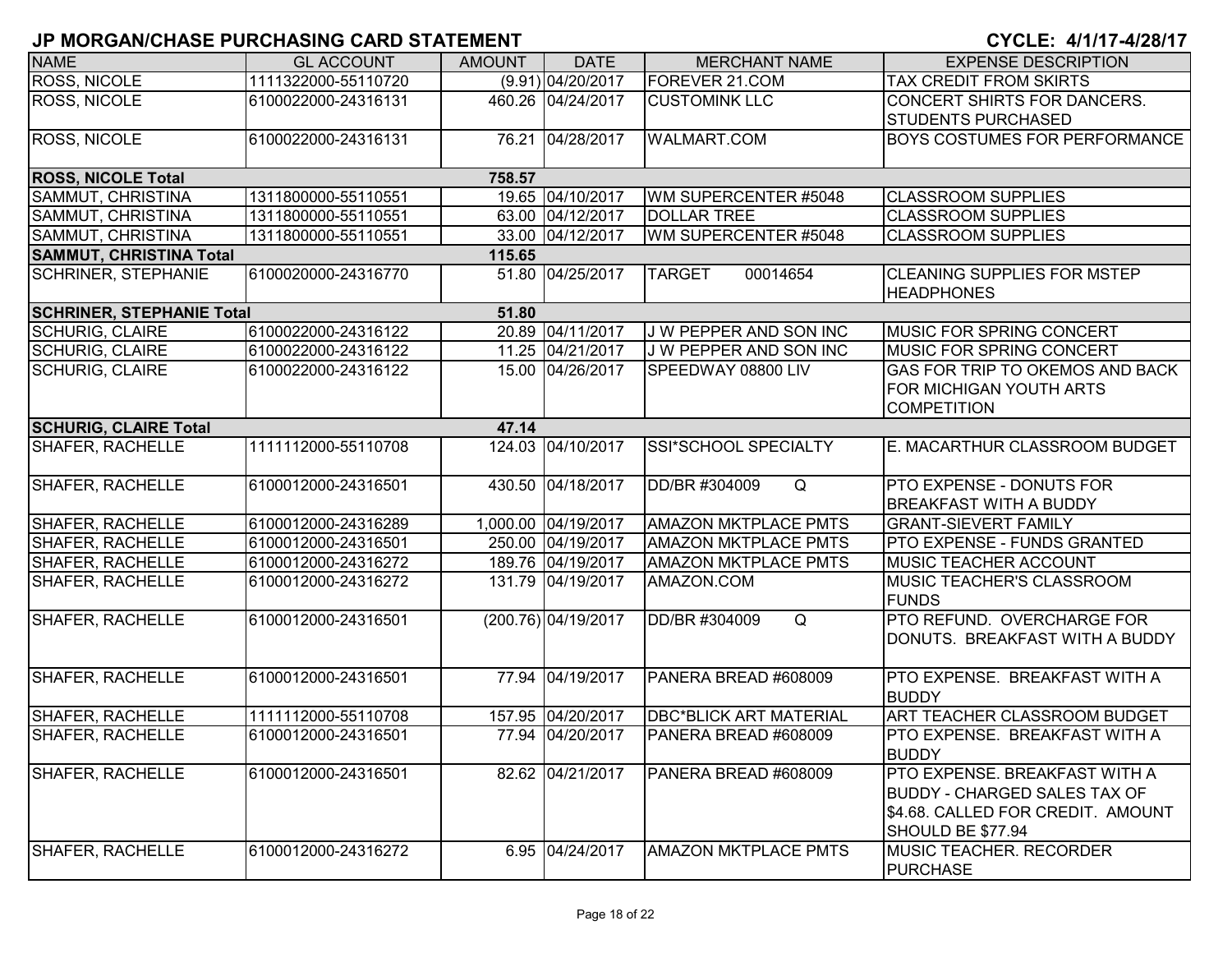| <b>NAME</b>                     | <b>GL ACCOUNT</b>   | <b>AMOUNT</b> | <b>DATE</b>         | <b>MERCHANT NAME</b>          | <b>EXPENSE DESCRIPTION</b>                |
|---------------------------------|---------------------|---------------|---------------------|-------------------------------|-------------------------------------------|
| <b>SHAFER, RACHELLE</b>         | 6100012000-24316501 |               | 176.89 04/28/2017   | <b>IMAGESTUFF.COM</b>         | <b>PTO EXPENSE - CUSTOM DOG TAGS</b>      |
| <b>SHAFER, RACHELLE</b>         | 1111112000-55110708 |               | 508.19 04/28/2017   | STAPLS7175314511000001        | SUPPLIES FOR THE OFFICE AND               |
|                                 |                     |               |                     |                               | <b>CLASSROOM</b>                          |
| <b>SHAFER, RACHELLE Total</b>   |                     | 3,013.80      |                     |                               |                                           |
| SMITH, CHRISTIN                 | 1311800000-55110551 |               | 30.00 04/24/2017    | <b>DOLLAR TREE</b>            | <b>TEACHER CLASSROOM SUPPLIES</b>         |
| SMITH, CHRISTIN                 | 1311800000-55110551 |               | 12.56 04/24/2017    | MICHAELS STORES 2071          | <b>TEACHER CLASSROOM SUPPLIES</b>         |
| SMITH, CHRISTIN                 | 1311800000-55110551 |               | 1.21 04/24/2017     | MICHAELS STORES 2071          | TEACHER CLASSROOM SUPPLIES                |
| SMITH, CHRISTIN                 | 1311800000-55110551 |               | 6.79 04/24/2017     | 00008961<br><b>TARGET</b>     | TEACHER CLASSROOM SUPPLIES                |
| <b>SMITH, CHRISTIN Total</b>    |                     | 50.56         |                     |                               |                                           |
| SOVEL, SHEILA                   | 6100041000-24316355 |               | 65.28 04/04/2017    | MICHAELS STORES 2071          | <b>CLASSROOM EXPENSES</b>                 |
| <b>SOVEL, SHEILA Total</b>      |                     | 65.28         |                     |                               |                                           |
| STEEH, ROBERT                   | 6100000000-24316770 |               | 37.05 04/14/2017    | <b>IHOP #3349</b>             | <b>BREAKFAST FOR 5 STUDENTS TAKING</b>    |
|                                 |                     |               |                     |                               | <b>THE SAT TEST</b>                       |
| <b>STEEH, ROBERT Total</b>      |                     | 37.05         |                     |                               |                                           |
| TURNER, NANCY                   | 1222600000-55990000 |               | 38.10 04/07/2017    | PANERA BREAD #600667          | <b>DEPT LUNCH</b>                         |
| TURNER, NANCY                   | 1221800063-55110000 |               | 337.14 04/07/2017   | STAPLS7173972483000001        | PD SUPPLIES FOR DIANA STOTLER             |
| <b>TURNER, NANCY</b>            | 1221800063-55110000 |               | (227.22) 04/13/2017 | STAPLS7173972483001001        | <b>CREDIT PD SUPPLIES FOR D STOTLER -</b> |
|                                 |                     |               |                     |                               | <b>BILLED TWICE IN ERROR</b>              |
| TURNER, NANCY                   | 1221815063-53220000 |               | 67.43 04/21/2017    | STAPLS0155235955000001        | <b>PD SUPPLIES FOR D STOTLER</b>          |
|                                 |                     |               |                     |                               | <b>DEERFIELD</b>                          |
| TURNER, NANCY                   | 1221814063-53220000 |               | 67.43 04/21/2017    | STAPLS0155235955000001        | <b>PD SUPPLIES FOR D STOTLER</b>          |
|                                 |                     |               |                     |                               | PARKVIEW                                  |
| TURNER, NANCY                   | 1221818063-53220000 |               | 67.43 04/21/2017    | STAPLS0155235955000001        | PD SUPPLIES FOR D STOTLER NOVI            |
|                                 |                     |               |                     |                               | <b>MEADOWS</b>                            |
| TURNER, NANCY                   | 1221820063-53220000 |               | 67.43 04/21/2017    | STAPLS0155235955000001        | PD SUPPLIES FOR D STOTLER MIDDLE          |
|                                 |                     |               |                     |                               | <b>SCHOOL</b>                             |
| TURNER, NANCY                   | 1221822063-53220000 |               | 67.42 04/21/2017    | STAPLS0155235955000001        | PD SUPPLIES FOR D STOTLER HIGH            |
|                                 |                     |               |                     |                               | <b>SCHOOL</b>                             |
| TURNER, NANCY                   | 1212252191-55110021 |               | 122.65 04/24/2017   | <b>WPS</b>                    | <b>ADI-R PROTOCOL</b>                     |
| TURNER, NANCY                   | 4345618000-56420000 |               | 514.85 04/28/2017   | <b>TOYS FOR SPECIAL CHILD</b> | <b>SXI SUPPLIES FOR NOVI MEADOWS</b>      |
|                                 |                     |               |                     |                               | 2017-2018                                 |
| <b>TURNER, NANCY Total</b>      |                     | 1,122.66      |                     |                               |                                           |
| VALENTINE, CYNTHIA              | 1127170000-56420000 |               | 2,499.00 04/05/2017 | <b>FLEETPRIDE 478</b>         | AC R/R/R                                  |
| <b>VALENTINE, CYNTHIA Total</b> |                     | 2,499.00      |                     |                               |                                           |
| <b>VUICHARD, TATIANA</b>        | 1331100000-55990000 |               | 41.71 04/03/2017    | <b>AMAZON MKTPLACE PMTS</b>   | <b>SAFETY TOWN EQUIPMENT</b>              |
| <b>VUICHARD, TATIANA</b>        | 2332100000-53610000 |               | 6,273.46 04/10/2017 | <b>GRAND BLANC PRINTING I</b> | COMMUNITY ED SPRING 2017                  |
|                                 |                     |               |                     |                               | <b>BROCHURE</b>                           |
| <b>VUICHARD, TATIANA</b>        | 1331100000-55990000 |               | 68.89 04/10/2017    | HOBBY-LOBBY #645              | OFFICE MATERIAL FOR DISPLAY CASE          |
|                                 |                     |               |                     |                               |                                           |
| <b>VUICHARD, TATIANA</b>        | 1331100000-55910000 |               | 33.65 04/12/2017    | THE RIEGLE PRESS              | NATIONAL SCHOOL CALENDARS FOR             |
|                                 |                     |               |                     |                               | 2017-2018 SCHOOL YEAR                     |
| <b>VUICHARD, TATIANA</b>        | 1331100000-55990000 |               | 110.46 04/24/2017   | STAPLS7175078833000001        | MISCELLANEOUS OFFICE SUPPLIES             |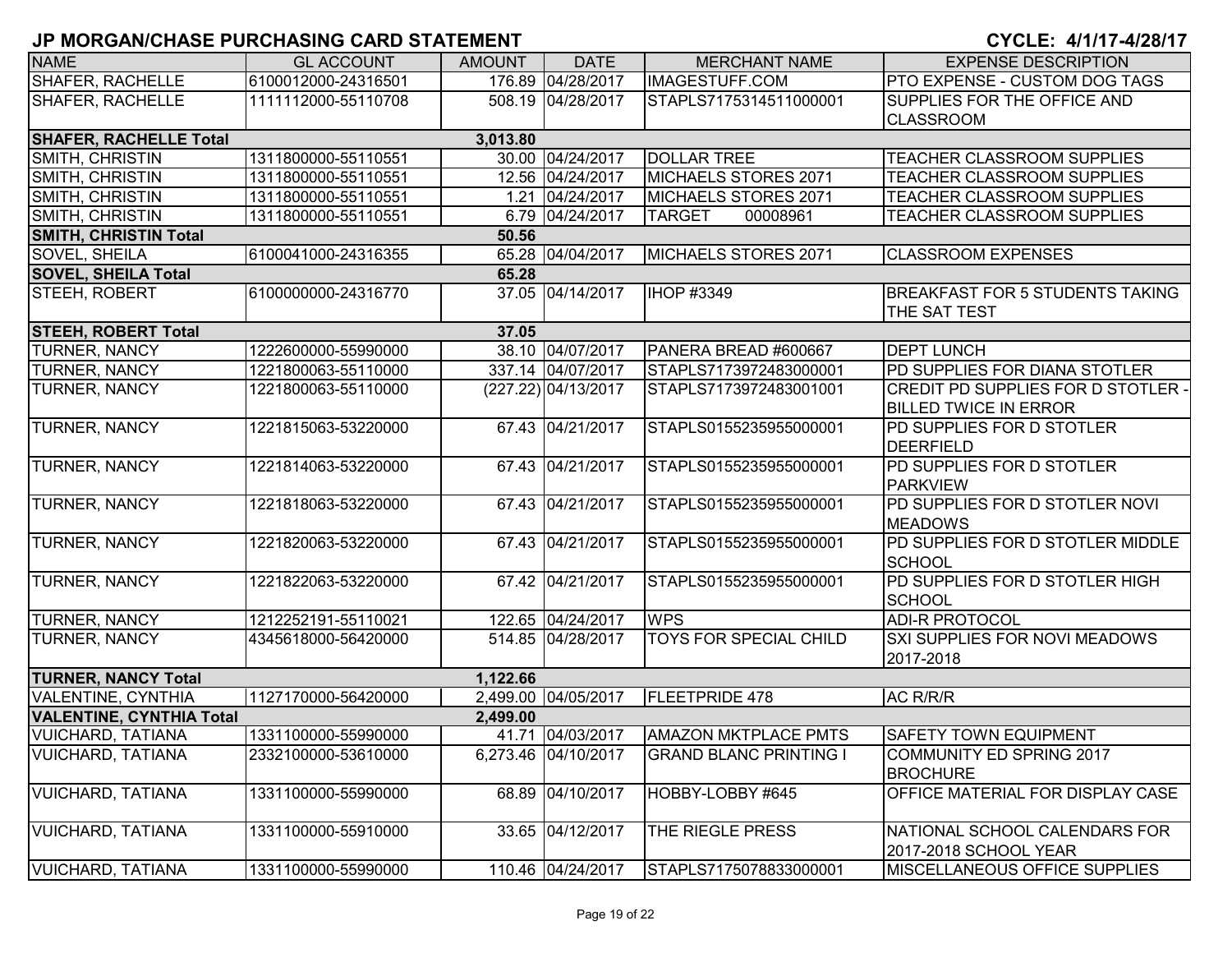| <b>NAME</b>                    | <b>GL ACCOUNT</b>   | <b>AMOUNT</b> | <b>DATE</b>         | <b>MERCHANT NAME</b>          | <b>EXPENSE DESCRIPTION</b>                                                                             |
|--------------------------------|---------------------|---------------|---------------------|-------------------------------|--------------------------------------------------------------------------------------------------------|
| <b>VUICHARD, TATIANA</b>       | 1331100000-55990000 |               | 21.64 04/24/2017    | STAPLS7175101566000001        | <b>MISCELLANEOUS OFFICE SUPPLIES</b>                                                                   |
| <b>VUICHARD, TATIANA</b>       | 2332100000-53610000 |               | 6,302.03 04/27/2017 | <b>GRAND BLANC PRINTING I</b> | COMMUNITY ED SUMMER 2017<br><b>BROCHURE</b>                                                            |
| <b>VUICHARD, TATIANA</b>       | 1331100000-57910000 |               | 42.00 04/27/2017    | <b>MICHIGAN NOTARY SERVIC</b> | NOTARY SERVICE FEE FOR JOANN<br><b>MUETING</b>                                                         |
| <b>VUICHARD, TATIANA</b>       | 1331100000-55910000 |               | 17.79 04/27/2017    | STAPLS0155381804000001        | <b>OFFICE SUPPLIES</b>                                                                                 |
| <b>VUICHARD, TATIANA</b>       | 1331100000-55990000 |               | (15.49) 04/27/2017  | STAPLS7175078833001001        | <b>CREDIT FOR WRONG ITEM ORDERED</b>                                                                   |
| <b>VUICHARD, TATIANA</b>       | 1331100000-57910000 |               | 80.00 04/28/2017    | <b>SAFEWAY SHREDDING</b>      | OFFICE SHREDDING SERVICE                                                                               |
| <b>VUICHARD, TATIANA Total</b> |                     | 12,976.14     |                     |                               |                                                                                                        |
| <b>WARECK, MICHELE</b>         | 6100022000-24316222 |               | 1,489.50 04/03/2017 | <b>DISCOUNTMUGS.COM</b>       | <b>PURCHASE OF SENIOR PROM FAVORS</b>                                                                  |
| <b>WARECK, MICHELE</b>         | 6100022000-24316724 |               | 35.00 04/03/2017    | <b>JENNIFERS CAFE</b>         | <b>GIFT CERTIFICATE FOR TEACHER</b>                                                                    |
| <b>WARECK, MICHELE</b>         | 1111322000-55110799 |               | 945.18 04/03/2017   | LOWES #01814*                 | <b>REPLACEMENT OF APPLIANCES FOR</b><br><b>LIFE SKILLS CLASSROOM</b>                                   |
| <b>WARECK, MICHELE</b>         | 6100022000-24316186 |               | 125.56 04/03/2017   | OFFICEMAX/OFFICEDEPOT6        | TEACHER GIFTS FROM STUDENT<br><b>COUNCIL</b>                                                           |
| <b>WARECK, MICHELE</b>         | 1125200000-57912000 |               | 26.72 04/06/2017    | DOMINO'S PIZZA GROUP L        | FRAUD                                                                                                  |
| <b>WARECK, MICHELE</b>         | 1125200000-57912000 |               | 0.27 04/06/2017     | <b>FOREIGN TRANS FEES</b>     | FRAUD                                                                                                  |
| <b>WARECK, MICHELE</b>         | 6100022000-24316222 |               | 359.96 04/06/2017   | <b>TCT*ANDERSON'S</b>         | <b>SENIOR PROM DECORATIONS</b>                                                                         |
| <b>WARECK, MICHELE</b>         | 1125200000-57912000 |               | (26.72) 04/11/2017  | DOMINO'S PIZZA GROUP L        | <b>FRAUD CREDIT</b>                                                                                    |
| <b>WARECK, MICHELE</b>         | 1125200000-57912000 |               | $(0.27)$ 04/11/2017 | <b>FOREIGN TRANS FEES</b>     | <b>FRAUD CREDIT</b>                                                                                    |
| <b>WARECK, MICHELE</b>         | 6100022000-24316105 |               | 72.90 04/18/2017    | OFFICEMAX/OFFICEDEPOT6        | <b>ADVANCED PLACEMENT TESTING</b><br><b>SUPPLIES</b>                                                   |
| <b>WARECK, MICHELE</b>         | 6100022000-24316105 |               | 122.52 04/18/2017   | SAMS CLUB #6657               | <b>ADVANCED PLACEMENT TESTING</b><br><b>SUPPLIES</b>                                                   |
| <b>WARECK, MICHELE</b>         | 6100022000-24316770 |               | 81.26 04/18/2017    | <b>TARGET</b><br>00014654     | <b>PAY IT FORWARD GIFT BASKETS</b><br><b>SUPPLIES</b>                                                  |
| <b>WARECK, MICHELE</b>         | 6100022000-24316174 |               | 28.09 04/18/2017    | WM SUPERCENTER #2700          | PLAN-PSAT TESTING SUPPLIES                                                                             |
| <b>WARECK, MICHELE</b>         | 6100022000-24316175 |               | 135.43 04/19/2017   | <b>CROWDCONTROLSTORE</b>      | <b>RETRACTABLE BELTS FOR BUILDING</b><br><b>CROWD CONTROL FOR SPECIAL</b><br><b>EVENTS IN BUILDING</b> |
| <b>WARECK, MICHELE</b>         | 6100022000-24316186 |               | 412.08 04/19/2017   | <b>PHYSICAL EDUCATION EQU</b> | <b>SUPPLIES FOR STUDENT COUNCIL</b><br><b>CARNIVAL</b>                                                 |
| <b>WARECK, MICHELE</b>         | 6100022000-24316770 |               | 3,591.61 04/20/2017 | <b>SOUTHWEST AIRLINES VCT</b> | <b>AIRLINE CHARGES FOR</b><br><b>ADMINISTRATIVE CONFERENCE</b>                                         |
| <b>WARECK, MICHELE</b>         | 1111322000-55110708 |               | 49.00 04/20/2017    | USPS PO 2594860387            | <b>STAMPS FOR SPECIAL PARENT</b><br><b>MAILINGS</b>                                                    |
| <b>WARECK, MICHELE</b>         | 1111322000-57410000 |               | 1,780.00 04/24/2017 | <b>ACCUTRAIN CORPORATION</b>  | ADMINISTRATIVE CONFERENCE<br><b>PAYMENT</b>                                                            |
| <b>WARECK, MICHELE</b>         | 1111322000-55110702 |               | 249.64 04/24/2017   | <b>DBC*BLICK ART MATERIAL</b> | <b>ART CLASSROOM SUPPLIES</b>                                                                          |
| <b>WARECK, MICHELE</b>         | 6100022000-24316176 |               | 25.00 04/24/2017    | <b>RIZZO SERVICES</b>         | RECYCLING SERVICES FOR HIGH<br><b>SCHOOL</b>                                                           |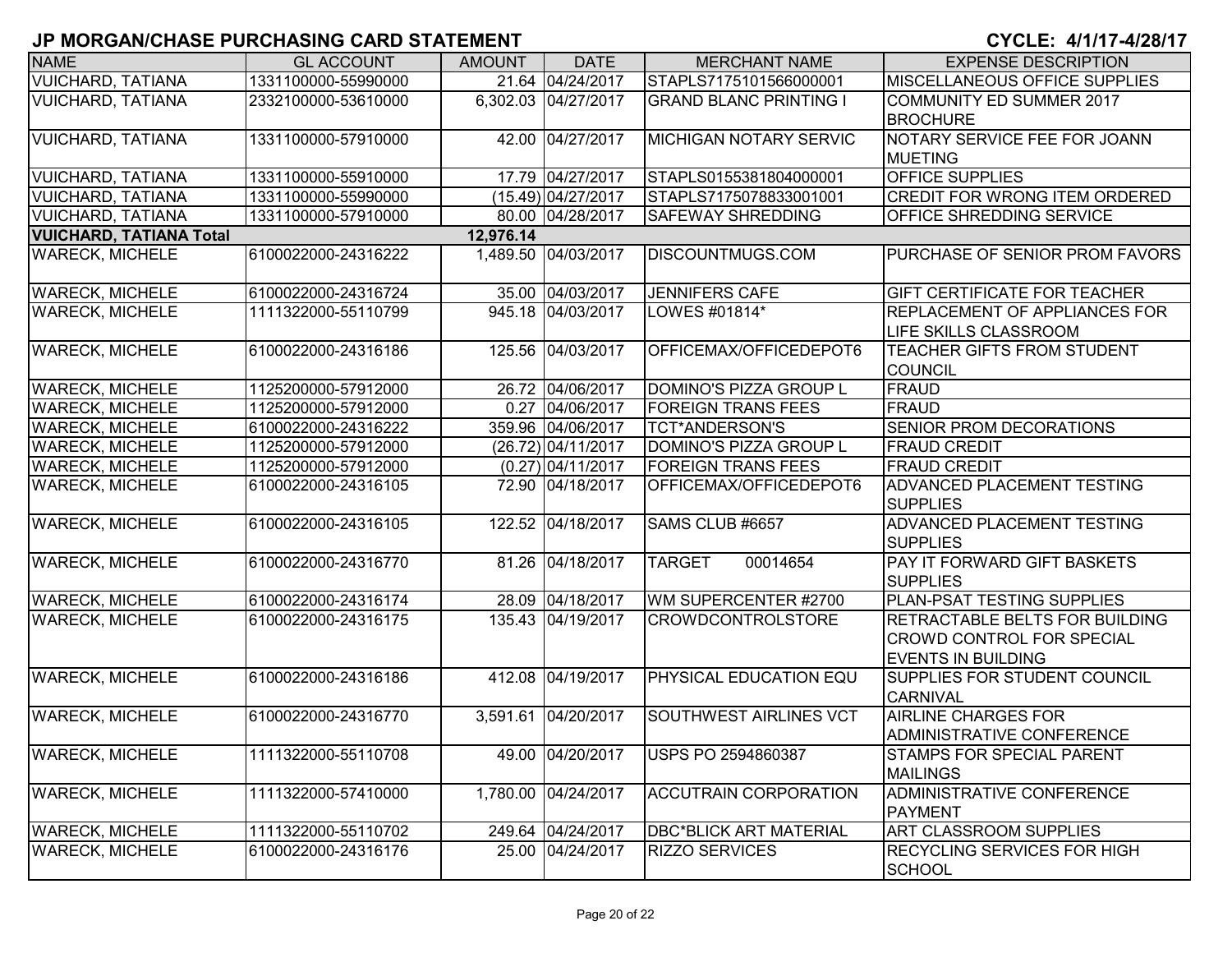| <b>NAME</b>                   | <b>GL ACCOUNT</b>   | <b>AMOUNT</b> | <b>DATE</b>          | <b>MERCHANT NAME</b>              | <b>EXPENSE DESCRIPTION</b>                                      |
|-------------------------------|---------------------|---------------|----------------------|-----------------------------------|-----------------------------------------------------------------|
| <b>WARECK, MICHELE</b>        | 1127122349-54230000 |               | (100.00) 04/25/2017  | <b>GETAWAY TOURS &amp; CHARTE</b> | <b>CREDIT FOR CANCELLED TRIP FOR</b>                            |
|                               |                     |               |                      |                                   | <b>COUNSELING OFFICE</b>                                        |
| <b>WARECK, MICHELE</b>        | 6100022000-24316186 |               | 125.00 04/25/2017    | TARGET.COM *                      | <b>STAFF GIFT CARDS FOR TEACHER</b>                             |
|                               |                     |               |                      |                                   | <b>APPRECIATION WEEK</b>                                        |
| <b>WARECK, MICHELE</b>        | 6100022000-24316186 |               | 445.37 04/26/2017    | OFFICEMAX/OFFICEDEPOT6            | <b>SUPPLIES FOR STUDENT COUNCIL</b>                             |
|                               |                     |               |                      |                                   | <b>OFFICE AND CHAIRS FOR TEACHER</b>                            |
|                               |                     |               |                      |                                   | <b>GIFTS</b>                                                    |
| <b>WARECK, MICHELE</b>        | 6100022000-24316186 |               | 495.00 04/26/2017    | TARGET.COM *                      | TEACHER APPRECIATION GIFT CARDS                                 |
|                               |                     |               |                      |                                   | FROM THE CLASSES OF 2019 AND 2020                               |
|                               |                     |               |                      |                                   |                                                                 |
| <b>WARECK, MICHELE</b>        | 6100022000-24316186 | 20.90         | 04/26/2017           | WM SUPERCENTER #2700              | <b>SUPPLIES FOR TEACHER</b>                                     |
|                               |                     |               |                      |                                   | <b>APPRECIATION EVENTS</b>                                      |
| <b>WARECK, MICHELE</b>        | 6100022000-24316200 |               | 49.99 04/27/2017     | <b>AMAZON MKTPLACE PMTS</b>       | <b>GIFTS FROM THE SENIOR CLASS TO</b><br><b>STUDENT COUNCIL</b> |
| <b>WARECK, MICHELE</b>        | 1111322000-55110731 |               | 139.62 04/28/2017    | SAMSCLUB #4778                    | <b>SOCIAL STUDIES CLASSROOM</b>                                 |
|                               |                     |               |                      |                                   | <b>SUPPLIES</b>                                                 |
| <b>WARECK, MICHELE</b>        | 6100022000-24316174 |               | 16.95 04/28/2017     | SAMSCLUB #4778                    | PLAN/PSAT TESTING SUPPLIES                                      |
| <b>WARECK, MICHELE</b>        | 6100022000-24316200 |               | 24.82 04/28/2017     | WM SUPERCENTER #2700              | SENIOR CLASS GIFT TO STUDENT                                    |
|                               |                     |               |                      |                                   | <b>COUNCIL</b>                                                  |
| <b>WARECK, MICHELE Total</b>  |                     | 10,720.38     |                      |                                   |                                                                 |
| <b>WEBBER, RONALD</b>         | 1722100000-57910611 |               | 4.99 04/20/2017      | <b>GOPRO PLUS</b>                 | PURCHASE OF MONTHLY GOPRO APP                                   |
|                               |                     |               |                      |                                   | FEE                                                             |
| <b>WEBBER, RONALD</b>         | 1722100000-53220611 |               | 10.00 04/27/2017     | <b>PARKING EP/PS</b>              | PARKING FOR GETS 2017                                           |
|                               |                     |               |                      |                                   | CONFERENCE - RJ WEBBER                                          |
| <b>WEBBER, RONALD Total</b>   |                     | 14.99         |                      |                                   |                                                                 |
| <b>WESNER, KIMBERLY</b>       | 6100020000-24316262 |               | 30.24 04/19/2017     | AMAZON.COM                        | THE ART OF SECRETS MYSTERY                                      |
|                               |                     |               |                      |                                   | <b>NOVEL FOR LIT CIRCLES FOR ELA 8</b>                          |
| <b>WESNER, KIMBERLY</b>       | 6100020000-24316262 |               | 55.50 04/21/2017     | SAMS CLUB #6657                   | FOOD FOR BATTLE OF THE BOOKS                                    |
|                               |                     |               |                      |                                   | <b>PIZZA PARTY</b>                                              |
| <b>WESNER, KIMBERLY</b>       | 6100020000-24316262 |               | 43.20 04/24/2017     | AMAZON.COM                        | THE ART OF SECRETS MYSTERY                                      |
|                               |                     |               |                      |                                   | NOVEL FOR LIT CIRCLES FOR ELA 8                                 |
| <b>WESNER, KIMBERLY</b>       | 6100020000-24316262 |               | 141.00 04/24/2017    | <b>BENITOS PIZZA-NOVI</b>         | PIZZA FOR BATTLE OF THE BOOKS                                   |
| <b>WESNER, KIMBERLY</b>       | 6100020000-24316262 |               | 15.00 04/25/2017     | <b>USA HOCKEY</b>                 | <b>PIZZA PARTY</b><br>MAGAZINE FOR STUDENTS (STUDENT            |
|                               |                     |               |                      |                                   | <b>REQUESTED)</b>                                               |
| <b>WESNER, KIMBERLY</b>       | 6100020000-24316262 |               | 354.97 04/26/2017    | <b>PARROTUS</b>                   | DRONES FOR A20 CODING IN 2017-2018                              |
|                               |                     |               |                      |                                   |                                                                 |
| <b>WESNER, KIMBERLY Total</b> |                     | 639.91        |                      |                                   |                                                                 |
| <b>WHEELER, MICHAELA</b>      | 6100041000-24316355 |               | $(13.47)$ 04/03/2017 | <b>DISCOUNT SCHOOL SUPPLY</b>     | <b>REFUNDED TAX MONEY</b>                                       |
| <b>WHEELER, MICHAELA</b>      | 6100041000-24316355 |               | 4.44 04/11/2017      | WAL-MART #5761                    | <b>CLASSROOM ART SUPPLIES</b>                                   |
| <b>WHEELER, MICHAELA</b>      | 1311800000-55110551 |               | 116.90 04/17/2017    | <b>TOYS R US #9271</b><br>QPS     | <b>CLASSROOM TOYS</b>                                           |
| <b>WHEELER, MICHAELA</b>      | 6100041000-24316355 |               | 39.82 04/17/2017     | WM SUPERCENTER #3476              | <b>CLASSROOM ART SUPPLIES</b>                                   |